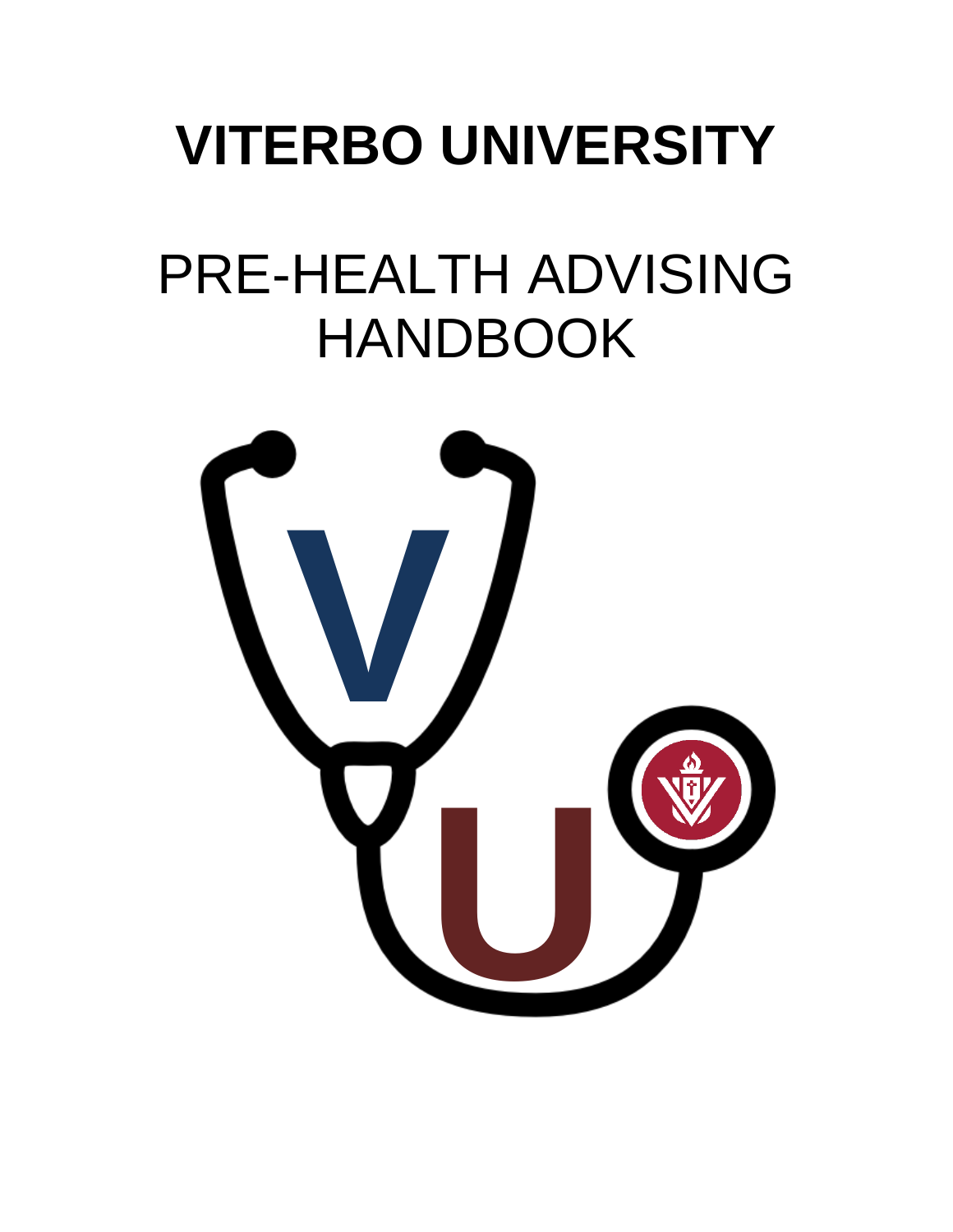# **Table of Contents**

| <b>Pre-health Requirements</b> |  |
|--------------------------------|--|
|                                |  |
|                                |  |
|                                |  |
|                                |  |
|                                |  |
|                                |  |
|                                |  |
|                                |  |
|                                |  |
|                                |  |
|                                |  |
|                                |  |
|                                |  |
|                                |  |
|                                |  |
|                                |  |
|                                |  |
|                                |  |
|                                |  |
|                                |  |
|                                |  |
|                                |  |
|                                |  |
|                                |  |
|                                |  |
|                                |  |
|                                |  |
|                                |  |
|                                |  |
|                                |  |
|                                |  |
|                                |  |
|                                |  |
|                                |  |
|                                |  |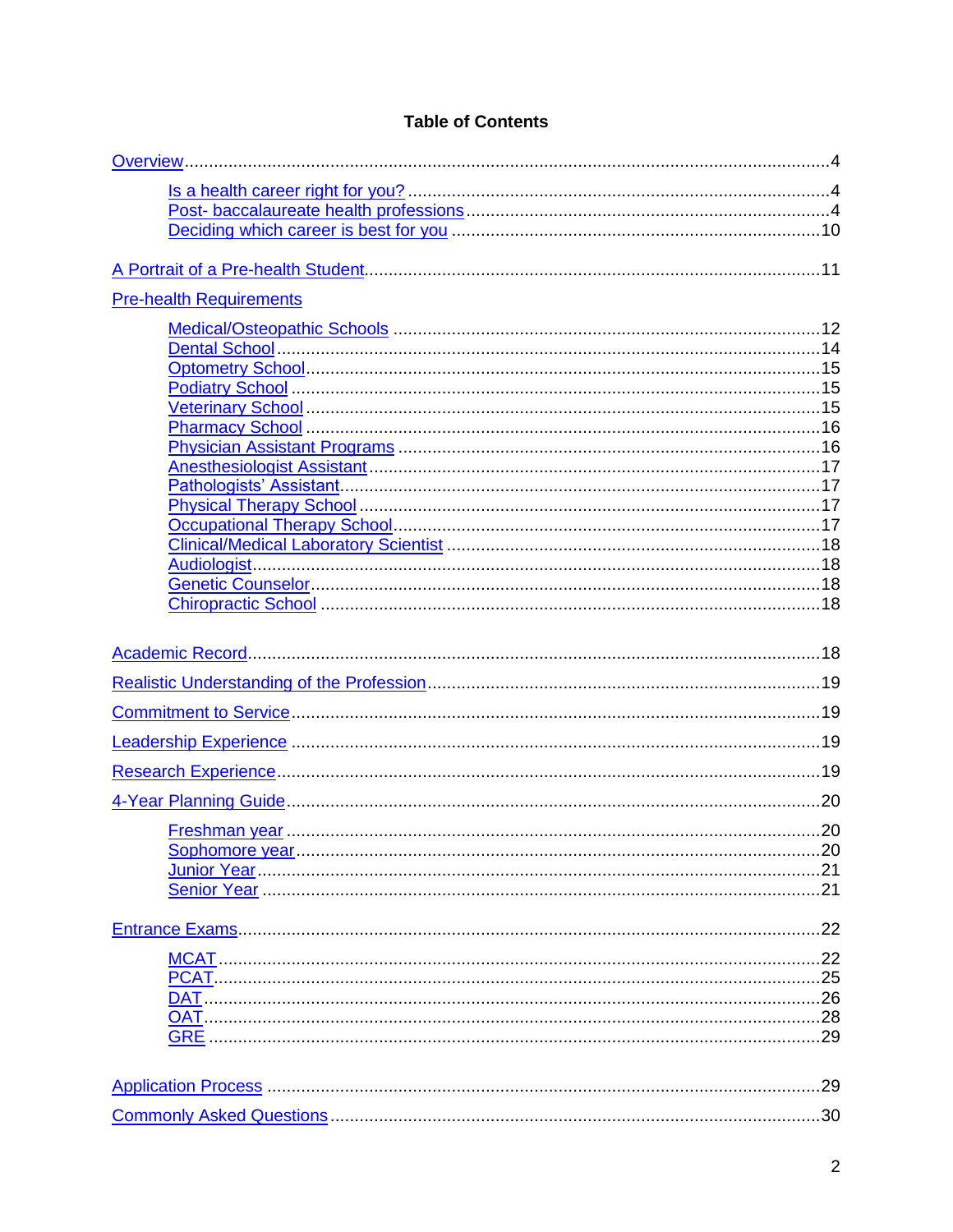<span id="page-2-0"></span>

| Reference  |  |
|------------|--|
| Appendices |  |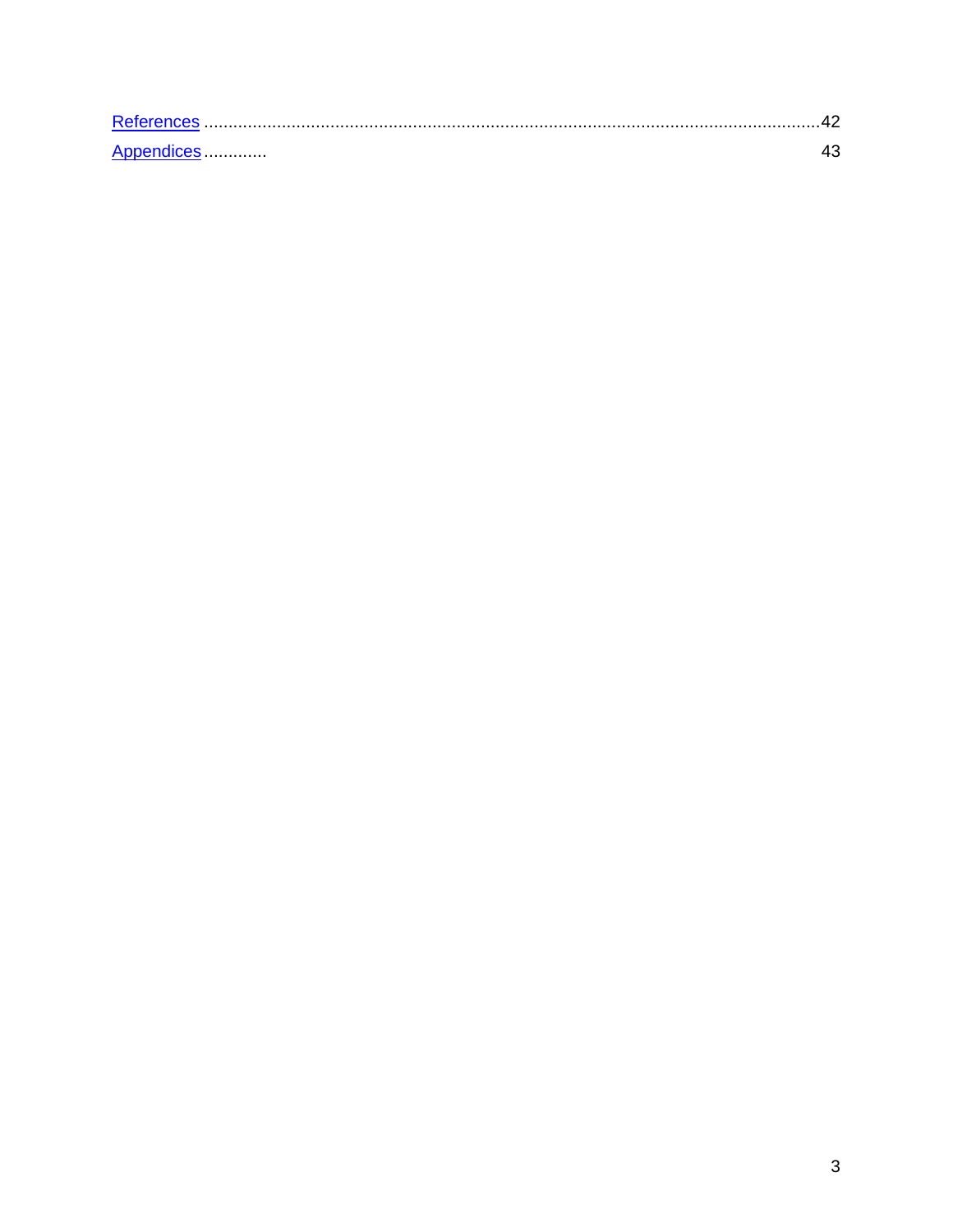# <span id="page-3-0"></span>**OVERVIEW IS A HEALTH PROFESSIONS CAREER FOR YOU?**

Pre-health professions is a generic term that includes pre-medicine, pre-dental, pre-optometry, pre-podiatry, pre-veterinary, pre-chiropractic, pre-physical therapy, pre-occupational therapy, and pre-pharmacy students among others. Viterbo (and most other schools) do not offer a major in "pre-med" or one of the other health professions, but rather uses these terms as identifiers that help us track your academic progress and your career goals. The Viterbo Pre-Health Advising Committee works in conjunction with pre-health professions students to help them achieve their goals of acceptance into an accredited program. As you may know, admission into one of these health professions programs is quite competitive and you should be truly committed to becoming a health professional if this is your passion. Early on in your undergraduate career, you should explore different health professions and decide if you can be sufficiently dedicated to achieving that goal. Plan to start strong, set clear priorities, make mature (and sometimes difficult) decisions, and use study time effectively. We are here to help you do that throughout your time at Viterbo and help you achieve your goal of a health professions career. Starting with your first semester in our Science Success course, we start to help you explore your options while working towards your goals.

To start you on your path, please review this useful site on [exploring health careers.](https://explorehealthcareers.org/)

# <span id="page-3-1"></span>**POST-BACCALAUREATE HEALTH PROFESSION**

When considering a career in the health professions, it is important that you explore all the career alternatives available. Below is a short description of the health professions students typically pursue. Most require post-baccalaureate training and result in a doctorate or a master's degree. You can enter some of these programs after 90 credits of undergraduate work, though even if this option is available these students are not always as competitive. Additionally, Viterbo has 3+ agreements (which allow you to enter those schools after 3 years at Viterbo, and receive your Viterbo degree after a year in that program) and early admissions with several programs. You can see [this link](http://www.viterbo.edu/pre-health-professions/articulation-agreements) for various articulation agreements we provide. Please ask the pre-health coordinator for additional details on these programs. It is very important that as you identify your career goals you specifically seek out the admission requirements for those select schools to which you are likely to apply. Different schools will have differing requirements and check those websites often as pre-requisite courses and other admissions requirements may change. It is your responsibility to meet all the admission requirements.

# <span id="page-3-2"></span>MEDICINE (ALLOPATHIC):

A physician trained in allopathic medicine is what most people think of when they imagine a 'doctor'. Generally, an allopathic physician's responsibilities include diagnosing disease, supervising the care of patients, and prescribing treatment. Students completing a four-year allopathic medical program earn the degree of *Doctor of Medicine (M.D*.). Medical doctors pursue graduate medical education (internship and residency) in a specialty after completing the M.D. This residency time takes on average 3-5 years (though some surgery programs may take longer). Additional training may also occur in subspecialities for another 1-3 years. For example, a pediatric rheumatologist would perform a three-year residency in pediatrics followed by a two-year fellowship in pediatric rheumatology to become fully certified. Medical schools require the MCAT for admission. Mean scores on the MCAT are generally ~126 on each of the four sections, with an overall score ~505. Typical admissions averages for medical school: mean overall GPA: ~3.7; mean science GPA: ~3.5; mean non-science GPA ~3.7. Up to date applicants and matriculants data can be found [here.](https://www.aamc.org/data/facts/applicantmatriculant/)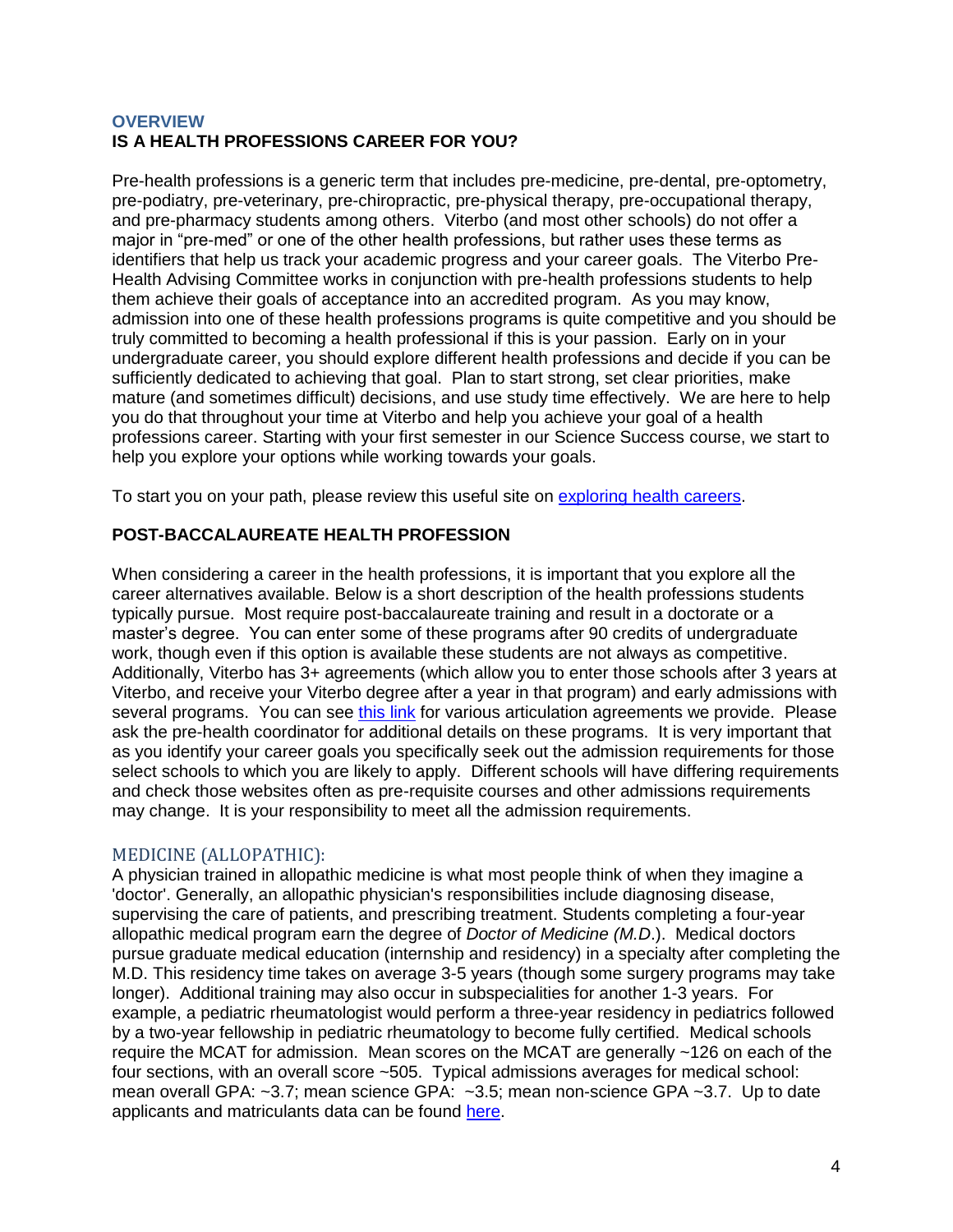Salary ranges depends on specialty. The United States Department of Labor projects about a 13% increase in growth from 2016-2026. Updated job outlook data can be found [here.](https://www.bls.gov/ooh/a-z-index.htm) The Association of American Medical Colleges [AAMC Pre-Med Brochure](https://aamc-orange.global.ssl.fastly.net/production/media/filer_public/82/b4/82b4701e-2f8d-4c73-a047-977cd0373241/premed.pdf) provides information with paths to med schools. [Tools and Tutorials](https://students-residents.aamc.org/applying-medical-school/applying-medical-school-process/applying-medical-school-amcas/amcas-tools-and-tutorials/) for pre-med students are also available from AAMC.

# OSTEOPATHIC MEDICINE:

A *Doctor of Osteopathic Medicine (D.O.)* diagnoses disease, supervises the care of patients, and prescribes treatment. Osteopathic medicine has much in common with allopathic medicine. However, osteopathic physicians have a somewhat different philosophy, sometimes described as total body medicine, and the use of an additional treatment—manipulative therapy—in conjunction with traditional allopathic therapies, such as medication. The D.O. degree involves four years of study, followed by a one-year internship. The internship is followed by two to six years of residency training if a specialty is desired. The majority of D.O.s practice in a primarycare setting, particularly family practice. Osteopathic schools require the MCAT for admission. Scores on the MCAT are similar to allopathic medicine, with means generally just above 125 on each of the four sections, with an overall score ~502. Typical admissions averages: mean overall GPA: ~3.5; mean science GPA: ~3.4; mean non-science GPA ~3.6. The United States Department of Labor projects about a 13% increase in growth from 2016-2026. Updated job outlook data can be found [here.](https://www.bls.gov/ooh/a-z-index.htm) The American Association Colleges of Osteopathic Medicine [\(AACOM\)](https://www.aacom.org/become-a-doctor) provides information on application requirements, descriptions of careers in osteopathic medicine, and programs in the U.S.

Viterbo University has current articulation and early acceptance programs with LECOM. For more details see a pre-health committee member and visit LECOM at<https://lecom.edu/>

Here is an article to help you as you consider your medical school choices ["Selecting a Medical](https://students-residents.aamc.org/applying-medical-school/article/selecting-medical-school-35-questions-i-wish-i-had/)  [School: 35 Questions I Wish I Had Asked"](https://students-residents.aamc.org/applying-medical-school/article/selecting-medical-school-35-questions-i-wish-i-had/)

# <span id="page-4-0"></span>DENTISTRY:

Dentistry is devoted to maintaining the health of the teeth, gums, and other hard and soft tissues of the oral cavity. Most dentists engage in general practice, bringing skills in oral diagnosis, prevention, and rehabilitation directly to the patient. Students completing a dental program earn one of two equivalent degrees: *Doctor of Dental Medicine (D.M.D.)* or *Doctor of Dental Surgery (D.D.S.)*. The majority of dentists begin practice immediately after the four-year dental program, although some pursue one year or more of post-graduate study. There is a predicted dentist shortage in Wisconsin and most students can take over a practice or join an established practice immediately on graduation. Typical admissions averages: mean overall GPA: ~3.5; mean science GPA: ~3.3. Dental schools require the DAT for admission. Generally, the mean score of accepted applicants is about 20 on the DAT. The U.S. Department of Labor predicts that the dental profession will grow by 19% from 2016–2026. Updated job outlook data can be found [here.](https://www.bls.gov/ooh/a-z-index.htm) Information about dental schools is available at the American Dental Education Association [http://adea.org/.](http://adea.org/)

Viterbo University has current articulation and early acceptance programs with LECOM. For more details see a pre-health committee member and visit LECOM at<https://lecom.edu/>

# <span id="page-4-1"></span>OPTOMETRY:

Optometrists are primary healthcare providers who diagnose, manage, and treat conditions and diseases of the human eye and visual system. A *Doctor of Optometry (O.D.)* completes a fouryear program, and the majority enter general practice upon earning the O.D. Optometry schools require the OAT for admission. Average academic OAT scores range from ~302 to ~358, with an overall average ~325. Typical admissions averages for optometry range greater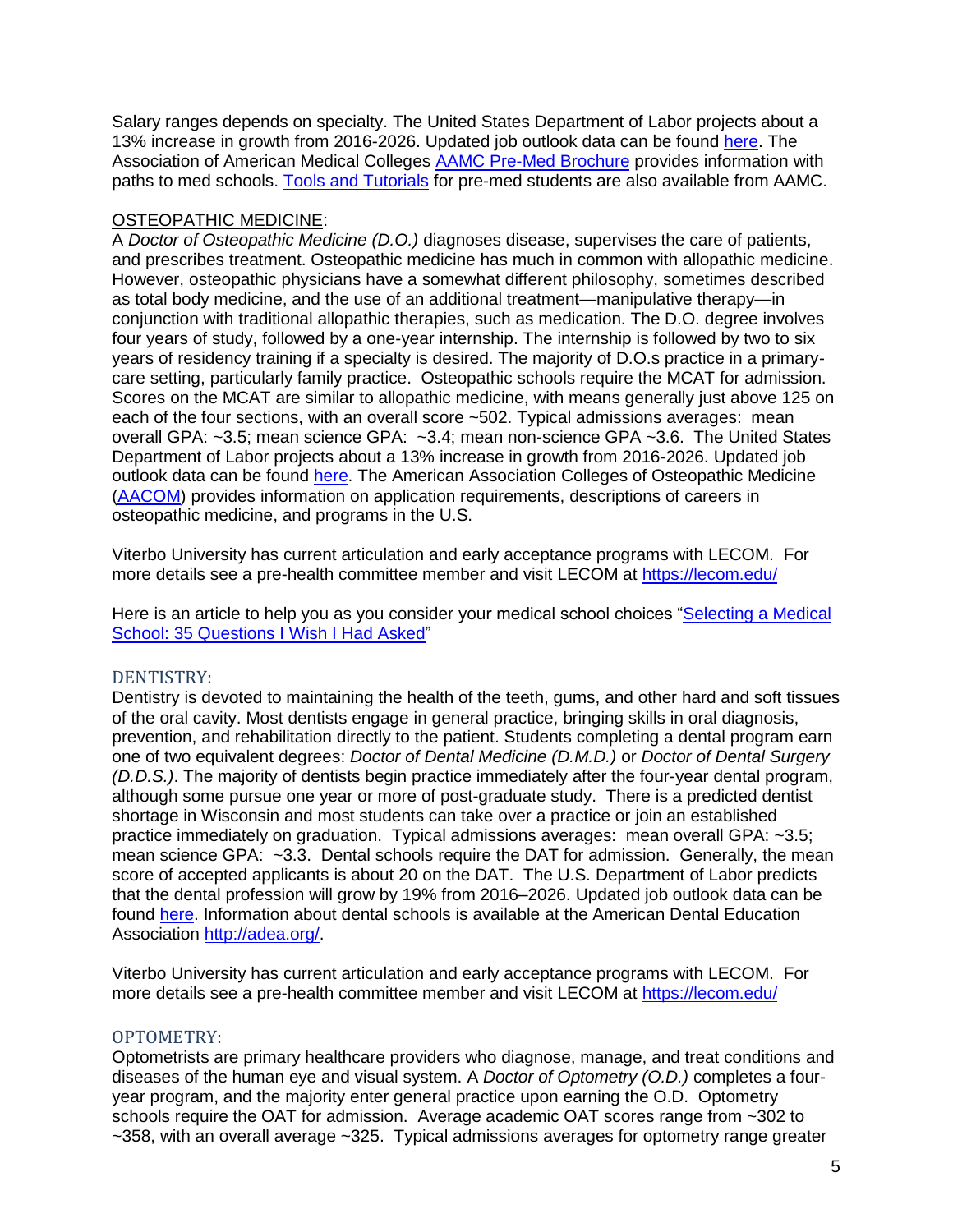by school than others and data on GPA and the OAT can be found at ASCO (see below). However, typical admissions averages include a mean overall GPA: ~3.5. The U.S. Department of Labor predicts that the profession will grow by 18% from 2016–2026. Updated job outlook data can be found [here.](https://www.bls.gov/ooh/a-z-index.htm) The American Optometric Association [\(AOA\)](https://www.aoa.org/) and Association of Schools and Colleges of Optometry [\(ASCO\)](https://optometriceducation.org/) provide information on application requirements, descriptions of careers, and programs in the U.S.

# <span id="page-5-0"></span>PODIATRY:

Podiatrists are concerned with the prevention, diagnosis, and treatment of diseases and disorders affecting the human foot and other parts of the lower extremity below the knee. Podiatrists use a variety of medical, surgical, and manipulative techniques to treat the foot. A *Doctor of Podiatric Medicine (D.P.M)* completes a four-year medical education at one of seven schools, and in most states a two-year or three-year surgical residency. Podiatrists may subsequently specialize in podiatric surgery, orthopedics, podiatric sports medicine or other areas. Typical admissions averages: mean overall GPA: ~3.3; mean science GPA: ~3.2; mean non-science GPA ~3.5. Podiatry schools require the MCAT for admission. Generally, the mean score of accepted applicants is between 123 and 124 on each of the four sections of the MCAT for an overall average of ~495. The U.S. Department of Labor predicts that podiatry will grow by 10% from 2016–2026. Updated job outlook data can be found [here.](https://www.bls.gov/ooh/a-z-index.htm) The American Podiatric Medical Association [\(APMA\)](https://www.apma.org/) and American Association of Colleges of Podiatric Medicine [\(AACPM\)](http://www.aacpm.org/) provide information on application requirements, descriptions of careers, and programs in the U.S.

# <span id="page-5-1"></span>VETERINARY MEDICINE:

Veterinarians are trained to diagnose, treat and help prevent disease and disabilities in animals. Veterinarians serve the needs of the public by practicing preventive medicine in relation to both human and animal health, the solution of agricultural and wildlife problems, and humane care of companion animals. A *Doctor of Veterinary Medicine (D.V.M)* completes a four-year medical education. Most veterinarians enter practice upon completion of the D.V.M., although some pursue post-graduate training or specialization. Typical admissions averages: mean overall GPA: ~3.55. Most veterinary schools require the GRE for admission with average percentile scores of: Verbal ~66; Quantitative ~58, and Writing ~56. As of 2018, there were only 30 veterinary schools in 27 states so the competition is especially intense. The U.S. Department of Labor predicts that the profession will grow by 19% from 2016–2026. Updated job outlook data can be found [here.](https://www.bls.gov/ooh/a-z-index.htm) The Association of American Veterinary Medical Colleges [\(AAVMC\)](http://www.aavmc.org/) provides information on application requirements, descriptions of careers, and programs in the U.S.

# <span id="page-5-2"></span>PHARMACY:

Pharmacists are an integral part of the primary healthcare system. They educate patients about different medications and serve to ensure safe administration of drugs. Pharmacists also serve to advise other healthcare providers about drug treatment plans, monitor drug therapy, and they may do research and clinical studies. A *Doctor of Pharmacy (Pharm.D.)* completes a four-year program. A majority of graduates work in community pharmacy or in large retail pharmacy. However, pharmacists may also choose from many specialized fields and/or perform clinical research. Most pharmacy schools require the PCAT for admission. Typical admissions averages for pharmacy range greater by school than others and data on GPA and the PCAT can be found at AACP (see below). However, typical admissions averages for high-quality programs in the Midwest include a mean overall GPA: ~3.4-3.5 and percentile scores on the PCAT of greater than 75%. Other (often newer) programs may allow lower GPAs and PCAT scores. The U.S. Department of Labor predicts that the profession will grow by 6% from 2016– 2026. Updated job outlook data can be found [here.](https://www.bls.gov/ooh/a-z-index.htm) The American Association of Colleges of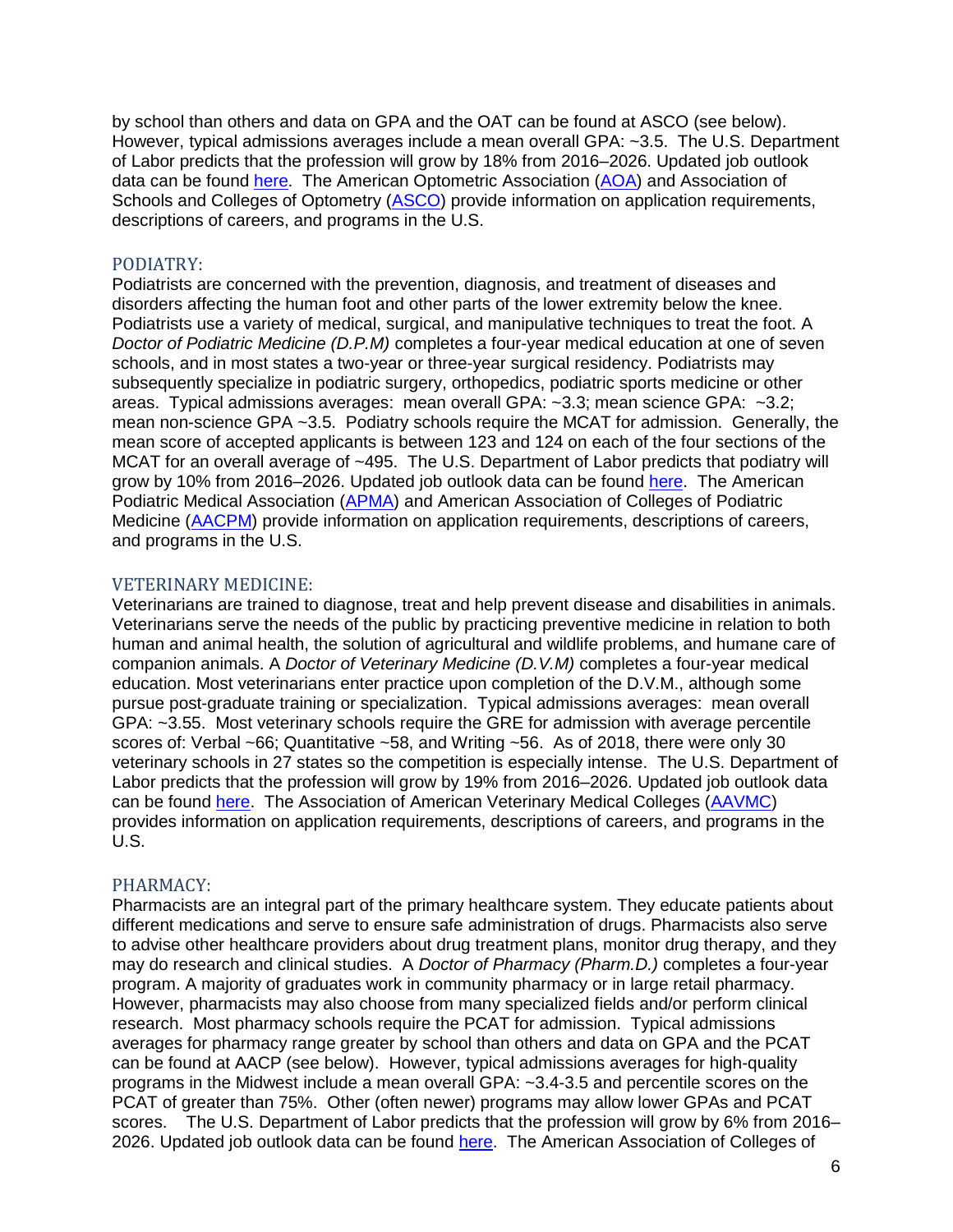Pharmacy [\(AACP\)](https://www.aacp.org/) provides information on application requirements, descriptions of careers, and programs in the U.S.

Viterbo University has current articulation and early acceptance programs with LECOM. For more details see a pre-health committee member and visit LECOM at<https://lecom.edu/> . Some schools also offer distance-learning opportunities to obtain a Doctor of Pharmacy degree, see below for two examples:

<https://spahp.creighton.edu/admission/pharmacy/pharmd-distance-pathway> <http://schoolpages.pharmcas.org/publishedsurvey/2212>

# <span id="page-6-0"></span>PHYSICIAN ASSISTANT:

Physician assistants (PAs) are part of the healthcare team that provides basic medical care under the supervision of a physician. They take medical histories, perform examinations, treat patients, see to minor injuries, prescribe medication, order lab work and interpret results. Physician assistants provide diagnostic, therapeutic and preventative health services. At a practice level, PAs are very similar to nurse practitioners (NP). However, PAs are educated in general medicine, which offers a comprehensive view of all aspects of medicine. On the other hand, NPs must choose a "population focus," e.g., pediatric nurse practitioner or women's health nurse practitioner. Also, PAs are trained to practice medicine using a curriculum modeled on medical school education. Whereas, NPs are trained in the advanced practice of nursing and requires a time of working as a general practice registered nurse prior to becoming an NP. A PA usually completes a 2-3 year program, which may begin immediately after earning an undergraduate degree. Graduates earn master's degrees in either Physician Assistant Studies (MPAS), Health Science (MHS), or Medical Science (MMSc). Some physician assistants work in hospitals or a group practice with physicians. In many rural or medically underserved areas, physician assistants may serve as the primary healthcare provider in the community. UW–La Crosse has a PA program affiliated with Mayo Clinic. Typical admissions averages for PA schools: mean overall GPA: ~3.5; mean science GPA: ~3.4; mean nonscience GPA ~3.6. Most physician assistant schools require the GRE, with percentile scores greater than 55% being typical of accepted students. The U.S. Department of Labor predicts that the profession will grow by 37% from 2016–2026. Updated job outlook data can be found [here.](https://www.bls.gov/ooh/a-z-index.htm) The Physician Assistant Education Association [\(PAEA\)](http://paeaonline.org/) and American Academy of Physician Assistants [\(AAPA\)](https://www.aapa.org/) provide information on application requirements, descriptions of careers, and programs in the U.S. The following link provides a useful PA timeline and planning tool [http://hpplc.indiana.edu/ohp/YourPreprofessionalTimeline.shtml.](http://hpplc.indiana.edu/ohp/YourPreprofessionalTimeline.shtml)

# <span id="page-6-1"></span>ANESTHESIOLOGIST ASSISTANT:

Anesthesiologist assistants (AAs) are highly educated allied health professionals who work under the direction of an anesthesiologist to help implement the anesthetic plan as prescribed by the anesthesiologist. AAs are trained through master's degree professional programs in the delivery and maintenance of quality anesthesia care as well as advanced patient monitoring techniques. AAs can be thought of as similar to physician assistants, except that they work exclusively with anesthesiologists and practicing independently or in a primary care setting is NOT included in the AAs scope of practice. AAs usually practice in a hospital setting that uses an Anesthesia Care Team approach and are always supervised by anesthesiologists. The profession maintains a typical work week with options for on-call, evening or weekend assignments. Salaries, scope of practice and job descriptions are identical to certified registered nurse anesthetists when working within the Anesthesia Care Team. Starting salaries vary by region but typically range from \$110,000–\$120,000. As of 2018, there were only 11 anesthesiologist assistant programs in the nation, however one of the 11 is in Milwaukee and there are several others in the Midwest. Typical admissions averages for AA may range by school. However, typical admissions averages for the Medical College of Wisconsin (MCW)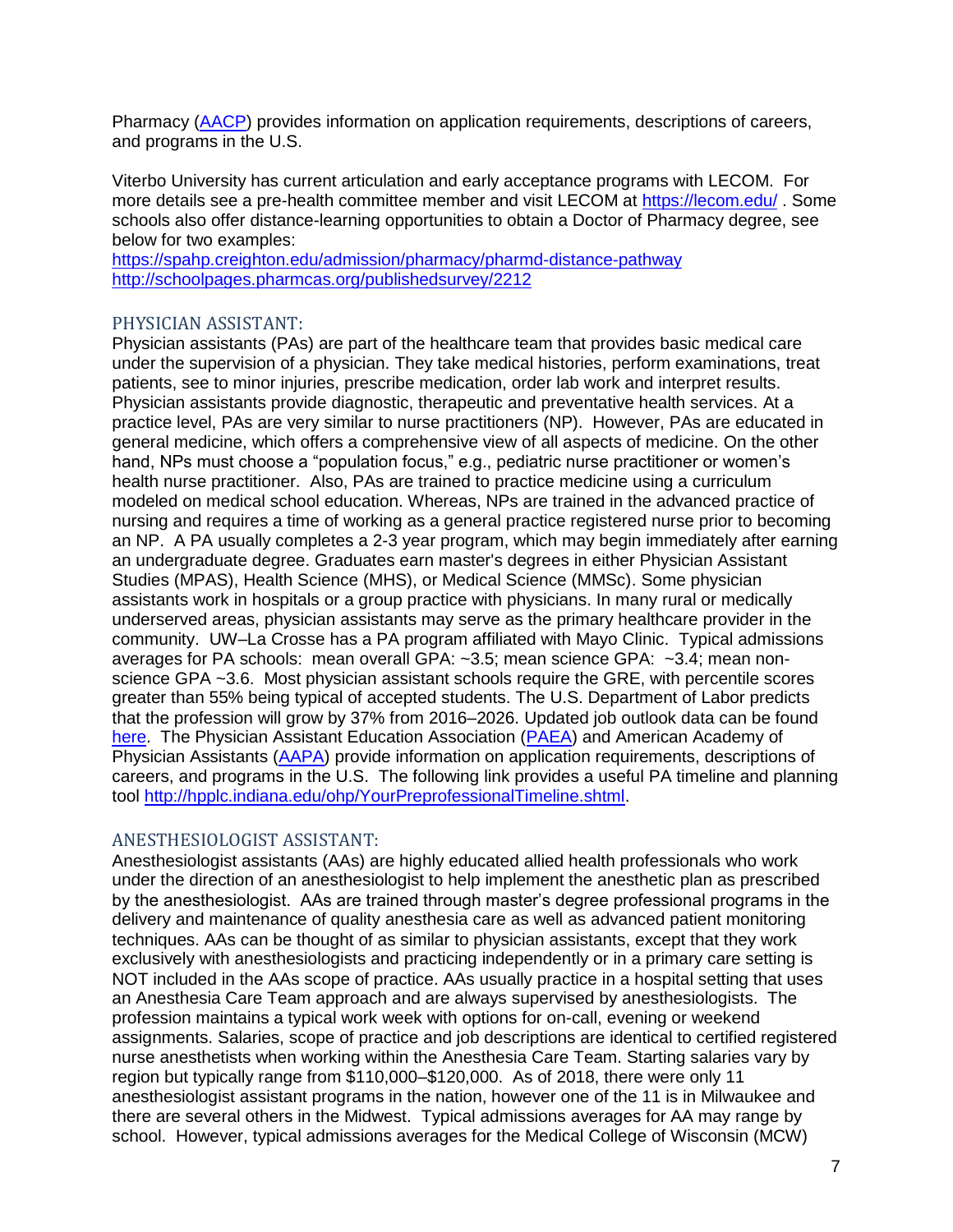include a mean overall GPA: ~3.5; mean science GPA: ~3.4. AA programs may require the GRE or MCAT. MCW's typical average test scores are GRE Verbal ~153, GRE Quantitative ~156, and MCAT overall ~499. Job outlook can be considered similar to Physician Assistant and the U.S. Department of Labor predicts that the profession will grow by 37% from 2016– 2026. Updated job outlook data can be found [here.](https://www.bls.gov/ooh/a-z-index.htm) The American Association of Anesthesiologist Assistants [\(AAAA\)](https://aaaa.memberclicks.net/home) provides information on application requirements, descriptions of careers, and programs in the U.S.

#### <span id="page-7-0"></span>PATHOLOGISTS' ASSISTANT:

A pathologists' assistant provides various services under the direction and supervision of a pathologist. Pathologists' assistants interact with pathologists in a manner similar to physician's assistants in surgical and medical practice and anesthesiologist assistants in anesthesiology, carrying out their duties under the direction of their physicians. Pathologists' assistants are trained to provide accurate and timely processing of a variety of laboratory specimens, including the majority of pathological specimens for diagnostic tests. They are responsible for gross examination and dissection of anatomic pathology specimens and perform postmortem examinations. Admission to Pathologists' Assistant programs is competitive, with only 12 programs in the nation, however there are nearby programs in Chicago and Detroit. Programs are 22-24 months with the first year consisting of didactic coursework and the second year is a clinical rotation through several affiliated hospitals. Admission requires a bachelor's degree. Many programs require the GRE and percentile scores above 50% are typical. Typical GPA averages are greater than 3.0, but not as high as the other pre-health programs above. Job outlook can be considered similar to Physician Assistant and the U.S. Department of Labor predicts that the profession will grow by 37% from 2016–2026. Updated job outlook data can be found [here.](https://www.bls.gov/ooh/a-z-index.htm) The American Association of Pathologists' Assistants [\(AAPA\)](https://www.pathassist.org/) provides information on application requirements, descriptions of careers, and programs in the U.S.

#### <span id="page-7-1"></span>PHYSICAL THERAPY:

Physical therapists (PTs) diagnose and treat individuals from newborns to the very oldest who have limitations in their ability to move and perform functional activities as well as they would like in their daily lives. They work with patients to regain or maximize movement in major extremities or regions of the body relating to the major extremities. Physical therapists examine each individual and develop a treatment plan to promote the ability to move, reduce pain, restore function, and prevent disability. In addition, PTs work with individuals to prevent the loss of mobility before it occurs by developing fitness and wellness-oriented programs for healthier and more active lifestyles. A student in a *Doctor of Physical Therapy (D.P.T.)* program usually completes a three year program. There are many areas of specialization for physical therapists to choose from and a wide variety of clinical settings to practice. Many specialties require residency programs after completion of the D.P.T. Most schools require the GRE for admission. Typical admissions averages: mean overall GPA: ~3.6; mean science GPA: ~3.4. Typical GRE scores of accepted applicants include percentile scores of Verbal ~52%, Quantitative ~46%, and Analytical ~56%. The U.S. Department of Labor predicts that the profession will grow by 28% from 2016–2026. Updated job outlook data can be found [here.](https://www.bls.gov/ooh/a-z-index.htm) The American Physical Therapy Association [\(APTA\)](https://www.apta.org/) provides information on application requirements, descriptions of careers, and programs in the U.S. The following link provides a useful PT timeline and planning tool [http://hpplc.indiana.edu/ohp/YourPreprofessionalTimeline.shtml.](http://hpplc.indiana.edu/ohp/YourPreprofessionalTimeline.shtml)

#### <span id="page-7-2"></span>OCCUPATIONAL THERAPY:

Occupational therapists (OTs) help patients improve their ability to perform tasks in living and working environments. They work with individuals who suffer from a mentally, physically, developmentally, or emotionally disabling condition and usually have a strong educational background in the social and behavioral sciences. This provides the skills and knowledge for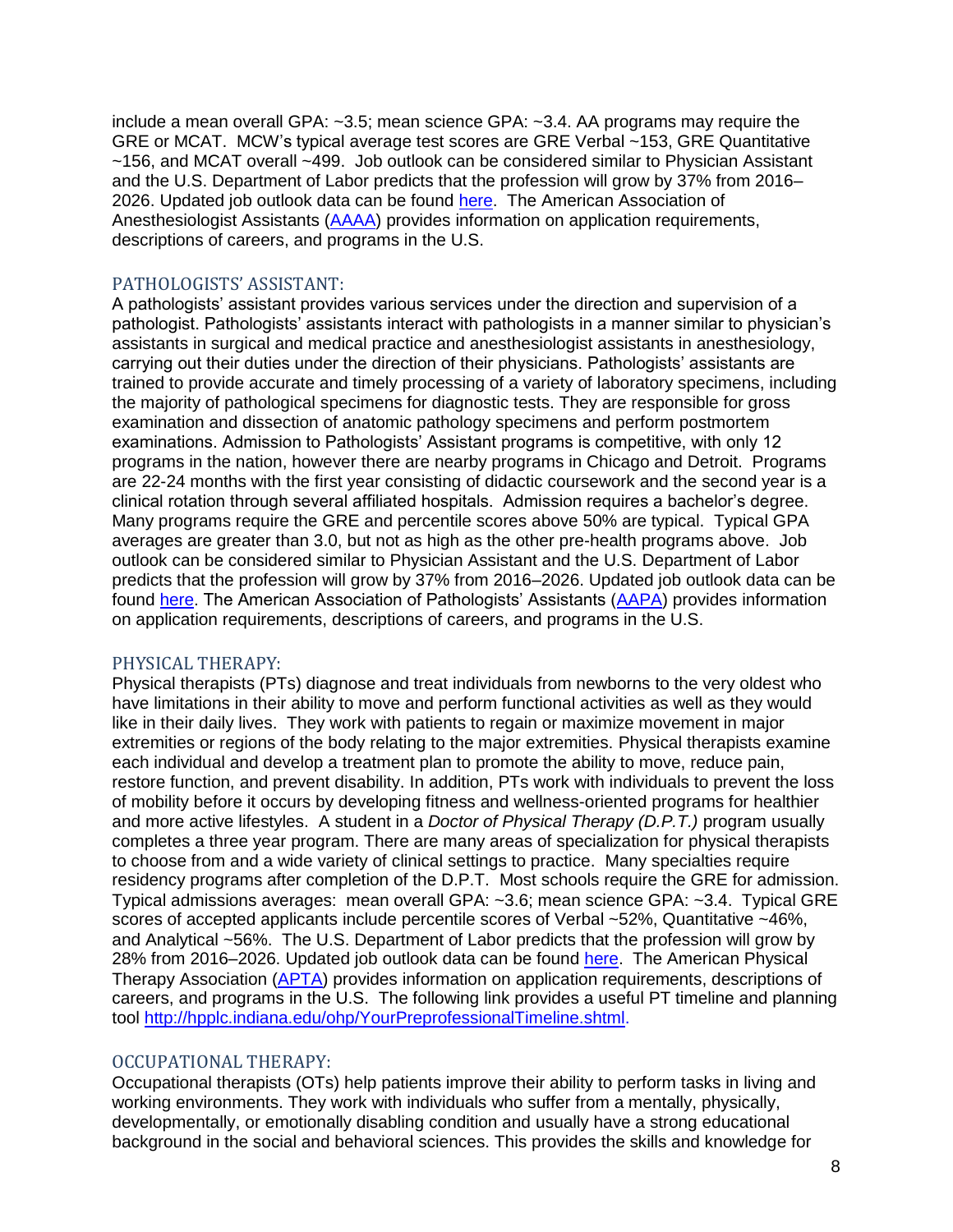them to help patients physically, emotionally and psychologically deal with injury and recovery. A master's degree or higher in occupational therapy is the typical minimum requirement for entry into the field. There are many areas of specialization for occupational therapists to choose from and a wide variety of clinical settings to practice. Typical admissions averages for OT schools range greater by school than others and several target schools' admissions averages should be researched. However, typical admissions averages for high-quality programs in the Midwest include a mean overall GPA: ~3.5-3.7. The U.S. Department of Labor predicts that the profession will grow by 24% from 2016–2026. Updated job outlook data can be found [here.](https://www.bls.gov/ooh/a-z-index.htm) The American Occupational Therapy Association [\(AOTA\)](https://www.aota.org/) provides information on application requirements, descriptions of careers, and programs in the U.S. The following link provides a useful OT timeline and planning tool

[http://hpplc.indiana.edu/ohp/YourPreprofessionalTimeline.shtml.](http://hpplc.indiana.edu/ohp/YourPreprofessionalTimeline.shtml)

# <span id="page-8-0"></span>Clinical/MEDICAL Laboratory Scientist:

Clinical Laboratory Scientists (CLS) (also known as Medical Laboratory Scientists) work with state-of-the-art equipment to analyze a variety of biological specimens. CLS personnel are responsible for performing scientific testing on samples and reporting the results to physicians. About 60 to 70% of all decisions about a patient's diagnosis, treatment, and hospital admission and discharge are influenced by laboratory test results. Clinical Laboratory Scientists collaborate very closely with physicians in diagnosing and monitoring disease processes, as well as monitoring the effectiveness of therapy. Areas of clinical laboratory training include microbiology, chemistry, hematology, immunology, transfusion medicine, toxicology, and molecular genetics. CLS professionals have completed a bachelor's degree and generally a one-year certification program. CLS must pass national certification exam, which qualifies them to work in all parts of the medical laboratory. One of the top programs in the nation is located at Mayo Clinic in nearby Rochester, MN. The U.S. Department of Labor predicts that the profession will grow by 13% from 2016–2026. Updated job outlook data can be found [here.](https://www.bls.gov/ooh/a-z-index.htm) The American Society for Clinical Laboratory Science [\(ASCLS\)](http://www.ascls.org/) provides information on application requirements, descriptions of careers, and programs in the U.S.

# <span id="page-8-1"></span>AUDIOLOGIST:

Audiologists examine individuals of all ages and identify those with the symptoms of hearing loss and other auditory, balance, and related sensory and neural disorders. They then assess the nature and extent of the dysfunction and assist patients in the treatment and management of their disorder. Audiologists earn the Doctor of Audiology (Au.D.) degree, as this is the entrylevel degree for clinical practice. Requirements for admission to programs in audiology include courses in English, mathematics, physics, chemistry, biology, psychology, and communication. The U.S. Department of Labor predicts that the profession will grow by 21% from 2016–2026. Updated job outlook data can be found [here.](https://www.bls.gov/ooh/a-z-index.htm) Median annual wages of audiologists were \$75,920 in 2018. The Academy of Doctors of Audiology [\(ADA\)](https://www.audiologist.org/) and [American Academy of](https://www.audiology.org/)  [Audiology](https://www.audiology.org/) provide information on application requirements, descriptions of careers, and programs in the U.S.

# <span id="page-8-2"></span>GENETIC COUNSELOR:

Genetic counselors are professionals who have specialized education in genetics and counseling to provide personalized help patients may need as they make decisions about their genetic health and how genetic conditions may affect their families. Genetic counselors have advanced training in medical genetics and counseling to interpret genetic test results to guide and support patients. Genetic counselors typically receive a bachelor's degree in biology, social science or a related field, and then go on to receive specialized training via a Master's degree in genetic counseling. Typical admissions averages: mean overall GPA: ~3.5. Genetic counseling programs require the GRE, with percentile scores 60-70% being typical of accepted students.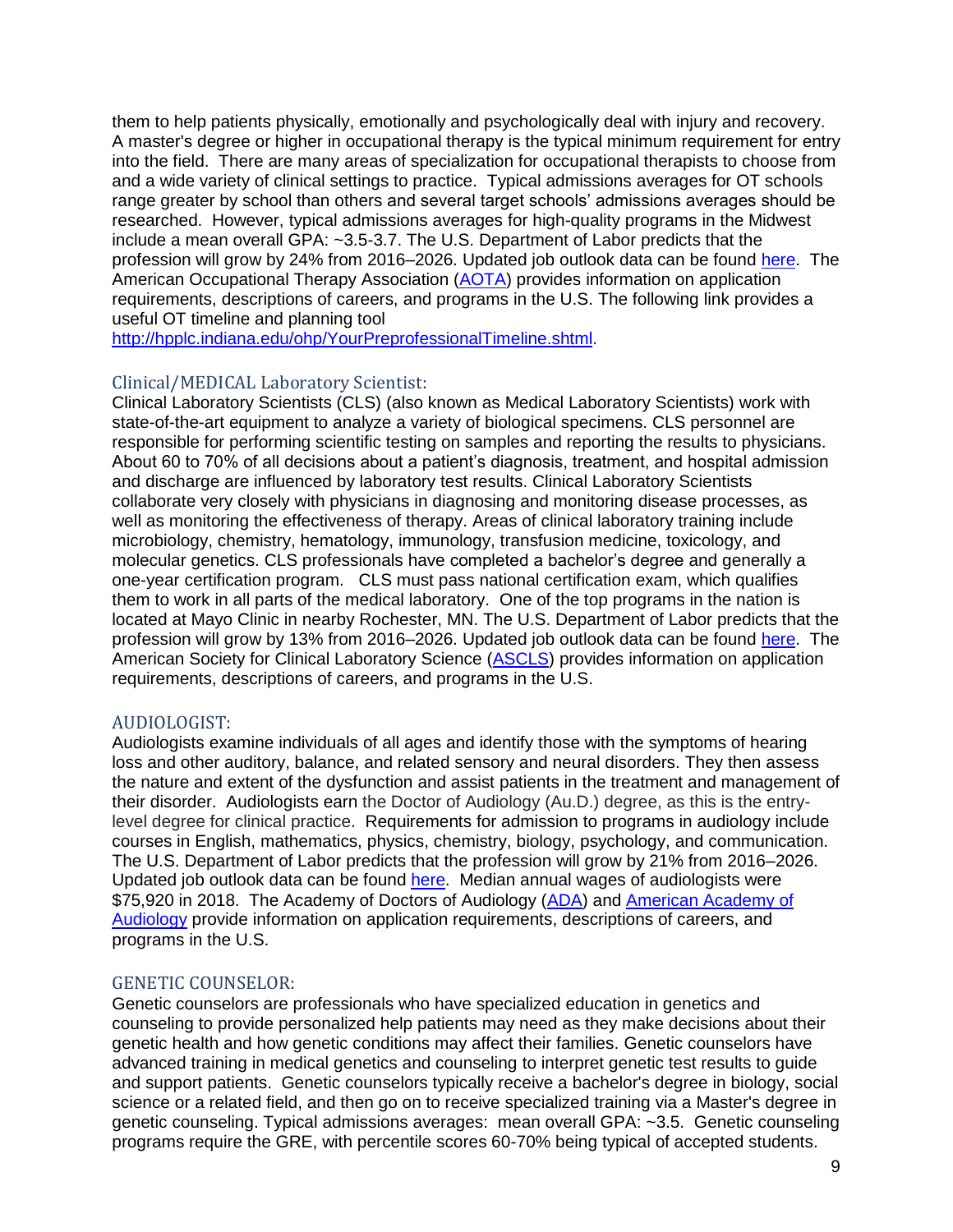The U.S. Department of Labor predicts that the profession will grow by 29% from 2016–2026. Updated job outlook data can be found [here.](https://www.bls.gov/ooh/a-z-index.htm) The National Society of Genetic Counselors [\(NSGC\)](https://www.nsgc.org/) provides information on application requirements, descriptions of careers, and programs in the U.S.

# <span id="page-9-1"></span>CHIROPRACTIC:

A *Doctor of Chiropractic (D.C.)* is an alternative medicine health professional who gives particular attention to the relationship of the structural and neurological aspects of the body in health and disease. Chiropractic treatment includes spinal adjusting, manipulation, physical modalities, and rehabilitation. It is possible for students to enter many chiropractic programs after 90 credit hours of pre-professional education, though about 65% of students entering chiropractic schools have bachelor's degrees. Many states require students to have a bachelor's degree to practice. The Association of Chiropractic Colleges [\(ACC\)](http://www.chirocolleges.org/) provides information on application requirements, descriptions of careers in chiropractic, and programs in North America. Viterbo University has an articulation agreement with Logan College of Chiropractic and Palmer College of Chiropractic that allows you to enter those schools after 3 years at Viterbo. After successful completion of your first year, Viterbo will transfer in your credits and you will be granted an undergraduate degree from Viterbo. The United States Department of Labor projects about a 12% increase in growth from 2016-2026. Updated job outlook data can be found [here.](https://www.bls.gov/ooh/a-z-index.htm)

These are some of the most common health related professions. There are more options to explore and you can work with your academic advisor or the Career Center for other areas.

# <span id="page-9-0"></span>**DECIDING WHICH CAREER IS BEST FOR YOU**

Please review this useful site on [exploring health careers](https://explorehealthcareers.org/)

One thing to keep in mind for whatever career you decide to pursue is this: you might face choices that force you to mature early and choices that are not necessarily popular with your peer group. For example, you may have to study for an exam rather than go out with friends because you need to keep your grades up.

To help you decide on a career path, ask yourself why you want to pursue a particular health profession. Answer this question with a number of specific, concrete reasons. Remember: this is a question you will be asked by admissions committees of the health profession programs to which you apply. So, give it some thought. If you have trouble coming up with concrete reasons why this health profession will suit you, try to complete this sentence: "I want to be an optometrist (doctor, veterinarian, etc.) because..." The answer "...because I've always wanted to" does NOT answer why you have wanted to. The answer "...because I want to help people" DOES answer why, but only in a very general way. If you want to help people, why the specific health profession you have chosen? You can also help people by being a fireman, a teacher, or a paramedic. Why not pursue a career in one of those areas? Why not another postbaccalaureate health profession (dentistry or podiatry or chiropractic)? You must also be able to answer, "How do I know I am making the right choice?" and "What motivates me toward my choice in a healthcare profession?" Everyone granted an interview at a professional school will have strong academics and standardized exam scores. Also think about what makes YOU special. What unique attributes do you bring to an incoming class? Highlighting what makes YOU special is what will help you get the interview or acceptance.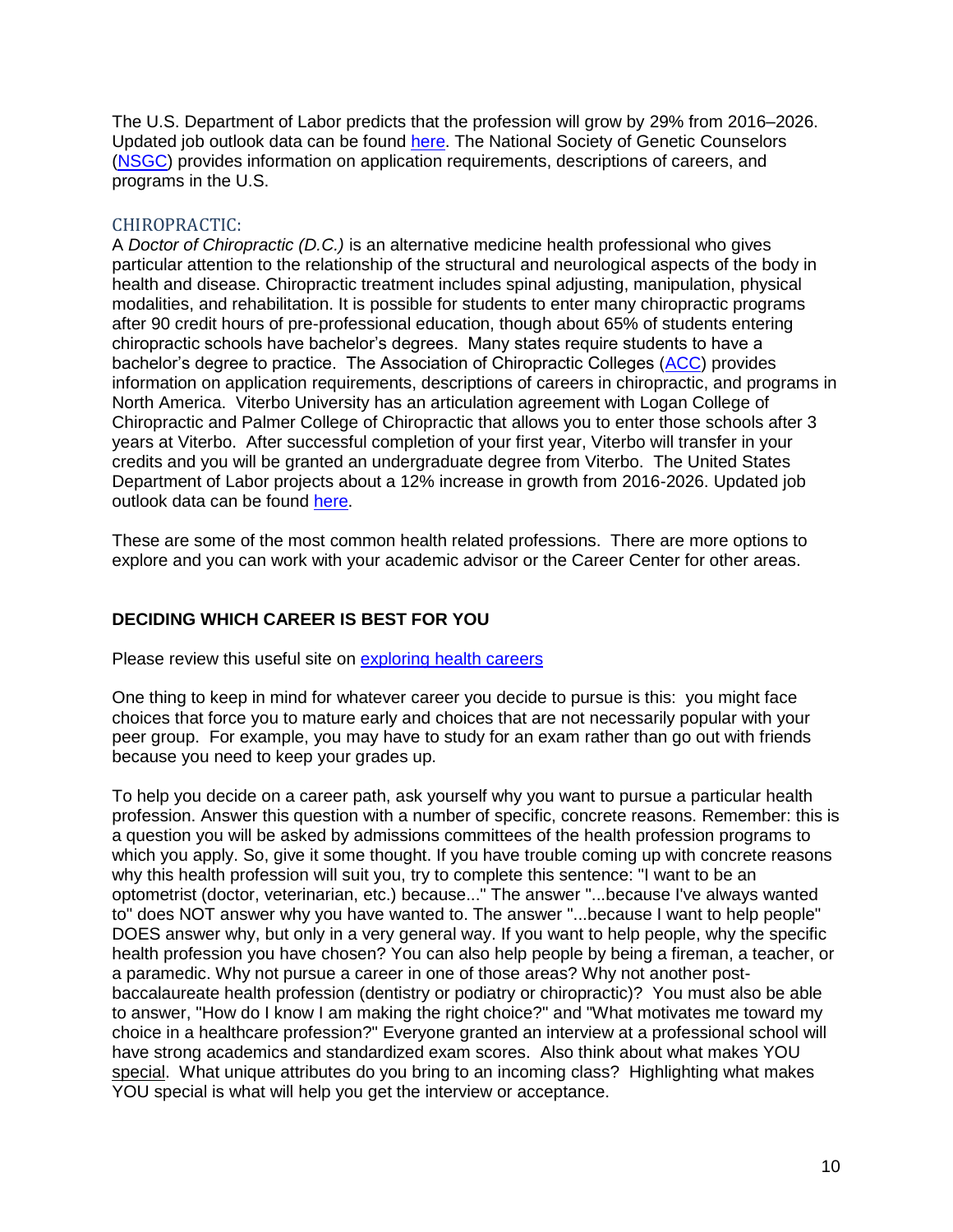Answering these questions thoroughly will probably take some time. Take the time to reflect on how you explored the career and on the experiences you have had that led you to making your choice (what makes you special). As you prepare for the health profession, you should be evaluating these questions. Ideally, your choice of a health profession should be the result of thoughtful and thorough career decision-making. Such career decision-making includes:

1. *SELF-ASSESSMENT*: Understanding what you enjoy, what you are good at, and what you want from your career. You need to answer questions such as: "How many hours a week do I want to work?" and "How much pressure do I want in my career?" or "What sort of practice do I want to have?" Even, "will I want to work nights and weekends?" Keep a journal and write down your thoughts in these areas. Examine and evaluate your talents, skills, personal strengths and weaknesses as well as your academic strengths and weaknesses. The Career Center can help you identify careers that meet your strengths.

Viterbo's Career Planning and Placement office can help you by having you complete the MBTI or some other assessments. Contact Beth Dolder-Zieke [\(bdzieke@viterbo.edu\)](mailto:bdzieke@viterbo.edu) to set up an appointment.

- 2. *EXPLORING ALTERNATIVES* : Look at all the careers that match your career goals as determined by your self-assessment. You will probably come up with careers that you may have never thought about. Research and consider them all. Don't assume you know about a specific career. Unless you have actually worked in that career, you probably have assumptions about it that may or may not be true. Find out the REALITY of each career. You can do so by reading about it, talking to people who are active in the field, and by observing people who are currently in practice. However, the BEST way to learn about any career is to shadow someone already in that field or to volunteer at a healthcare facility related to the field of your interest. Keep a journal to help you keep track of your thoughts and experiences as you are exploring these careers. Often one of these experiences can form the basis for your personal statement.
- 3. *DECIDING AND DEVELOPING A PLAN*: After you have researched career alternatives, rank the three that seem to come closest to fulfilling your needs. Develop Plan A, a plan for preparing for your best career match. Also develop a Plan B, or a way to take a new approach to your first career choice if you are unsuccessful on your first attempt. Your academic advisor can help with this process. Finally, have a plan C or a plan for attaining a satisfactory alternative. Plan C is important because you may find that you change your mind about pursuing Plan A, or you are unsuccessful in your pursuit of Plan A.

This may sound like a long process requiring effort on your part. Remember, this is your life and potential for a 40 year career that you are making decisions about. In the long run you will probably be glad you took the time for careful thought. In addition, if you end up pursuing a health profession as a result of thorough decision-making, your commitment and motivation will likely be much stronger. You will find that you are more effective in writing statements for your professional school applications and answering questions about your dedication to the profession in interviews.

# <span id="page-10-0"></span>**A Portrait of a Pre-health Student**

The health professions are looking for students who have the academic potential to succeed in a rigorous, science-based professional program, AND the personal potential to be a competent and compassionate health professional (exhibiting qualities such as trustworthiness, maturity, integrity, altruism, and dedication).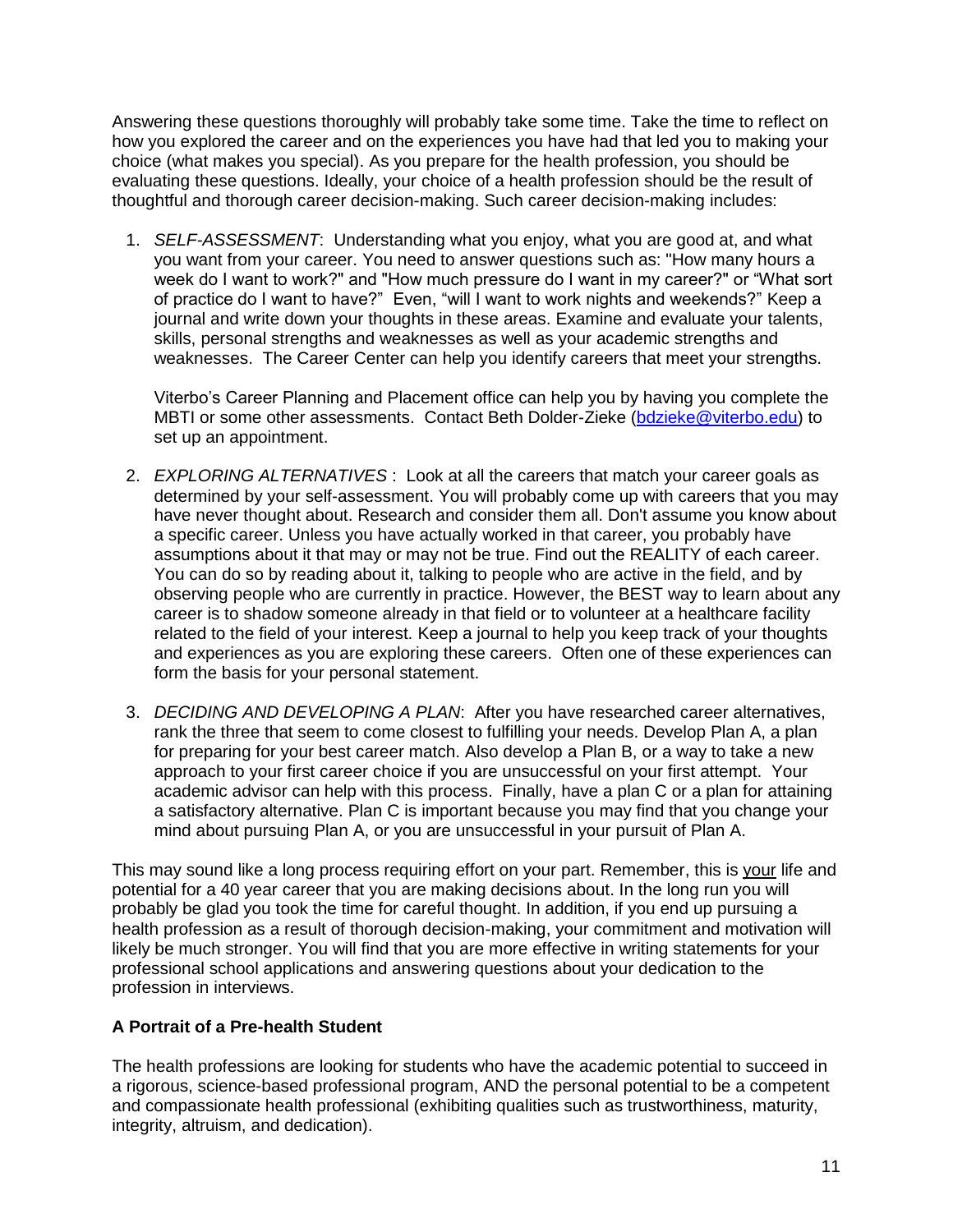Many of these qualities are intangible and difficult to measure objectively, but are often addressed in letters of recommendation. Therefore, professional schools look at a number of factors of each applicant that may approximate that applicant's potential. Below are listed the characteristics most professional schools look at when attempting to evaluate an applicant's potential.

For *academic potential*, professional schools attempt to determine:

- Has the applicant successfully completed the necessary prerequisite courses?
- Has the applicant demonstrated that he/she can handle a challenging science course load?
- What grades has the applicant earned in his/her courses? What was the trend?
- Has the applicant completed an undergraduate degree? (Although, this is not a requirement for some programs)
- What scores has the applicant attained on the admission test?
- Has the applicant pursued a challenging overall post-secondary curriculum?

In attempting to evaluate *personal potential*, professional schools look at:

- Does the student have a broad academic background?
- Has the student attempted research? (not as emphasized in some programs)
- What experience does the applicant have in health care?
- What interests outside of academics does the applicant pursue?
- How does the applicant present him/herself in writing (in the Personal Statement)?
- How does the applicant present him/herself in person (in the interview)?
- How do others view the applicant (demonstrated in letters of reference), particularly compared to other pre-professional students?

Because admission to professional school is generally *very* competitive, you want to demonstrate excellence in *every area* that professional schools will consider. **It is important to note that achieving an above-average GPA and test scores in no way guarantees acceptance,** though GPA and test scores significantly below average DO make it highly UNLIKELY to be accepted. Be sure to know the average ranges for the various career paths you have planned.

# <span id="page-11-0"></span>**Pre-Health Requirements**

**NOTE**: Most of the information available is geared toward medical schools. While following the premed curriculum will meet most entrance requirements for the various health professions, you should check with each school to which you will apply and verify their entrance requirements. It is your responsibility to stay current on specific pre-requisite requirements. In this section, specific information is given for the different health professions where it applies.

# <span id="page-11-1"></span>**[Medical/Osteopathic Schools](#page-3-2)**

Most medical and osteopathic schools have the same standard course requirements, which are also the same as the courses recommended before taking the MCAT. However, you should check with the schools to which you are applying and verify their specific requirements. You can also consult the *[Medical School Admission Requirements](https://students-residents.aamc.org/applying-medical-school/applying-medical-school-process/deciding-where-apply/medical-school-admission-requirements/)* (MSAR) book published by the American Association of Medical Colleges to verify the requirements.

The standard prerequisite courses are changing a bit as schools review which requirements help prepare students for success. This may also drive changes in pre-requisite courses for medical schools. All pre-requisite courses include a lab and should be courses designed for science majors. The courses traditionally required are: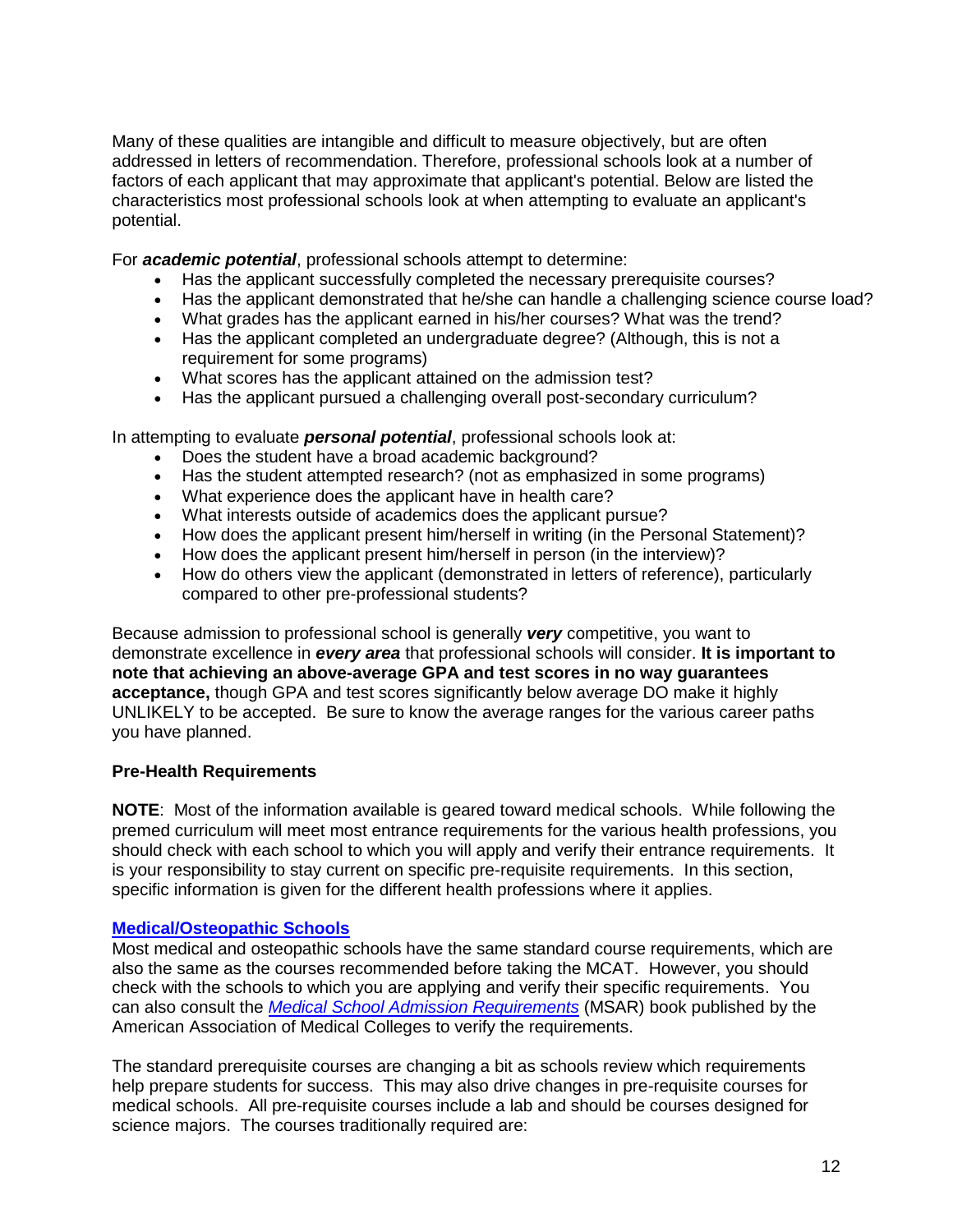| <b>Biology</b>                        | 8 semester hours (some now require 4 credits of<br>advanced biology as part of the 8 hours) |
|---------------------------------------|---------------------------------------------------------------------------------------------|
| <b>General Chemistry</b>              | 8 semester hours                                                                            |
| <b>Organic Chemistry</b>              | 8 semester hours (some schools require biochem in<br>place of one semester of organic chem) |
| <b>General Physics</b>                | 8 semester hours                                                                            |
| English                               | 6 semester hours                                                                            |
| Mathematics (through college algebra) |                                                                                             |

For [University of Wisconsin School of Medicine and Public Health,](https://www.med.wisc.edu/education/md-program/admissions/premedical-requirements/) requirements for medical school admission are (course, semesters)

| General Biology (1 with lab)           |   |
|----------------------------------------|---|
| Advanced Biology (with lab)            | 1 |
| Inorganic/General Chemistry (with lab) | 2 |
| <b>Organic Chemistry</b>               | 1 |
| Biochemistry                           | 1 |
| Physics (with lab)                     | 2 |
| <b>Statistics</b>                      | 1 |
| Humanities or Social Sci (writing)     | 1 |

For the [University of Minnesota Medical School,](https://www.med.umn.edu/admissions/how-apply/prerequisites) requirements for medical school admission generally include (course, semesters)

| General Biology (with lab)          |   |
|-------------------------------------|---|
| Chemistry with lab (gen or organic) | 1 |
| <b>Additional Life Sciences</b>     | 4 |
| Humanities/Social Sciences          |   |

Recommended: ethics, biochemistry, genetics, psychology, statistics, foreign language, seminar courses involving small group discussions, independent learning courses, behavioral and social sciences, and humanities.

Other undergraduate courses that medical students have found helpful in preparing them for medical school are reported in the table below [\(Medical School Graduation Questionnaire,](https://www.aamc.org/data/gq/) All Schools Report, Division of Medical Education, AAMC)

| $101$ $1100$ $0000$ $001100$ $1000$ |                   | Ratings (%)             |                       |                       |                         |
|-------------------------------------|-------------------|-------------------------|-----------------------|-----------------------|-------------------------|
| Course                              | Very<br>Important | Moderately<br>Important | Somewhat<br>Important | Slightly<br>Important | <b>Not</b><br>Important |
| <b>Biology</b>                      | 57.3              | 25.3                    | 11.6                  | 4.7                   | 1.1                     |
| <b>General Chemistry</b>            | 17.6              | 32.8                    | 29.0                  | 16.9                  | 3.7                     |
| <b>Organic Chemistry</b>            | 14.0              | 27.0                    | 27.2                  | 22.1                  | 9.7                     |
| <b>Physics</b>                      | 9.2               | 23.1                    | 30.9                  | 26.2                  | 10.7                    |
| Anatomy                             | 36.5              | 30.0                    | 17.1                  | 8.5                   | 7.9                     |

Table 1 -- How important were the following premedical courses in preparing you for medical school (2011 data)?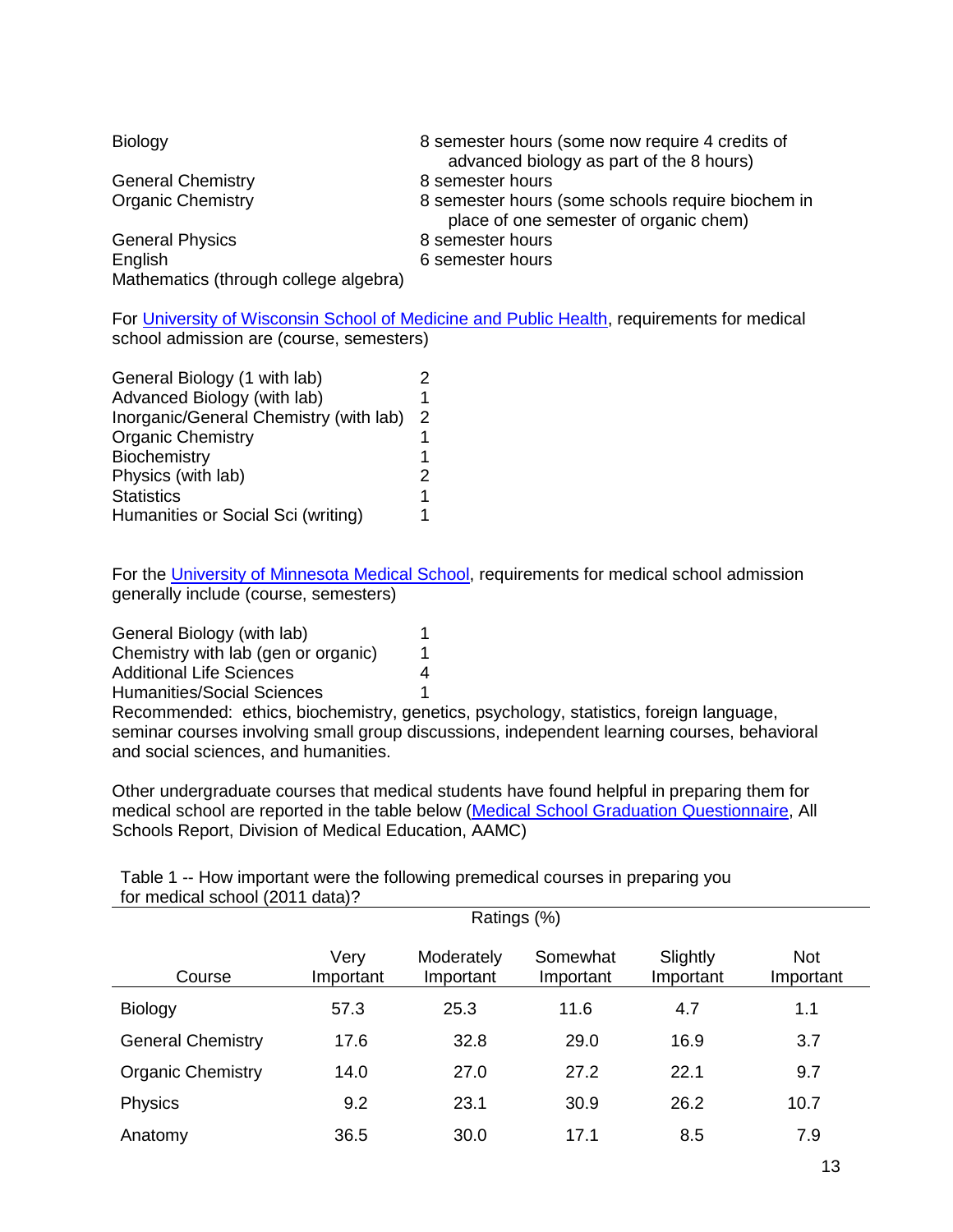| Biochemistry | 48.3 | 31.6 | 12.8 | 5.2  | 2.1  |  |
|--------------|------|------|------|------|------|--|
| Genetics     | 36.3 | 38.5 | 17.5 | 5.9  | 1.8  |  |
| Physiology   | 68.6 | 20.4 | 6.9  | 2.3  | 1.7  |  |
| Psychology   | 11.9 | 26.9 | 29.1 | 21.1 | 10.9 |  |

Specific courses offered at Viterbo that meet the requirements above:

## **Biology**

| Biology 160<br>Biology 161<br><b>Biology 305 or 370</b><br>Biology 347<br>Biology 430<br>Biology 482 | General Biology I<br><b>General Biology II</b><br>Biochemistry<br>Human Physiology<br>Genetics<br>Human Anatomy                        | 4 cr/sh<br>4 cr/sh<br>3 or 4 cr/sh<br>4 cr/sh<br>4 cr/sh<br>4 cr/sh |
|------------------------------------------------------------------------------------------------------|----------------------------------------------------------------------------------------------------------------------------------------|---------------------------------------------------------------------|
| <b>Chemistry</b>                                                                                     |                                                                                                                                        |                                                                     |
| Chemistry 120<br>Chemistry 121<br>Chemistry 240<br>Chemistry 340<br>Biology 305 or 370               | <b>General Chemistry I</b><br><b>General Chemistry II</b><br><b>Organic Chemistry I</b><br><b>Organic Chemistry II</b><br>Biochemistry | 4 cr/sh<br>4 cr/sh<br>4 cr/sh<br>4 cr/sh<br>3 or 4 cr/sh            |
| <b>Physics</b>                                                                                       |                                                                                                                                        |                                                                     |
| Physics 250/270<br><b>Physics 251/271</b><br><b>OR</b>                                               | <b>General Physics I</b><br><b>General Physics II</b>                                                                                  | 4 cr/sh<br>4 cr/sh                                                  |
| Physics 260/270<br>Physics 261/271                                                                   | <b>University Physics I</b><br><b>University Physics II</b>                                                                            | 4 cr/sh<br>4 cr/sh                                                  |
| <b>English</b>                                                                                       |                                                                                                                                        |                                                                     |
| English 103<br>English 104<br><b>OR</b>                                                              | Composition I<br><b>Composition II</b>                                                                                                 | 3 cr/sh<br>3 cr/sh                                                  |
| English 105                                                                                          | <b>Accelerated Comp</b>                                                                                                                | 4 cr/sh                                                             |
| <b>Mathematics</b>                                                                                   |                                                                                                                                        |                                                                     |
| Math 112                                                                                             | College Algebra                                                                                                                        | 3 cr/sh                                                             |
| <b>Math 113</b>                                                                                      | Trigonometry                                                                                                                           | 3 cr/sh                                                             |
| <b>Math 220</b>                                                                                      | Calculus I                                                                                                                             | 4 cr/sh                                                             |
| <b>Math 230</b>                                                                                      | <b>Elements of Statistics</b>                                                                                                          | 3 cr/sh                                                             |
| <b>Psychology</b>                                                                                    |                                                                                                                                        |                                                                     |
| Psychology 171                                                                                       | General Psychology                                                                                                                     | 3 cr/sh                                                             |

Other relevant courses might include general microbiology, immunology, neuroscience, brain and behavior, sociology, and cancer biology.

#### <span id="page-13-0"></span>**[Dental School](#page-4-0)**

The American Dental Education Association **[ADEA](http://www.adea.org/GoDental/)** is "the voice of dental education". You may enter dental school after completing 90 credits of undergraduate course work. However, that is not as common as it used to be. Dental schools are becoming more competitive and most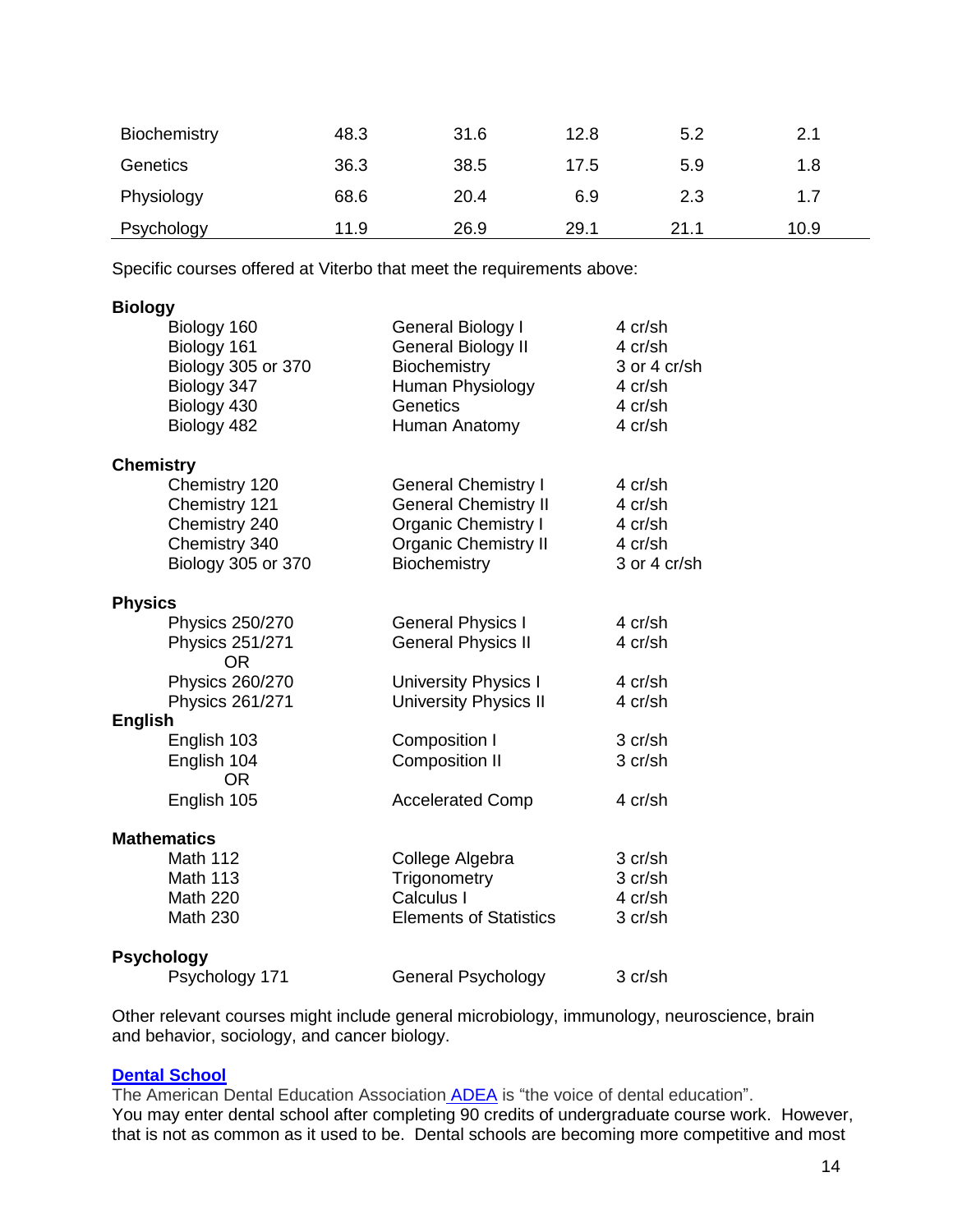students that enter have a baccalaureate degree. The required courses vary by school, but are similar to those required for medical school (see above), except few require math. You should investigate the specific requirement of each school you are applying to. For the Marquette Dental School the prerequisite courses (all science courses include labs) are:

| English                  | 6 cr/sh    |
|--------------------------|------------|
| <b>General Chemistry</b> | 8 cr/sh    |
| <b>Organic Chemistry</b> | 8 cr/sh    |
| Biology or Zoology       | 8 cr/sh    |
| Physics                  | 8 cr/sh    |
| <b>Electives</b>         | 52 cr/sh * |

\*Sculpture is recommended because of the crafting of teeth etc.

Some schools recommend speech, business, or economics courses. Check early with the specific schools you want to apply to for specific requirements.

In addition, the dental admission tests (DAT) is required. The test, itself, is administered at Sylvan Technology Test Centers in the United States and is computer based. It can be taken almost anytime during the year. You must wait 90 days before any retakes.

Dental Admission Testing Program 211 East Chicago Ave, Suite 1846 Chicago, IL 60611 (312) 440-2689

# <span id="page-14-0"></span>**[Optometry School](#page-4-1)**

To learn more about Optometry schools, visit the [Association of Schools and Colleges of](https://optometriceducation.org/)  [Optometry.](https://optometriceducation.org/)

The courses listed under the [medical school section](#page-11-1) should meet the requirements for most optometry schools. Some schools do not require the second semester of organic chemistry and many require biochemistry, physiology, psychology and statistics or calculus. Some also require microbiology (Biol 376). You should investigate the specific requirements for each school you apply to.

The [OAT exam](http://www.ada.org/en/oat) is computerized, multiple-choice test and examinees are allowed to take the OAT an unlimited number of times but must wait at least 90 days between testing dates. However, only scores from the four most recent attempts and the total number of attempts will be reported.

#### <span id="page-14-1"></span>**[Podiatry Schools](#page-5-0)**

Mathematics is not required and if you follow the typical "pre-med" courses you will likely meet the admission requirements. Check with individual schools. The MCAT or GRE may be required.

#### <span id="page-14-2"></span>**[Veterinary School](#page-5-1)**

To learn more about Veterinary Programs, visit the [Association of American Veterinary Medical](http://www.aavmc.org/)  [Colleges.](http://www.aavmc.org/) Information and advice on applying to Veterinary Medical Colleges can be found [here.](http://www.aavmc.org/Students-Applicants-and-Advisors/Veterinary-Medical-College-Application-Service.aspx) Overall, the same courses required for [medical school](#page-11-1) (see above) are also typically required for veterinary school. Most schools require genetics, microbiology, and biochemistry. Most do not require calculus. Check with individual schools for their specific requirements.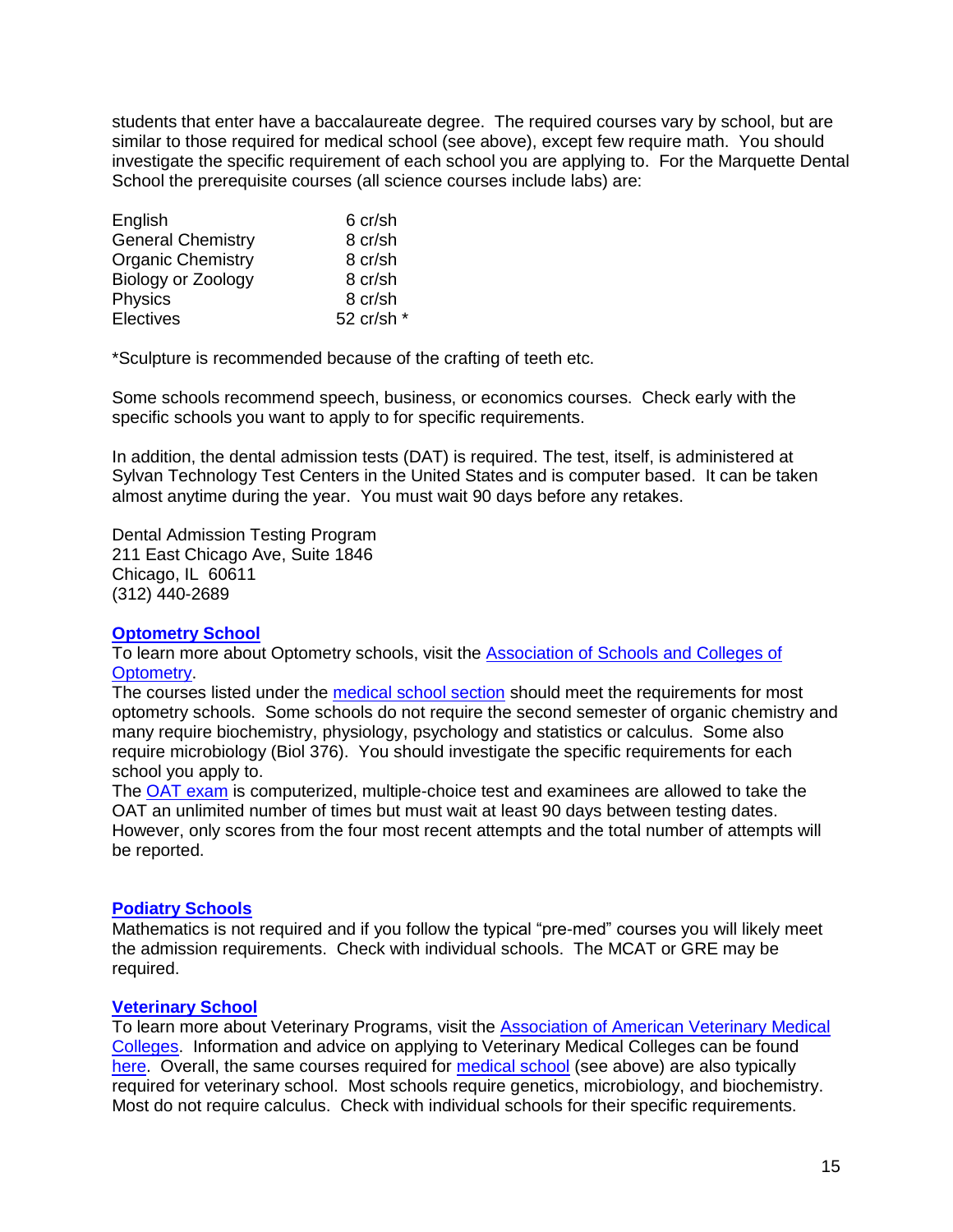Surprisingly, the VCAT is required only by Missouri, Tennessee and Tuskegee (Alabama). All other schools of veterinary medicine require the GRE, though a small number will accept the MCAT or VCAT instead. If you are going to apply to veterinary school a good strategy is to plan on taking the general GRE but also check the schools to which you intend to apply and see if they have additional or alternate requirements. These might include the GRE biology subject test, GRE writing assessment, or VCAT.

## <span id="page-15-0"></span>**[Pharmacy School](#page-5-2)**

Most pharmacy schools require courses similar to those required for medical school. The science courses should include a lab and be taught at the majors level. They typically are:

General Biology Human Anatomy **Statistics** General Chemistry Organic Chemistry Physics **English** Behavioral Sciences (sociology or psychology) Economics Public Speaking

See appendix B for the specific courses required by UW Madison and the University of Minnesota pharmacy schools.

#### <span id="page-15-1"></span>**[Physician Assistant Programs](#page-6-0)**

The [American Academy of Physician Assistants](https://www.aapa.org/) provides general information on how to become a PA.

PA programs look for students who have a desire to study, work hard, and to be of service to their community. Most physician assistant programs require applicants to have previous health care experience and a bachelor's degree. The typical applicant has approximately 4 years of health care experience. Commonly nurses, EMTs, and paramedics apply to PA programs. Check with the specific program you are applying to. Many schools offer a master's degree and require the GRE.

Specific courses for the University of Wisconsin-LaCrosse-Gunderson Lutheran Medical Foundation/Mayo School of Health-Related Sciences program include:

Biology: 14 sem hrs of biology in these areas (two of which must be lab courses):

- Anatomy and Physiology: which must be at the 200 (sophomore) level or above. Though vertebrate and mammalian anatomy & physiology are acceptable, human anatomy and physiology is strongly preferred.
- Microbiology: 1 sem of microbiology at the 200 (sophomore) level or above
- Health related upper division biological science: 1 sem of any of the following at the 300 (junior) level or above: Genetics, immunology, vertebrate/mammalian embryology, endocrinology, histology, pathophysiology, neuroscience, parasitology, mycology, or biology of cancer.

Chemistry: A minimum of 11 sem hrs of chemistry including the following courses, at least two of which must include a laboratory:

General Chemistry: 1 sem of General or Introductory Chemistry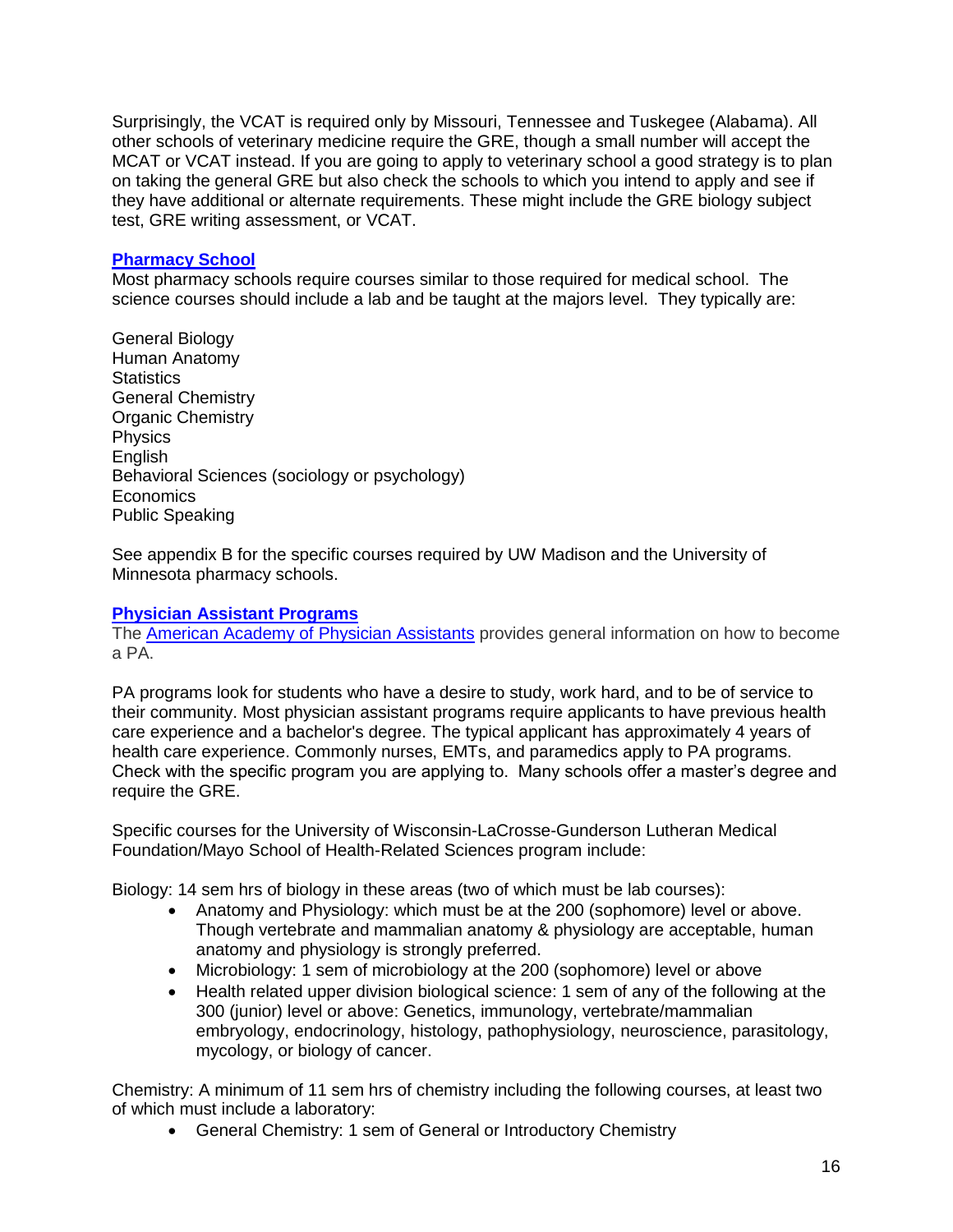- Organic Chemistry: 1 sem of Organic Chemistry 200 (sophomore) level or above
- Biochemistry: 1 sem of Biochemistry at the 300 (junior) level or above. Molecular or cellular biology at the 300 level or above are acceptable alternatives.

Mathematics: A minimum of two semesters of Mathematics including:

- Pre-calculus/Calculus: 1 sem of College Algebra with Trigonometry or Pre-calculus or Calculus
- Statistics: 1 sem of Statistics

Psychology: A minimum of one semester of general, introductory, developmental or abnormal psychology

Academic Aptitude: A minimum cumulative GPA on all post-high school courses of 3.00 calculated on a 4-point scale. A minimum science (as defined by CASPA) GPA of 3.00. Submission of GRE scores is required.

## <span id="page-16-0"></span>**[Anesthesiologist Assistants](#page-6-1)**

The American Association of Anesthesiologist Assistants [\(AAAA\)](https://aaaa.memberclicks.net/home) provides information on application requirements, descriptions of careers, and programs in the U.S.

## <span id="page-16-1"></span>**[Pathologists' Assistants](#page-7-0)**

The American Association of Pathologists' Assistants [\(AAPA\)](https://www.pathassist.org/) provides information on application requirements, descriptions of careers, and programs in the U.S.

## <span id="page-16-2"></span>**[Physical Therapy School](#page-7-1)**

The [American Physical Therapy Association](http://www.apta.org/PTEducation/Overview/) provides an overview of educational programs and questions to consider when selecting a program.

Check with specific programs regarding their required admissions exam. The requirements can be found on [PTCAS.org.](http://www.ptcas.org/) Because they grant a doctoral degree, most programs require the GRE. In addition, schools require 40 or more hours shadowing or working with physical therapists. Pre-requisite courses and clinical hours vary widely so you do need to keep track of the requirements for each of the schools to which you may apply.

Specific [coursework for UW-La Crosse PT](https://www.uwlax.edu/grad/physical-therapy/prerequisite-coursework/) program

| General Biology (lab required)                     | 4 sh          |
|----------------------------------------------------|---------------|
| Human Anatomy/Physiology (300 level labs required) | 8 sh          |
| Chemistry (labs required)                          | 8 sh          |
| Physics (labs required)                            | 8 sh          |
| Psychology                                         | 3 sh          |
| <b>Statistics</b>                                  | $3$ to $4$ sh |
| Sociology                                          | 3 sh          |

# <span id="page-16-3"></span>**[Occupational Therapy School](#page-7-2)**

For an overview of Occupational Therapy, visit [The American Occupational Therapy](https://www.aota.org/About-Occupational-Therapy.aspx)  [Association.](https://www.aota.org/About-Occupational-Therapy.aspx) Check with specific programs regarding their required admissions exam. Because they grant a Master's Degree, many programs require the GRE. Most programs also require 40- 50 hours of observation, 3-5 letters of recommendation, and a personal statement. Specific requirements can be found at [OTCAS.gov.](https://portal.otcas.org/otcasHelpPages/instructions/overview/index.html) For coursework, [UW-L course requirements](https://www.uwlax.edu/grad/occupational-therapy/%20-%20UW%20La%20Crosse) are a good representation (and Viterbo students have recently attended this program). Most requirements are similar to these: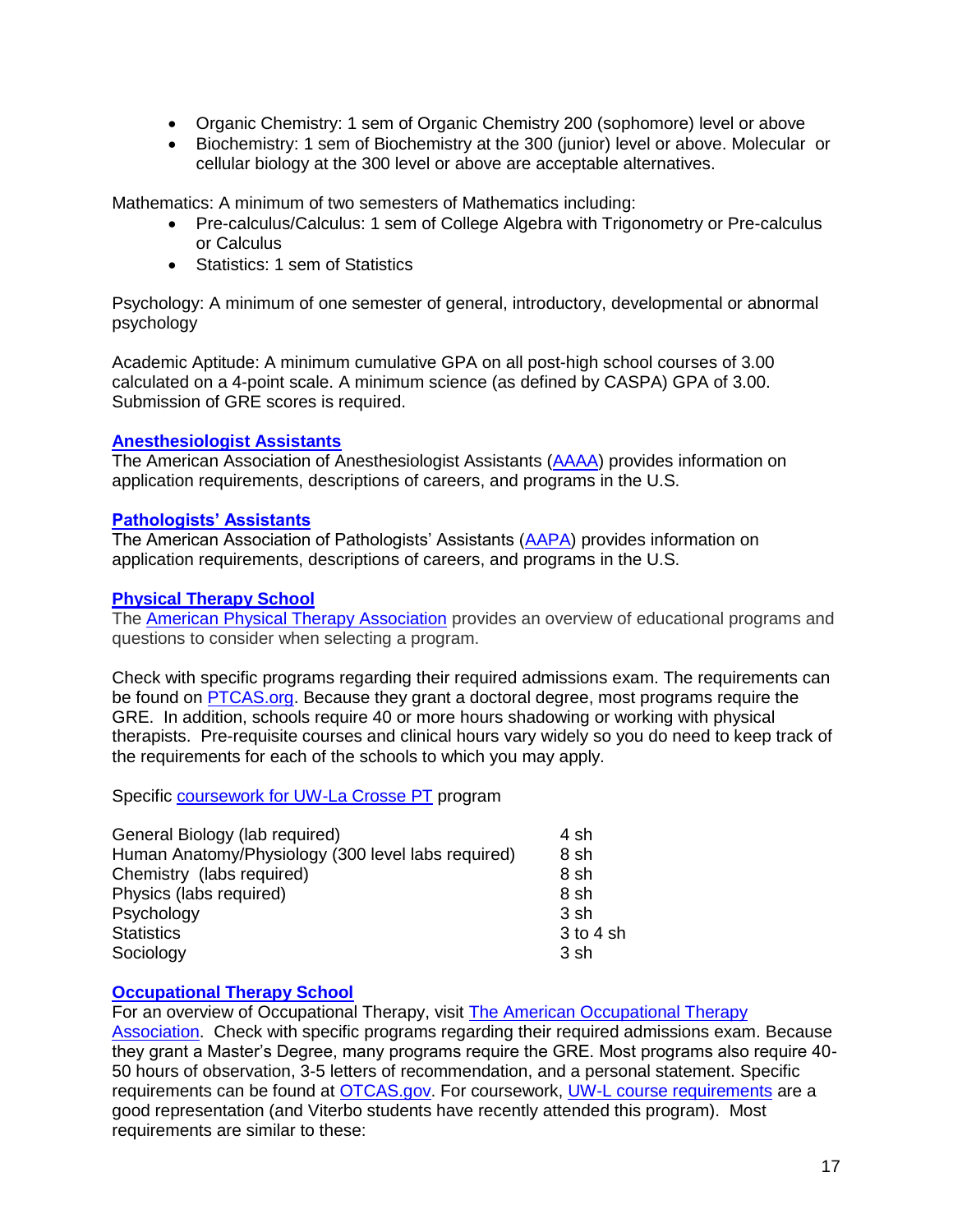| <b>Medical Terminology</b>                         |           |
|----------------------------------------------------|-----------|
| General Biology (lab required)                     | 4 sh      |
| Human Anatomy/Physiology (300 level labs required) | 8 sh      |
| Chemistry (labs required)                          | 8 sh      |
| Physics (labs required)                            | 8 sh      |
| Abnormal Psychology                                | 3 sh      |
| Developmental or Life Span Psychology              | 3 sh      |
| <b>General Psychology</b>                          | 3 sh      |
| <b>Statistics</b>                                  | 3 to 4 sh |
| Sociology                                          | 3 sh      |

# <span id="page-17-0"></span>**[Clinical Laboratory Scientists \(CLS\) \(also known as Medical Laboratory Scientists\)](#page-8-0)**

The American Society for Clinical Laboratory Science [\(ASCLS\)](http://www.ascls.org/) provides information on application requirements, descriptions of careers, and programs in the U.S.

#### <span id="page-17-1"></span>**[Audiologists](#page-8-1)**

The Academy of Doctors of Audiology [\(ADA\)](https://www.audiologist.org/) and [American Academy of Audiology](https://www.audiology.org/) provide information on application requirements, descriptions of careers, and programs in the U.S.

## <span id="page-17-2"></span>**[Genetic Counselor](#page-8-2)**

The National Society of Genetic Counselors [\(NSGC\)](https://www.nsgc.org/) provides information on application requirements, descriptions of careers, and programs in the U.S.

## <span id="page-17-3"></span>**[Chiropractic School](#page-9-1)**

An overview of chiropractic colleges is available from the **Association of Chiropractic Colleges**.

You may enter chiropractic schools after 90 credits of undergraduate studies, usually 24 hours of science. Many schools also have a minimum number of upper division hours and a minimum GPA requirement, usually 3.0 and above. They do not, however, have an admissions exam as of 2016. There is discussion about requiring one. Check with the schools to find specific course requirements. Most are similar to these:

| <b>Biological Science</b> | 6 semester hours with associated labs    |
|---------------------------|------------------------------------------|
| Chemistry                 | 12 semester hours of chemistry with labs |
| <b>Physics</b>            | 6 semester hours of physics with labs    |
| Psychology                | 3 semester hours                         |
| Social Science/Humanities | 15 semester hours                        |
| Language/Communications   | 6 semester hours                         |

In addition, chiropractic schools strongly encourage some business courses since you will likely be running your own practice or be a partner in an existing practice.

Viterbo University has a 3+3 articulation agreement with Logan College of Chiropractic and with Palmer College of Chiropractic. This would allow you to enter the workforce a year early in most cases. See appendix A.

# <span id="page-17-4"></span>**Academic Record**

Academic success in the professional schools is best indicated by a consistently strong undergraduate grade point average (GPA) reflected with equally strong standardized scores on the entrance exams. Professional schools play close attention to the course load and the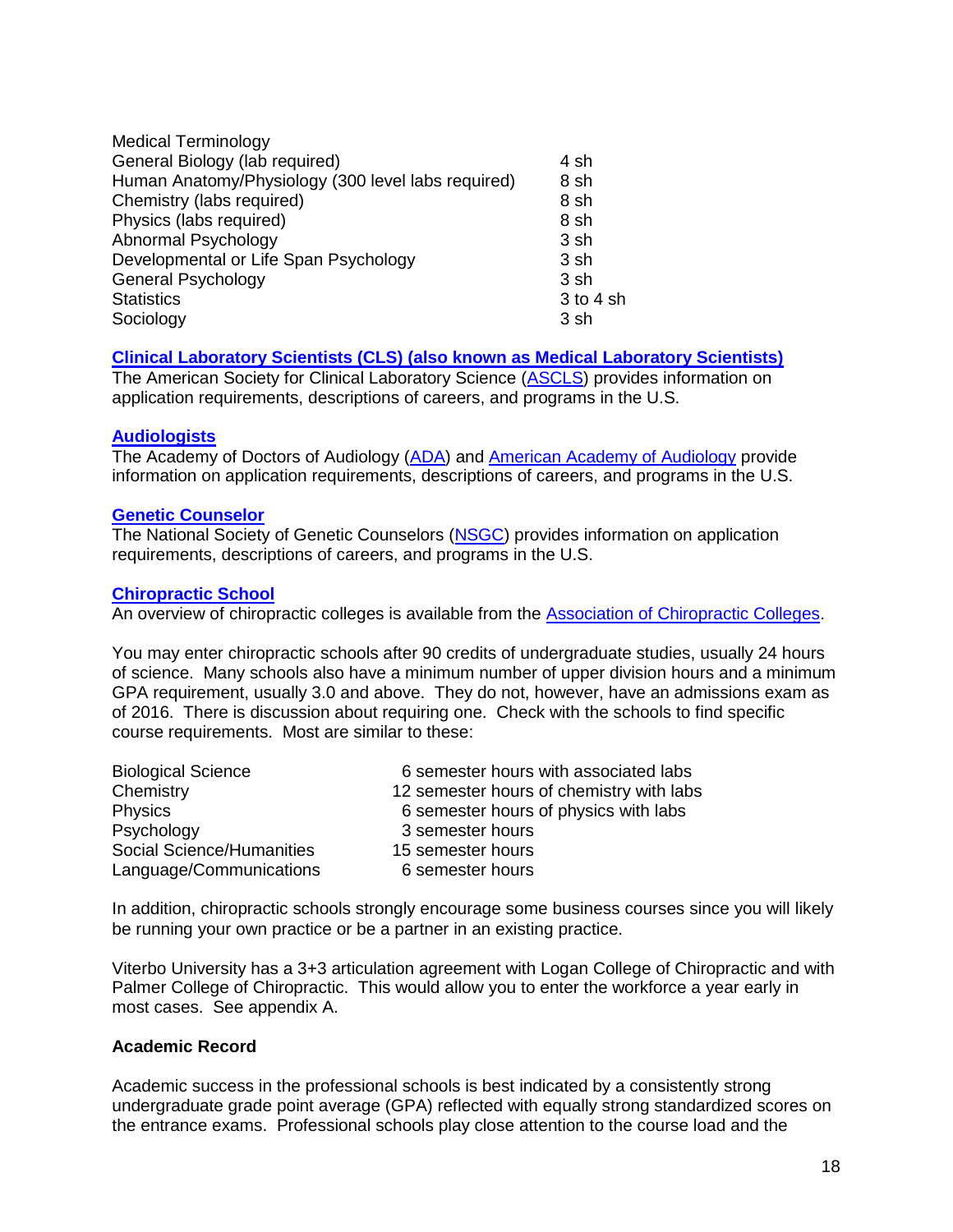degree of difficulty of the courses you take each semester. Schools prefer to see you taking a full-load, including two science courses, of 15 to 18 credits each semester, with two exceptions. The first exception is the first semester of college when you are undergoing an adjustment from high school. The second exception is the semester you are preparing for the MCAT or other standardized exam.

# <span id="page-18-0"></span>**Realistic Understanding of the Profession**

Once an applicant is deemed eligible for the professional schools, the admissions committees look at how strong the student's motivation is for career in the health professions. The best way to demonstrate a commitment to a health professions career is to demonstrate an on-going interest in the field outside the classroom. By the time you apply to your particular program, you should have spent a significant amount of time volunteering, shadowing a professional, working in a clinic, nursing home, office, or hospital. Check with the pre-health advisor for potential shadow opportunities. You may also consider working with or job shadowing a professional in your hometown during school breaks. You should keep a journal of your experiences, describing your first impressions, examples of what your responsibilities are, and any significant experiences that you have. This information will be valuable as you write essays and interview at your various programs.

# <span id="page-18-1"></span>**Commitment to Service**

Another area you will be evaluated in is your demonstrated commitment to service in the community. As a health professional, much of your adult life is devoted to serving others, which requires sacrifice and a strong devotion to one's career. When students commit time to others, they demonstrates this devotion and gain a better understanding about the lives of people from different backgrounds. You can contact the Viterbo service learning coordinator to get ideas for service activities or you can work with your advisor. The campus ministry program at Viterbo would also be a good resource for service-related activities. The schools want to know about how you relate to people and whether caring for the sick is something you are really interested in.

# <span id="page-18-2"></span>**Leadership Activities**

Most admissions committees want to see students involved with activities other than academics. They will look to see that you can maintain your grades while demonstrating leadership skills or through being involved with a club, varsity sports, or other organization. You can learn a lot about yourself by experiencing the challenges of overseeing peers and tackling projects. It will provide you with a release from studies and help make you a more well-rounded individual while building important leadership skills.

# <span id="page-18-3"></span>**Research Experience**

Some admissions committees look for significant research experiences, others do not put as much emphasis on research. Most of the more prestigious programs want you to have some type of significant research experience (which typically means you have published your results in a peer-reviewed journal or you have presented your results at a professional meeting) beyond what is required for graduation. Those schools that are preparing you to be primary care practitioners may not focus on a research experience.

At Viterbo, you may be required to do a research project as part of your graduation requirements. By choosing to do an extended project, an off-campus internship, or presenting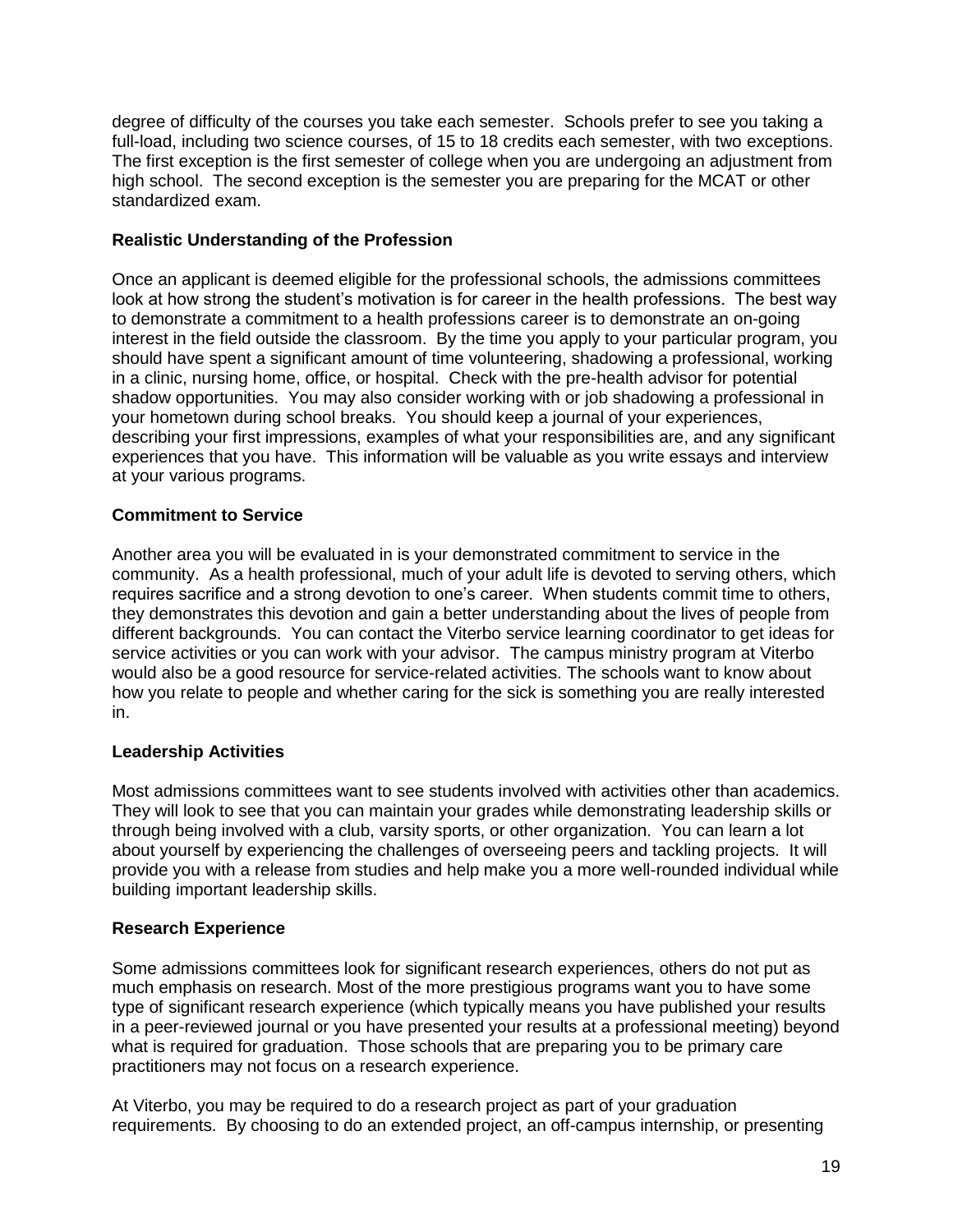<span id="page-19-0"></span>your work at a national meeting you can demonstrate that you have initiative, determination, and that you are developing your problem solving skills. If you devote a significant amount of time to research, you should know your topic inside and out and be able to discuss it with excitement. Take your research experiences seriously. Present your results at a regional or national meeting. Compete for an off-campus research experience.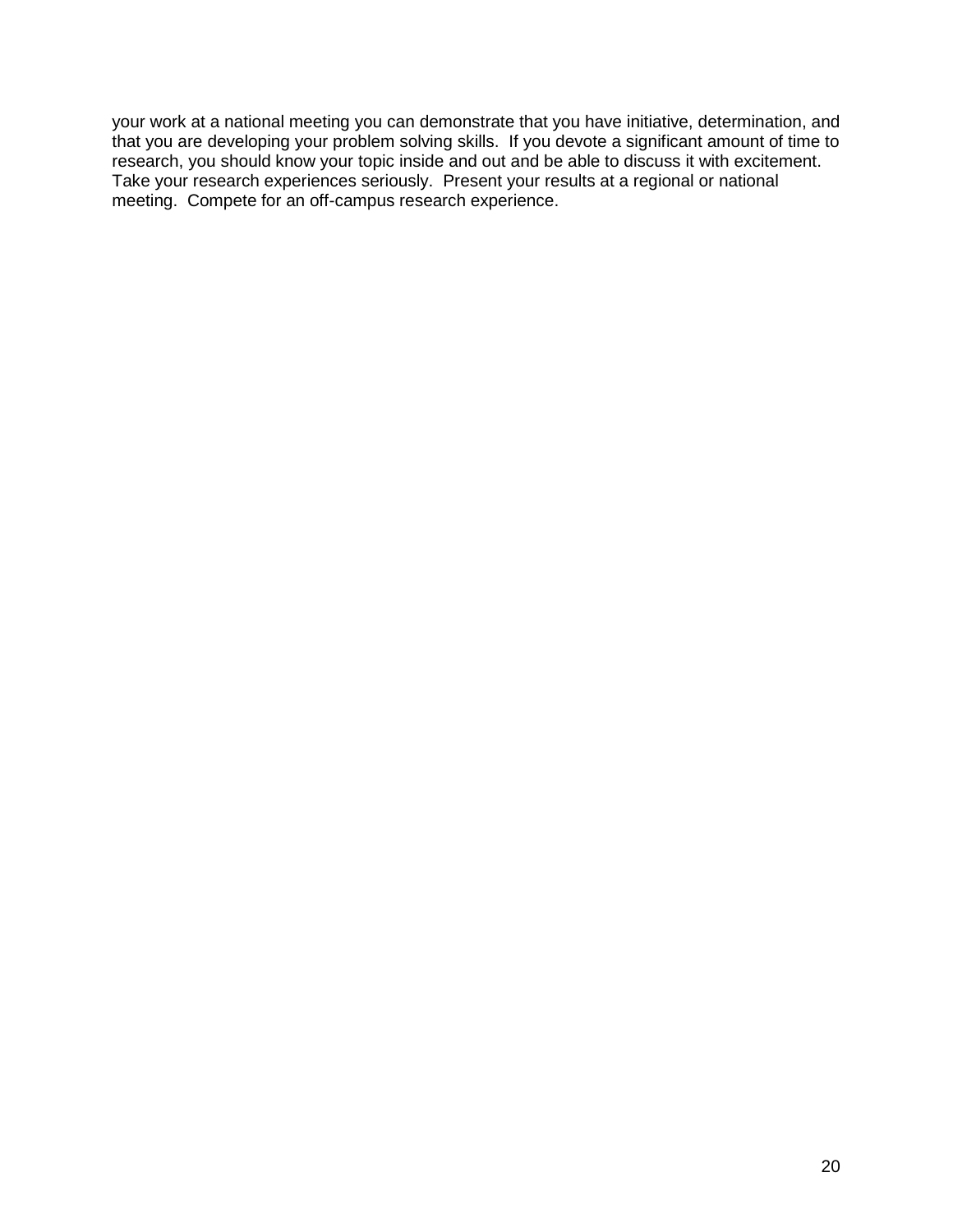# **A 4-YEAR PLANNING GUIDE**

# <span id="page-20-0"></span>**THE FRESHMAN YEAR—AWARENESS**

What should you do freshman year?

- Study, study, study, study, study, study, study, study, study, study, study, study, study….Do your best academically—a strong grade point average will provide you with more options
- Begin exploring majors and health professions careers; career services can help with this
- Meet with your academic and health professions advisors to plan your academic program
- Investigate and apply for medical/health care related part time jobs and volunteer experiences
- Begin exploring extracurricular, volunteer, and community service activities on campus and in the community
- Get to know your professors and help them get to know you
- Talk to seniors to find out what they did to be successful
- Start a portfolio of experiences that will help you when you write your application
- Freshman year counts!

## **What every pre-health professions freshman should know**

The freshman year is a time of transition. You may be away from home for the first time, you have to find new friends, adjust to a new living situation, and being completely responsible for planning your time. The focus of the first semester should be making this transition as smooth as possible. Do not overload yourself. You must average 15 credits per semester to graduate in 4 years. That means if you take only 14 credits the first semester, you will have to make up the credit down the road. Your primary focus for the first year should be on academics. If your course work is going well, and your schedule permits, you may begin to explore campus activities and part-time jobs. Remember, your permanent record begins with your freshman year so it is essential that you begin with a strong, solid start.

# <span id="page-20-1"></span>**THE SOPHOMORE YEAR—EXPLORATION**

What should you do the sophomore year?

- Study, study, study, study, study, study, study, study, study, study, study, study, study…. Keep your grades up! Grades are key to being competitive for health profession programs!
- Commit to one or two extracurricular activities that will lead to leadership, community service activities and other activities that show a commitment to your profession
- Get preparation materials for the appropriate entrance tests and look them over!
- Research programs and schools that you are interested in so that you are familiar with their specific requirements
- Begin informational interviewing to gain realistic perspectives of health professions careers from people in them. Ask your advisor or the pre-health coordinator for tips on informational interviewing.
- Find a summer internship or career enhancing part-time job
- Get to know your professors and help them get to know you
- Talk to seniors to find out what they did to be successful
- Finalize your progress forms and submit it to the pre-health committee for review

# **What every pre-health professions sophomore should know**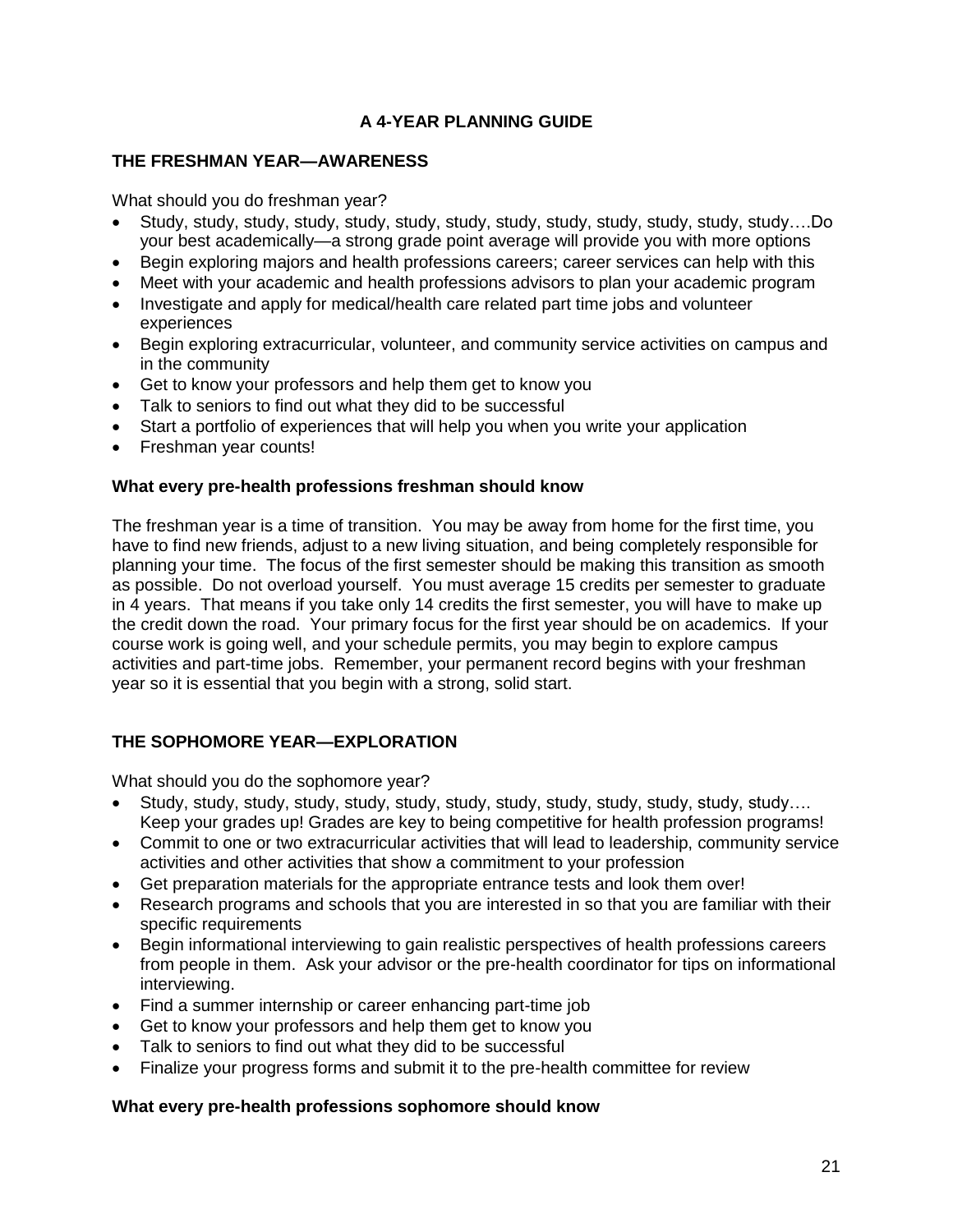By your sophomore year, you should be settled into the college routine and understand what is expected from you academically. If you got off to a slightly shaky start, there is still time to improve your GPA. Your courses should be a balance of science courses and liberal studies courses. The pre-health committee will review your progress in the spring of your sophomore year. The committee will make recommendations to help you succeed or identify alternative career paths.

Review: See Appendix C for the form to be submitted to the committee.

# <span id="page-21-0"></span>**THE JUNIOR YEAR—EXPERIENCE**

What should you do the junior year?

- Study, study, study, study, study, study, study, study, study, study, study, study, study….
- Take electives that are relevant to your career goals, especially upper level challenging ones. Keep your grades up!
- Consider taking on a leadership role with a campus organization or in another activity
- Continue or expand your involvement with student clubs/organizations and community activities/volunteer programs
- Begin to prepare for the MCAT, DAT, OAT, or other required exam. NOTE: this will take a significant amount of time and you should plan to spend more than a weekend or two before the exam to studying
- Research schools you would likely apply to so you are familiar with their specific requirements
- Develop a backup plan with your advisor if you do not get into your first choice program on the first try
- Learn about ethical issues and health care issues that directly affect your future profession
- APPLY TO YOUR SCHOOL DURING THE SUMMER BEFORE YOUR SENIOR YEAR (or as early as possible)

# **What every pre-health professions junior should know**

The junior year is key year in your academic life, as well as one of the busiest. You will be preparing for admissions exams, collecting letters of recommendation, submitting scores and applying to various programs, and taking the final courses that are covered on the standardized exams. In the semester you are preparing for the MCAT or another admissions exam you should consider a little lighter load, perhaps 12 or 13 credits. Your study time should be built into your day. **Apply early**. Many schools fill up fast and many process the applications as they arrive. Don't shoot for a deadline, but be organized and apply as early as you can.

# <span id="page-21-1"></span>**THE SENIOR YEAR—CHOICE**

What should you do the senior year?

- Study, study, study, study, study, study, study, study, study, study, study, study, study….
- Consider taking on a leadership role with a campus organization or in another activity if you have not done so
- Continue and/or expand your involvement with student clubs/organizations and community activities/volunteer programs
- Collect your final group of recommendation letters
- Submit all application materials as early as possible. NOTE: This will also take a significant amount of time. Plan for technical difficulties with web sites and allow plenty of time before deadlines to get material submitted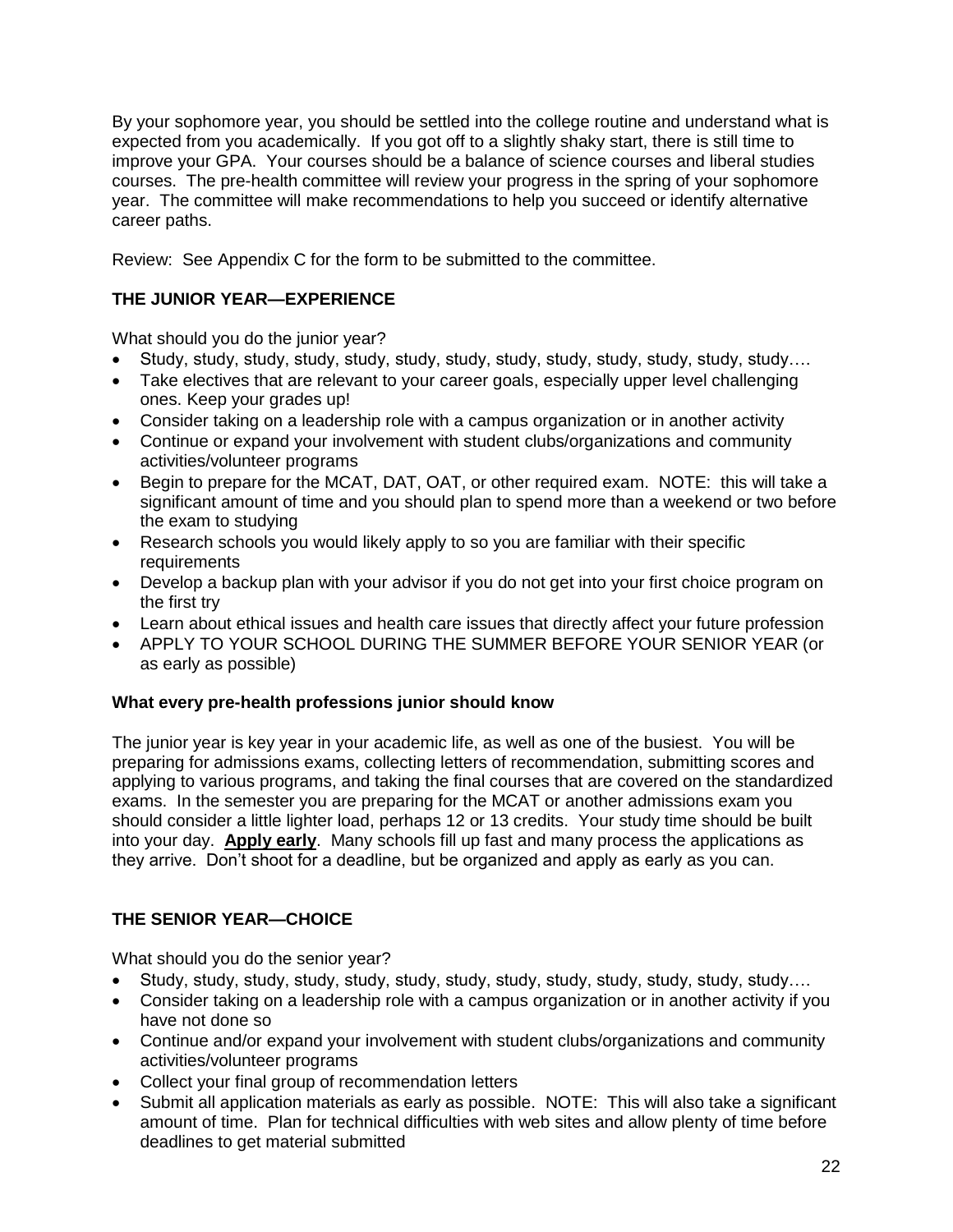- Practice interviewing skills; career planning can help prepare you.
- Have questions for each place you will interview
- Select your school!
- Discuss "back up plans" with your health professions advisors if you do not get into a health profession program
- Let those that write you letters of reference know what the outcome is

## **What every pre-health professions senior should know**

The senior year is filled with many different pressures. The beginning of the year begins with submitting secondary applications and studying for all your courses. You may have interviews beginning during the first semester as well. You may also have to wait once you submit all your application materials if programs do not start interviews until the spring. You may not be accepted this year. The average age for students entering medical school is 24, suggesting that students are not getting in just out of college. If you are not accepted on the first try, do not give up. There are several things you can do during the senior year to help your subsequent applications. Talk to a health career advisor for your options.

## *Summary*

There are no short-cuts to getting admitted into the professional schools. It takes work and dedication and you must be competitive in several areas: your overall and science GPAs, scores on the standardized entrance exams, and your application all have to be competitive. With careful planning over your 4 years of college, and with reaching milestones set by the prehealth committee, you are likely to get accepted into a program of interest to you.

# <span id="page-22-0"></span>**Entrance Exams**

# <span id="page-22-1"></span>**MCAT**

*Overview of the MCAT Exam*

<https://students-residents.aamc.org/applying-medical-school/article/whats-mcat-exam/>

The Medical College Admission Test (MCAT) is a standardized, multiple-choice examination that is a prerequisite to the study of medicine. Medical college admission committees consider MCAT scores as part of their admission decision process. Almost all U.S. medical schools require applicants to submit MCAT scores during the application process. Many schools do not accept MCAT scores if taken more than three years ago.

In April 2015, the AAMC launched a new version of the MCAT exam. Scores are reported in four sections:

- 1. Biological and Biochemical Foundations of Living Systems
- 2. Chemical and Physical Foundations of Biological Systems
- 3. Psychological, Social, and Biological Foundations of Behavior
- 4. Critical Analysis and Reasoning Skills
- 1. Biological and Biochemical Foundations of Living Systems This section has 59 questions, is allotted 95 minutes, and is designed to:
- test introductory-level biology, organic chemistry, and inorganic chemistry concepts;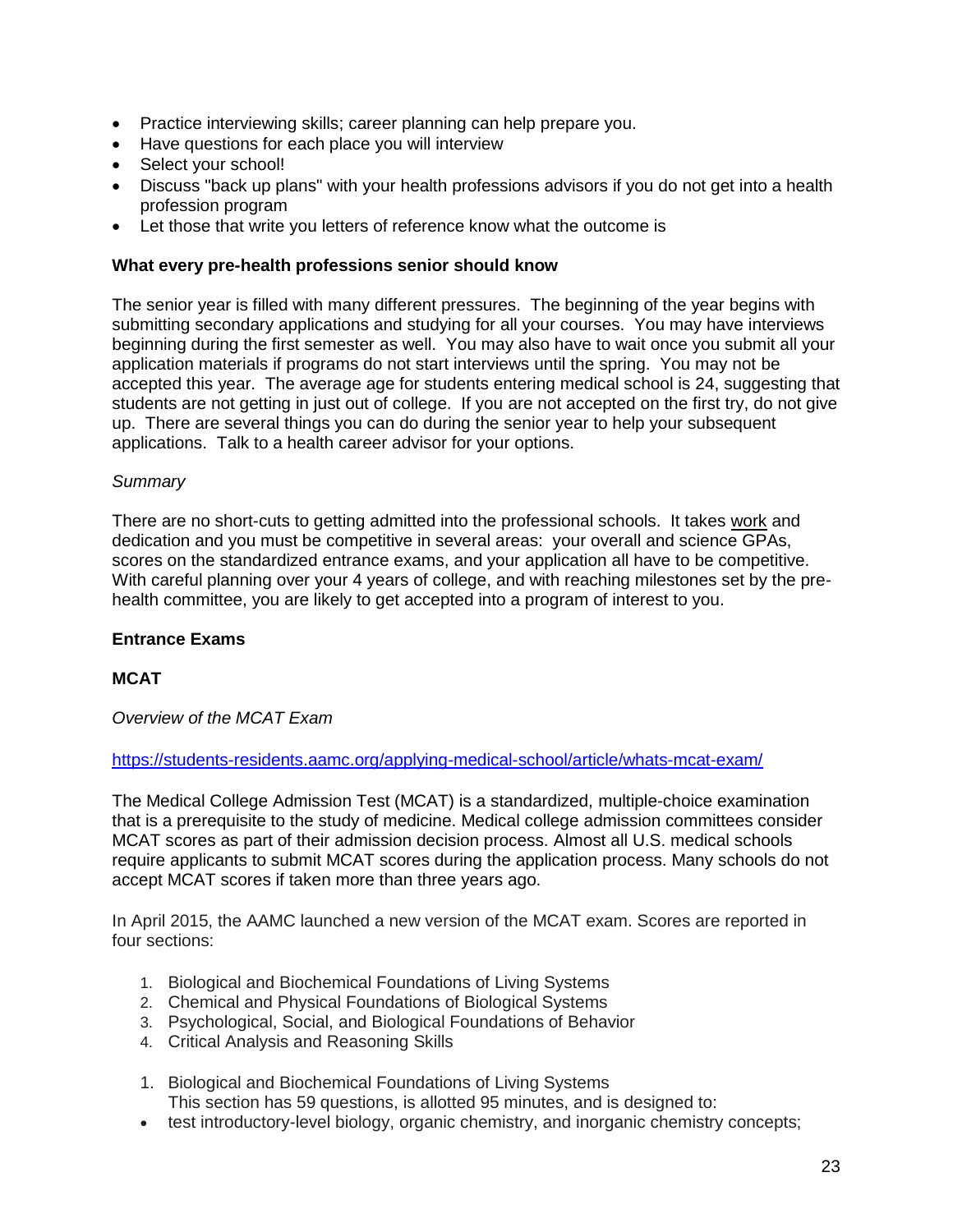- test biochemistry concepts at the level taught in many colleges and universities in firstsemester biochemistry courses;
- test cellular and molecular biology topics at the level taught in many colleges and universities in introductory biology sequences and first-semester biochemistry courses;
- test basic research methods and statistics concepts described by many baccalaureate faculty as important to success in introductory science courses; and
- require you to demonstrate your scientific inquiry and reasoning, research methods, and statistics skills as applied to the natural sciences.
- 2. Chemical and Physical Foundations of Biological Systems This section has 59 questions, is allotted 95 minutes, and is designed to:
- test introductory-level biology, organic and inorganic chemistry, and physics concepts;
- test biochemistry concepts at the level taught in many colleges and universities in firstsemester biochemistry courses;
- test molecular biology topics at the level taught in many colleges and universities in introductory biology sequences and first-semester biochemistry courses;
- test basic research methods and statistics concepts described by many baccalaureate faculty as important to success in introductory science courses; and
- require you to demonstrate your scientific inquiry and reasoning, research methods, and statistics skills as applied to the natural sciences.
- Chemical and Physical Foundations of Biological Systems
- 3. Psychological, Social, and Biological Foundations of Behavior This section has 59 questions, is allotted 95 minutes, and is designed to:
- test psychology, sociology, and biology concepts that provide a solid foundation for learning in medical school about the behavioral and sociocultural determinants of health;
- test concepts taught at many colleges and universities in first-semester psychology and sociology courses;
- test biology concepts that relate to mental processes and behavior that are taught at many colleges and universities in introductory biology;
- test basic research methods and statistics concepts described by many baccalaureate faculty as important to success in introductory science courses; and
- require you to demonstrate your scientific inquiry and reasoning, research methods, and statistics skills as applied to the social and behavioral sciences
- 4. Critical Analysis and reasoning Skills

The Critical Analysis and Reasoning Skills section of the MCAT exam will be similar to many of the verbal reasoning tests you have taken in your academic career. It includes passages and questions that test your ability to comprehend what you read. You may find this section to be unique in several ways, though, because it has been developed specifically to measure the analysis and reasoning skills you will need to be successful in medical school. The Critical Analysis and Reasoning Skills section achieves this goal by asking you to read and think about passages from a wide range of disciplines in the social sciences and humanities, followed by a series of questions that lead you through the process of comprehending, analyzing, and reasoning about the material you have read.

Critical Analysis and Reasoning Skills passages are relatively short, typically between 500 and 600 words, but they are complex, often thought-provoking pieces of writing with sophisticated vocabulary and, at times, intricate writing styles. Everything you need to know to answer test questions is in the passages and the questions themselves. No additional coursework or specific knowledge is required to do well on the Critical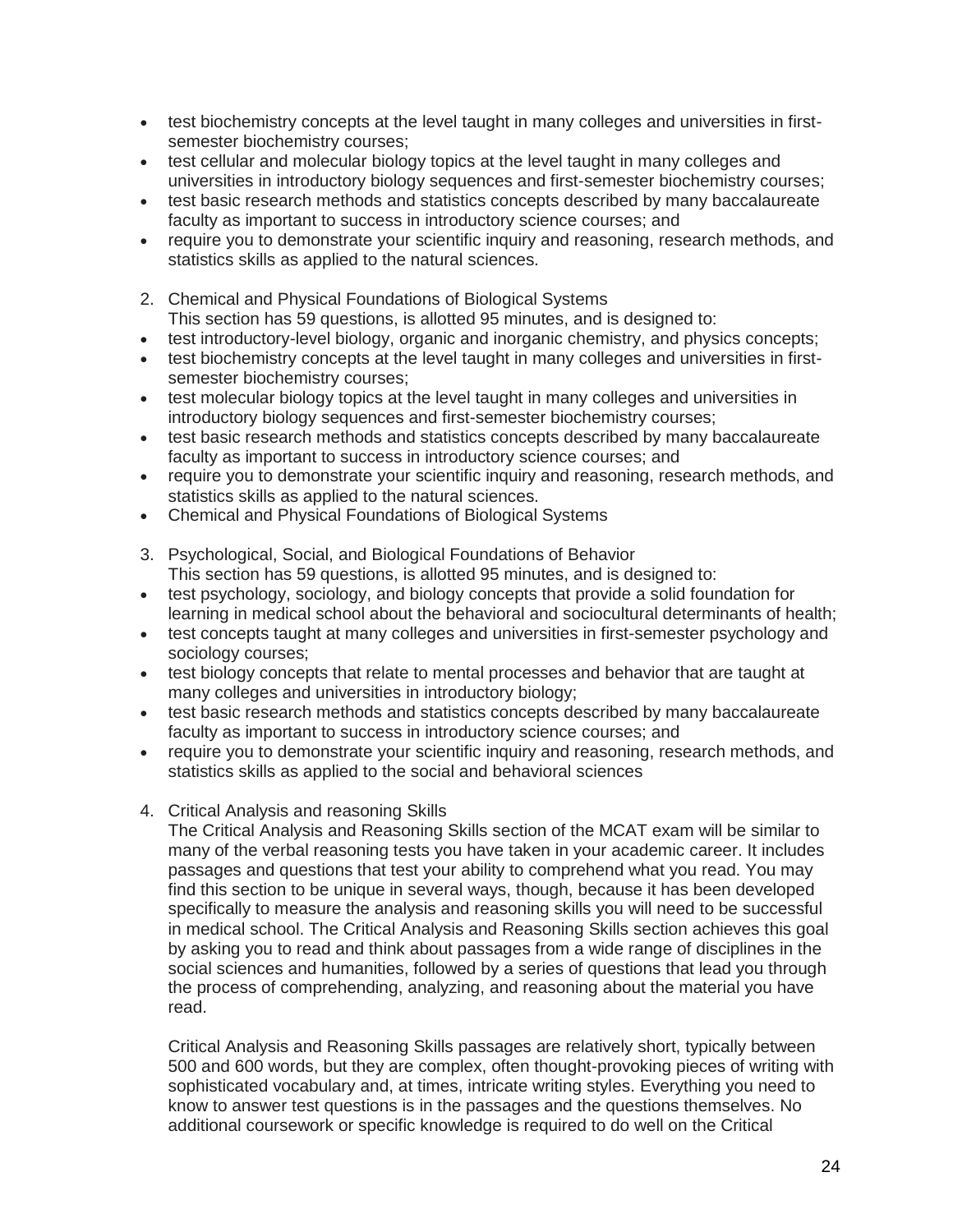Analysis and Reasoning Skills section, but you, as the test taker, may find yourself needing to read the passages and questions in ways that are different from the reading required in the textbooks you used in most pre-health courses or on tests like the SAT Critical Reading exam. Passages for the Critical Analysis and Reasoning Skills section even those written in a conversational or opinionated style—are often multifaceted and focus on the relationships between ideas or theories. The questions associated with the passages will require you to assess the content, but you will also need to consider the authors' intentions and tones and the words they used to express their points of view. This section has 53 questions and is designed to

- test your comprehension, analysis, and reasoning skills by asking you to critically analyze information provided in passages;
- include content from ethics, philosophy, studies of diverse cultures, population health, and a wide range of social sciences and humanities disciplines; and
- provide all the information you need to answer questions in the passages and questions themselves.

You will receive five scores from your MCAT exam: one for each of the four sections and one combined total score.

**Section Scores:** Each of the four sections--Biological and Biochemical Foundations of Living Systems; Chemical and Physical Foundations of Biological Systems; Psychological, Social, and Biological Foundations of Behavior; and Critical Analysis and Reasoning Skills--is scored from a low of 118 to a high of 132, with a midpoint of 125. Test takers will receive scores for each of the four sections.

**Total Score:** Scores for the four sections are combined to create a total score. The total score ranges from 472 to 528. The midpoint is 500.



# *How is the MCAT scored?*

You will receive five scores from your MCAT exam: one for each of the four sections and one combined total score. Your number correct scores on the four multiple-choice sections of the MCAT exam are based on the numbers of questions you answer correctly. Wrong answers are scored exactly the same as unanswered questions and do not affect your score. There is no additional penalty for wrong answers, so even if you are unsure of the correct answer to a question, you should make your best guess.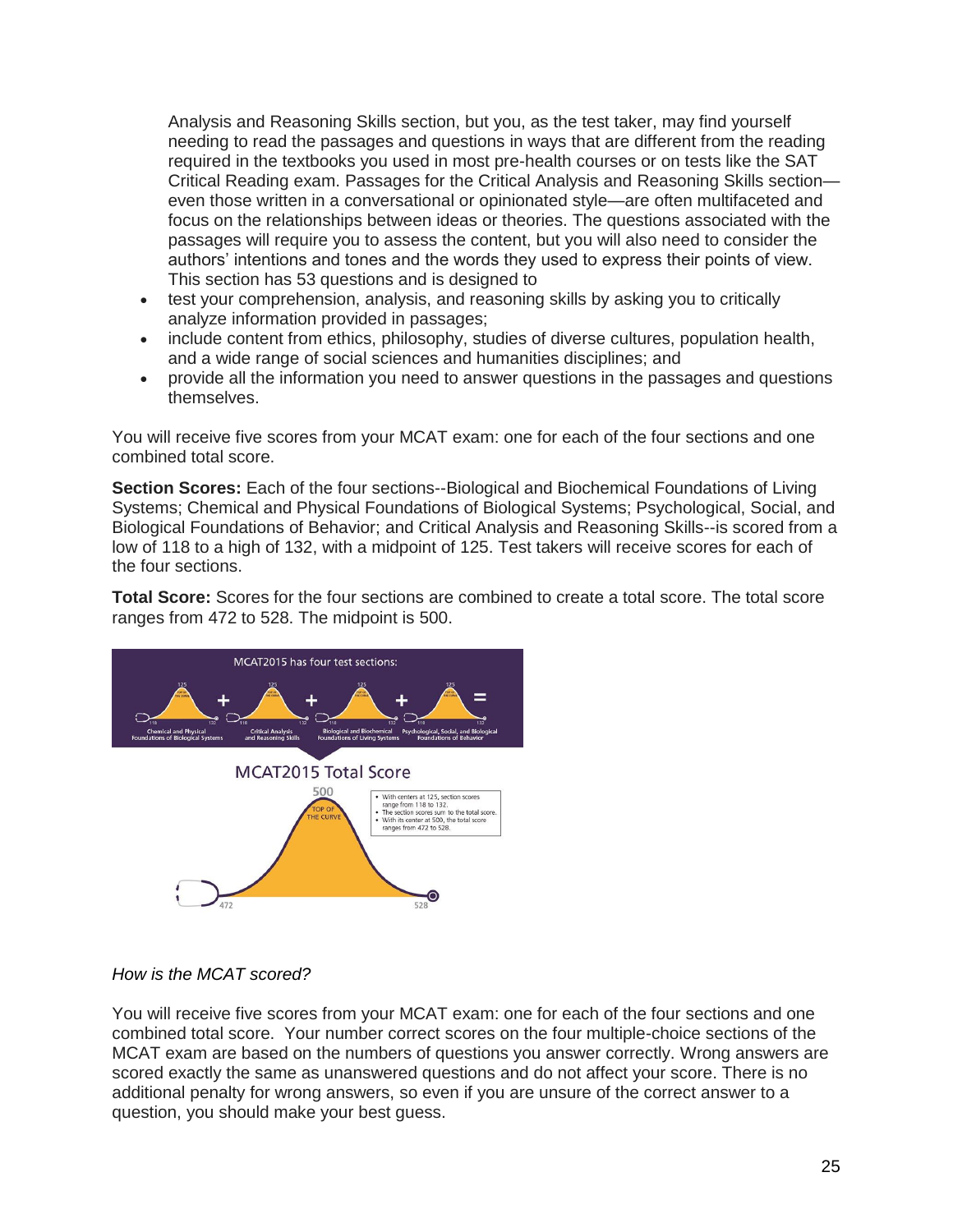The number correct score for each section is converted to a scaled score ranging from 118 (lowest) to 132 (highest). For example, if your number correct score on one of the sections is between 35 and 37, your converted score might be 123. Number correct scores ranging from 46 to 48 might have a converted score of 128, and so forth.

For historical scores on the MCAT, visit AAMC link below

<https://students-residents.aamc.org/advisors/article/historical-percentile-ranks-new-exam/>

# <span id="page-25-0"></span>**PCAT**

Most (but not all) colleges and schools of pharmacy require the PCAT for admission to their program. See [this link](http://pcatweb.info/About-the-PCAT.php) for more information on the PCAT. [This link](https://www.aacp.org/resource/pharmacy-school-admission-requirements) contains a list of admission requirements and which schools require the PCAT.

# *Test Content*

The PCAT consists of approximately 192 multiple-choice questions and an essay. Candidates are given 30 minutes for the essay and between 45 and 50 minutes for the other four sections.

The PCAT is divided into five separate sections, or subtests, each of which is timed separately. During the time allowed for each subtest, you will be permitted to work only on that section. You will not be allowed to go back to earlier subtests or on to later ones. As you work on each section, you may find it useful to first answer the questions that are easy for you, skipping over those questions to which you will need to return for further thought.

There are five content areas measured by the PCAT in five separate subtests**:**

- The Writing subtest presents a prompt or topic, stating a problem that you are asked to address by proposing a solution in an original essay in 30 minutes.
- The Biological Processes section presents items in a set accompanying a short passage or as stand-alone items. This subtest measures knowledge of the principles and concepts of basic biology, including general biology, microbiology, and human anatomy and physiology. There are approximately 48 questions in this 45 minute section.
- The Chemical Processes section presents items in a set accompanying a short passage or as stand-alone items. This subtest measures knowledge of principles and concepts of inorganic and elementary organic chemistry. There are approximately 48 questions in this 45 minute section.
- The Critical Reading subtest measures ability to comprehend, analyze, and evaluate reading passages on science-related topics. There are approximately 48 questions in this 50 minute section.
- The Quantitative Ability subtest consists entirely of stand-alone items, with many of the items presented in a word-problem or problem-solving scenarios. This section measures skills in mathematical processes and the ability to reason through and understand quantitative concepts and relationships, including applications of algebra, geometry, probability and statistics, pre-calculus, and calculus. There are approximately 48 questions in this 50 minute section.

Within five weeks after the date of testing, you will be sent your personal Score Report, and the institutions to which you requested your scores be reported will be sent official score transcripts.

*Interpreting Your Score Report*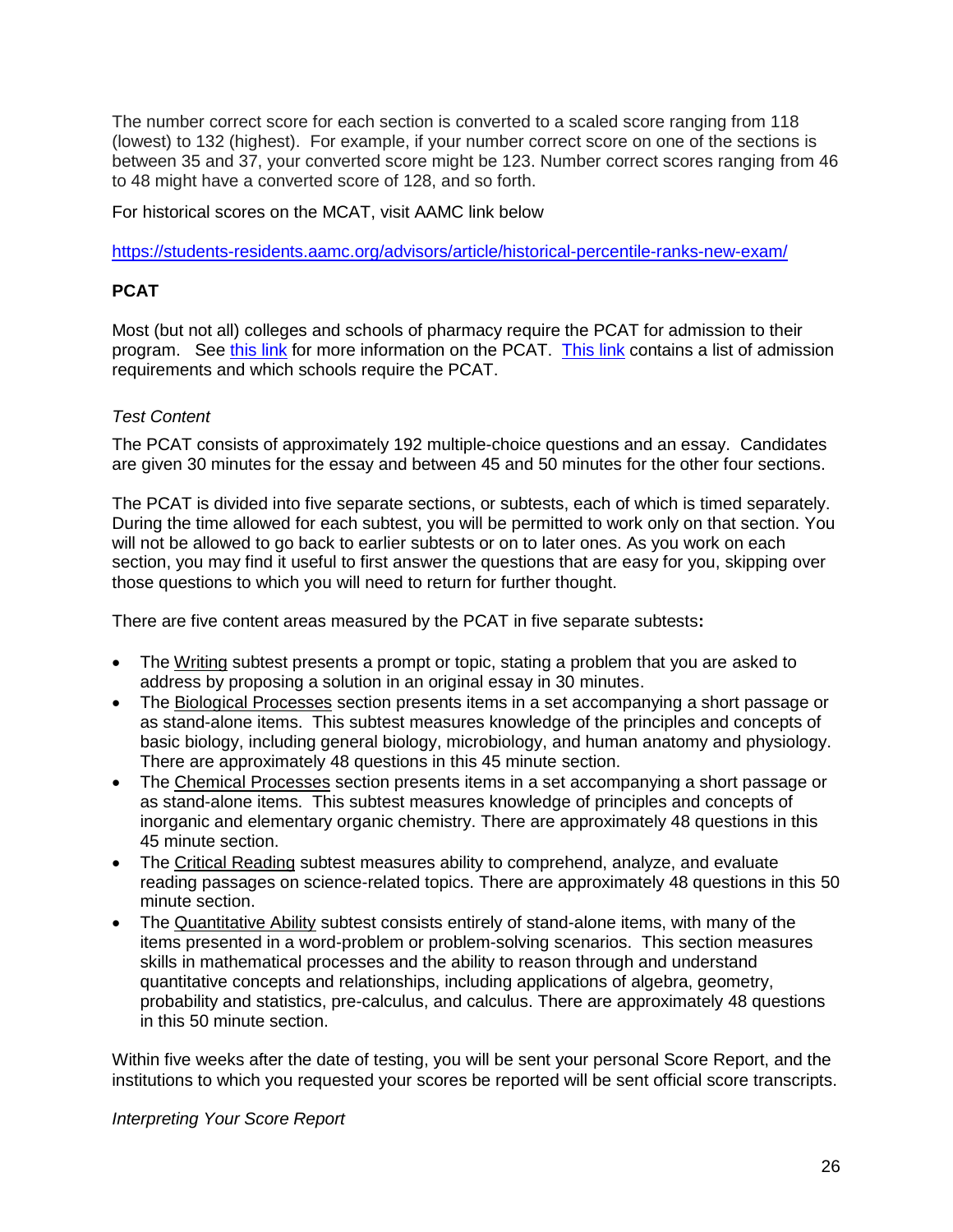Scores on the Official Score Report are reported as scaled scores and percentile ranks for each of the four multiple-choice subtests and as a Composite score for the combined multiple-choice subtests. All percentile ranks are based on current norms in effect as of July 2016. Writing subtest scores are reported as the candidate's earned score, along with an average score for all candidates taking the exam during the previous 12 months.

There is no passing or failing score for this test. The extent to which test results are used in deciding whether or not a person will be admitted to a college of pharmacy varies from one school to another. Please consult the schools to which you are applying for information about their use of test scores. In general, test results are combined with other information, such as high school and undergraduate records, references, and the results of personal interviews.

# <span id="page-26-0"></span>**DAT**

This information is from the ADA web site: <https://www.ada.org/en/education-careers/dental-admission-test>

Successful participation in the Dental Admission Testing Program requires completion of at least one year of collegiate education, which should include courses in biology, and general and organic chemistry. Advanced level biology and physics are not required. Applicants should note that test scores are developed in relationship to all candidates participating in the examination and that most applicants complete two or more years of college before taking the examination. It is suggested that applicants to dental school participate in the Dental Admission Testing Program well in advance of intended dental school enrollment. It is suggested that applicants participate one year prior to entering dental school.

The examinations are comprised exclusively of multiple choice test items presented in the English language. Each edition of an examination is developed according to the examination outline. There are four examinations included in the Dental Admission Testing Program. As is the case with the MCAT, the DAT is based on the number correct and testers are not penalized for guessing. Scores used in the testing program range from 1 to 30. There are no passing or failing scores; the standard score of 17 typically signifies average performance on a national basis. The entire program requires just over one half day for administration. The examinations included are:

# *Part I - Survey of the Natural Sciences*

# **Biology:**

- *Cell and Molecular Biology* origin of life; cell metabolism (including photosynthesis)/ enzymology; cellular processes: thermodynamics; organelle structure and function; mitosis/meiosis
- *Diversity of Life: Biological Organization and Relationship of Major Taxa* (monera, planti, anamalia, protista, fungi, etc.) using the five kingdom system
- *Vertebrate Anatomy and Physiology: Structure and Function of Systems* integumentary, skeletal, muscular, circulatory, immunological, digestive, respiratory, urinary, nervous/senses, endocrine, and reproductive
- *Developmental Biology* fertilization, descriptive embryology, and developmental mechanisms
- *Genetics* molecular genetics, human genetics, classical genetics, and chromosomal genetics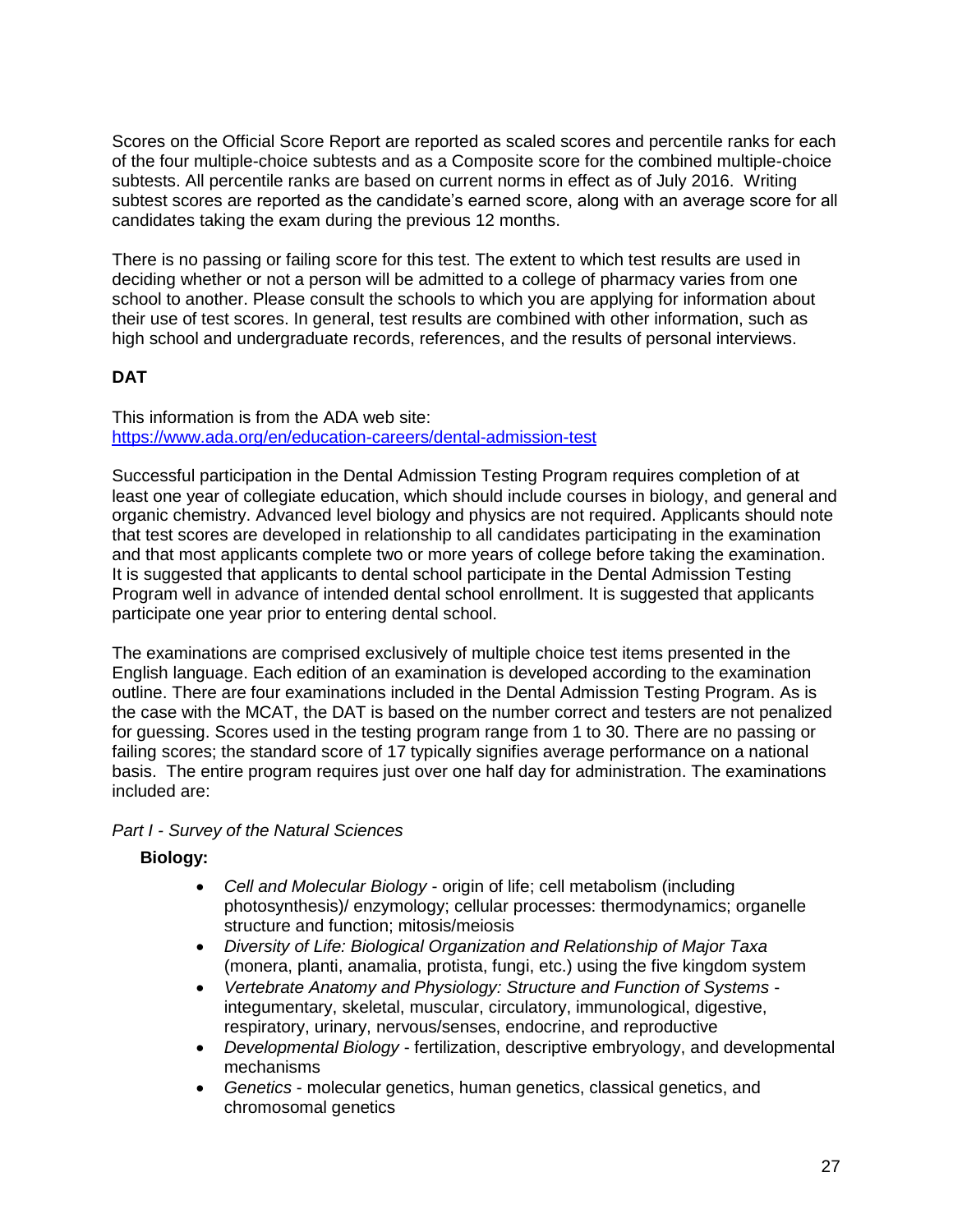*Evolution, Ecology, and Behavior* - natural selection, population genetics/speciation, cladistics, population and community ecology, ecosystems, and animal behavior (including social behavior)

# **General Chemistry:**

- *Stoichiometry and General Concepts* (percent composition, empirical formulae, balancing equations, moles and molecular formulas, molar mass, density, and calculations from balanced equations
- *Gases* kinetic molecular theory of gases, Dalton's, Boyle's, Charles, and ideal gas laws
- *Liquids and Solids* intermolecular forces, phase changes, vapor pressure, structures, polarity, and properties
- *Solutions* polarity, properties (colligative, non-colligative), forces, and concentration calculation
- *Acids and Bases* pH, strength, Bronsted-Lowry reactions, and calculations
- *Chemical Equilibria* molecular, acid/base, precipitation, calculations, and Le Chatelier's principle
- *Thermodynamics and Thermochemistry* laws of thermodynamics, Hess' law, spontaneity, enthalpies and entropies, and heat transfer
- *Chemical Kinetics* rate laws, activation energy, and half life
- *Oxidation-Reduction Reactions* balancing equations, determination of oxidation numbers, electrochemical calculations, and electrochemical concepts and terminology
- *Atomic and Molecular Structure* electron configuration, orbital types, Lewis-Dot diagrams, atomic theory, quantum theory, molecular geometry, bond types, and sub-atomic particles
- *Periodic Properties* -representative elements, transition elements, periodic trends, and descriptive chemistry
- *Nuclear Reactions* balancing equations, binding energy, decay processes, particles, and terminology
- *Laboratory* basic techniques, equipment, error analysis, safety, and data analysis.

# **Organic Chemistry:**

- *Mechanisms (Energetics, Structure, and Stability of Intermediates)* SN1, SN2, elimination, addition, free radical, and substitution mechanisms
- *Chemical and Physical Properties of Molecules and Organic Analysis* inter and intra molecular forces, separation, introductory infrared spectroscopy, 1HNMR spectroscopy, 13CNMR, chemical identification, stability, solubility, and polarity
- *Stereochemistry* conformational analysis, optical activity, chirality, chiral centers, planes of symmetry, enantiomers, diastereomers, and meso compounds
- *Nomenclature* IUPAC rules, and functional groups in molecules
- Individual Reactions of the Major Functional Groups and Combinations of Reactions to Synthesize Compounds
- *Acid Base Chemistry* resonance effects, inductive results, and prediction of products and equilibria
- *Aromatics and Bonding* concept of aromaticity, resonance, atomic orbitals, molecular orbitals, hybridization, bond angles, and bond lengths.

*Part II - Perceptual Ability*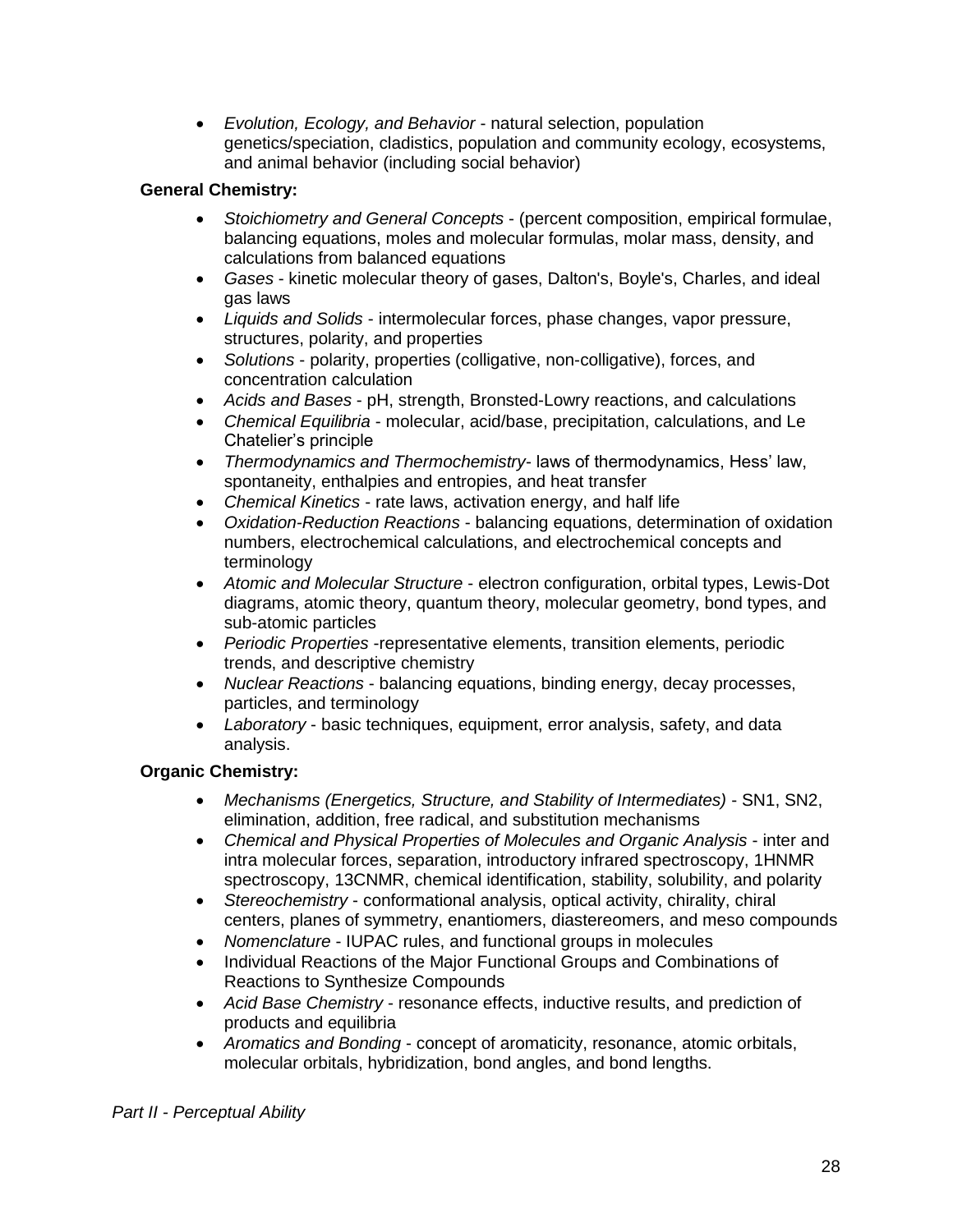Angle discrimination, form development cubes, orthographic projections, apertures, and paper folding.

# *Part III - Reading Comprehension*

Ability to read, organize, analyze, and remember new information in dental and basic sciences. Ability to comprehend thoroughly when studying scientific information. Reading materials are typical of materials encountered in the first year of dental school and require no prior knowledge of the topic other than a basic undergraduate preparation in science. The Reading Comprehension Test contains three reading passages.

# *Part IV - Quantitative Reasoning*

# **Mathematical Problems:**

- *Algebra* equations and expressions, inequalities, exponential notation, absolute value, ratios and proportions, and graphical analysis
- *Numerical calculations*  fractions and decimals, percentages, approximations and scientific notation
- *Conversions* temperature, time, weight, and distance
- *Probability and Statistics*
- *Geometry*
- *Trigonometry, and Applied Mathematics (Word) Problems*

# <span id="page-28-0"></span>**OAT**

Review the [Optometry Admission Test \(OAT\)](http://www.ada.org/en/oat) to find out more about the test.

# **Overview**

The OAT consists of a battery of four tests on the following: Survey of the Natural Sciences, Physics, Reading Comprehension, and Quantitative Reasoning. In the OAT, both the U.S. customary system and the metric system (Imperial System) of units are used.

# <span id="page-28-1"></span>**What is on the test?**

The OAT consists of multiple-choice items distributed across a battery of four tests: the Survey of the Natural Sciences (Biology, General Chemistry, and Organic Chemistry), Reading Comprehension, Physics, and Quantitative Reasoning Tests. The test specifications list the topic areas covered in each of the four tests and are located in the OAT Guide at [www.ada.org/oat;](http://www.ada.org/oat) please review for detailed information.

# **How long does the test take?**

Please refer to the OAT Guide for detailed information on the administration of the test: <http://www.ada.org/oat>

**Optometry Admission Test** 

| <b>Optional Tutorial</b>           |
|------------------------------------|
| <b>Survey of Natural Sciences</b>  |
| <b>Reading Comprehension Test</b>  |
| Optional scheduled break           |
| <b>Physics Test</b>                |
| <b>Quantitative Reasoning Test</b> |
| <b>Optional Post-Test Survey</b>   |
| <b>Total Time</b>                  |

15 minutes **90 minutes Reading Comprehension Test 60 minutes**  30 minutes **50 minutes 45 minutes** 15 minutes **Total Time 5 hours 5 minutes**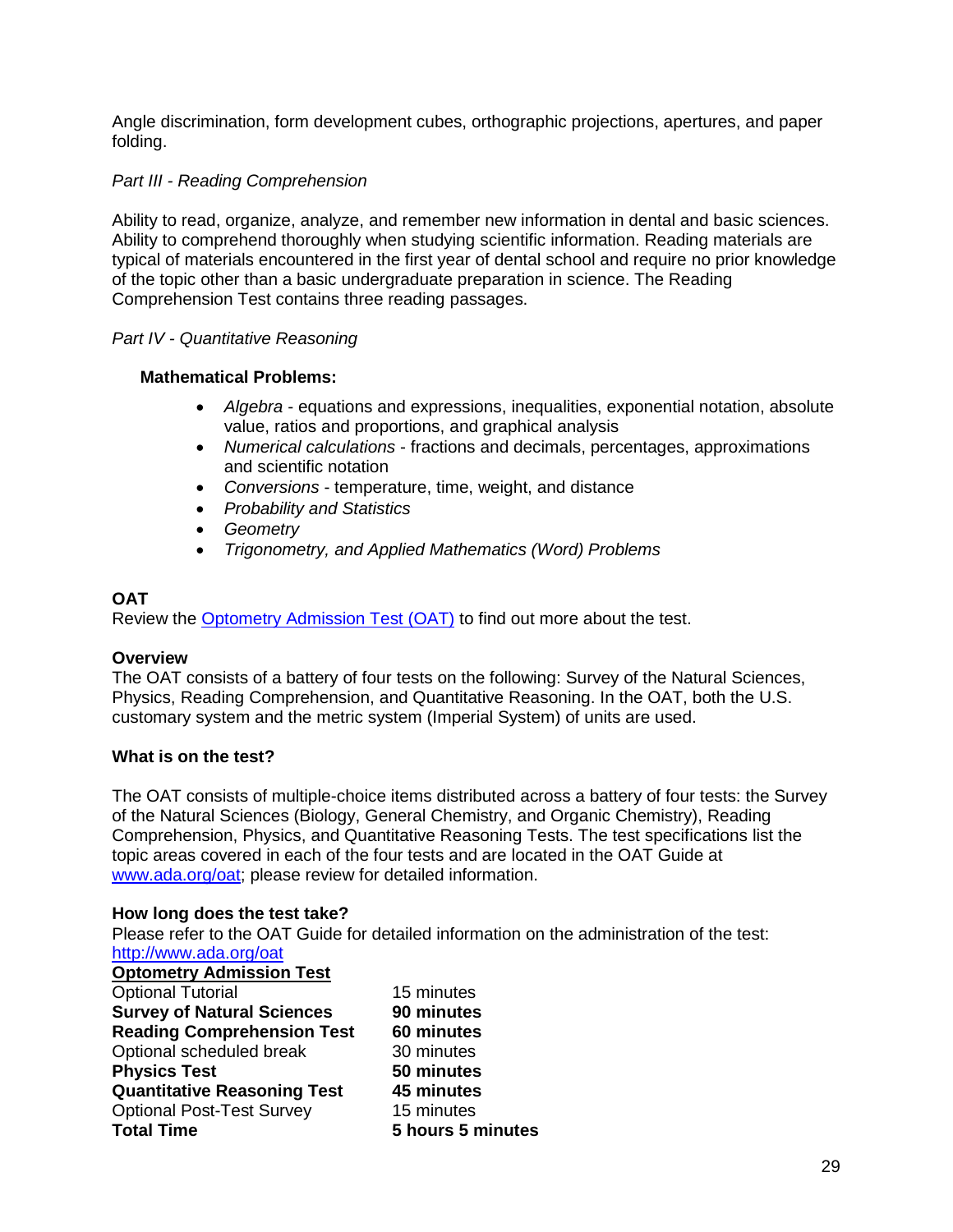# <span id="page-29-0"></span>**GRE**

The graduate record exam (GRE) is a standardized exam that measures verbal skills, analytical writing, and quantitative skills. The overall testing time for the computer-delivered GRE General Test is about three hours and 45 minutes. There are six sections (two sections in each of Analytical Writing, Verbal Reasoning, and Quantitative Reasoning) with a 10-minute break following the third section. Exam takers may move freely forward and backward throughout each section, mark questions for review, or change answers within a section.

The Verbal Reasoning and Quantitative Reasoning measures are section-level adaptive. This means the computer selects the second operational section of a measure based on your performance on the first section. This means that the exam NO LONGER adapts WITHIN an individual section. Within each section, all questions contribute equally to the final score. This raw score is converted to a scaled score through a process known as equating. The equating process accounts for minor variations in difficulty among the different test editions as well as the differences in difficulty introduced by the section-level adaptation.

For the writing section, each essay receives a score from a human grader and a computerized program capable of identifying essay features related to writing proficiency. These scores utilize a holistic six-point scale and are compared for similarities, with an additional human grader being used if the grades disagree. The final score is averaged and rounded to the nearest halfpoint interval from 0-6.

Three scores are reported on the GRE General Test:

- a Verbal Reasoning score reported on a 130–170 score scale, in 1-point increments
- a Quantitative Reasoning score reported on a 130–170 score scale, in 1-point increments
- an Analytical Writing score reported on a 0–6 score scale, in half-point increments

Each GRE test score is reported with a corresponding percentile rank. A percentile rank for a score indicates the percentage of examinees who took that test and received a lower score. Regardless of when the reported scores were earned, the percentile ranks for General Test and Subject Test scores are based on the scores of all examinees who tested within a recent time period.

# **Application Process**

# **Apply Early**

Most programs operate on a rolling admissions, which means they fill the class as applications come in. The class may fill before the posted deadline.

Many programs have centralized, computer-based application processes. Although they are not difficult, they are time consuming and you have the quirks of technology to contend with at times. You should begin those applications even before you get the scores of your standardized exams back. Also you should be asking for letters of recommendation at this time so that once you complete the computer based application you can have your file be complete very early in the process. Contact your letter writers early–even before you leave for the summer.

Below are some of the websites for the programs that use a central application process.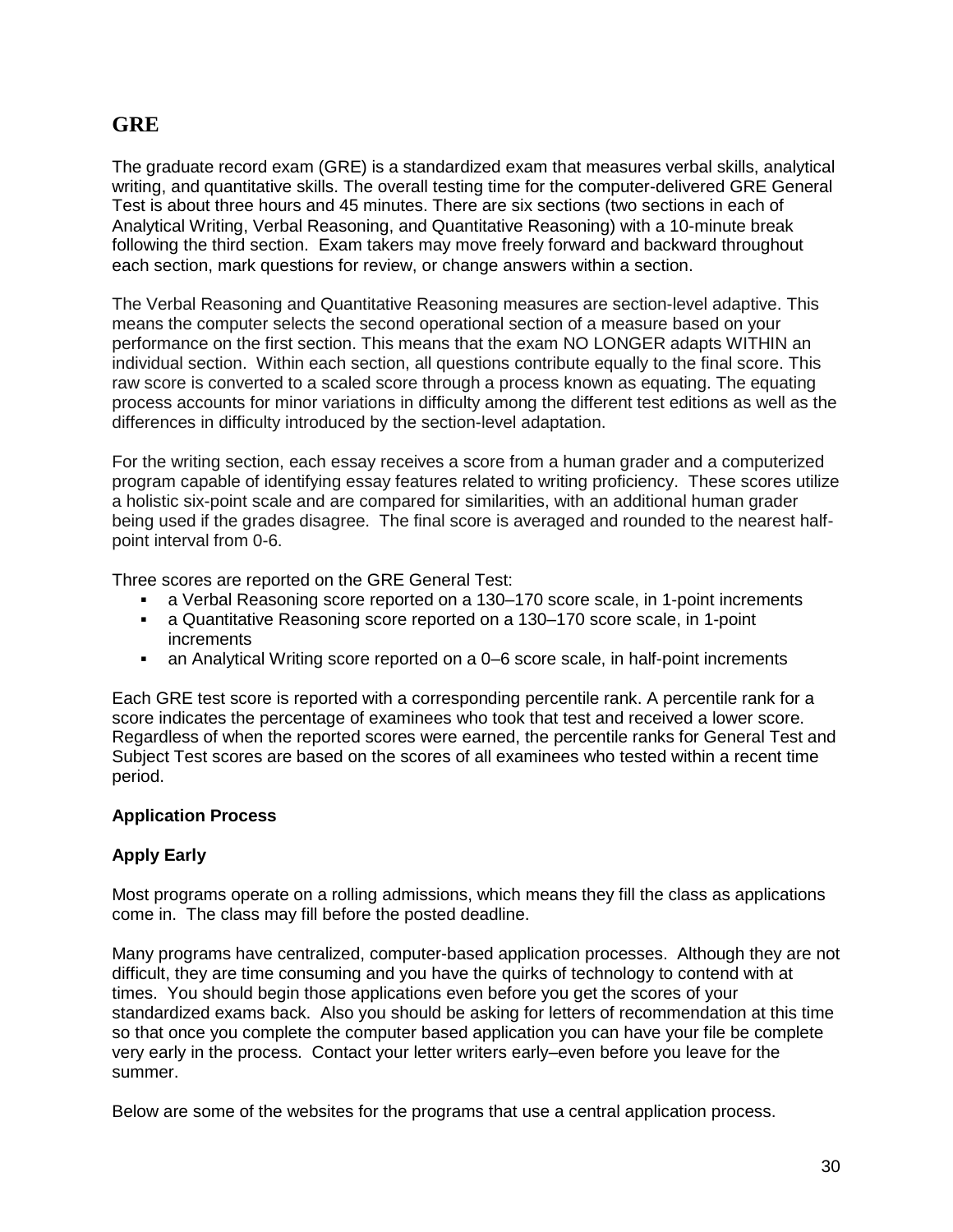| P.A. programs.:         | www.caspaonline.org                             |
|-------------------------|-------------------------------------------------|
| <b>Medical Schools:</b> | www.aamc.org/students/amcas/start.htm           |
|                         | Osteopathic Schools: https://aacomas.aacom.org/ |
| Pharmacy schools:       | www.pharmcas.org                                |
| Veterinary schools:     | http://aavmc.org/vmcas/vmcas.htm                |
| Dental Schools:         | http://aadsas.adea.org/                         |

# <span id="page-30-0"></span>**Commonly Asked Questions**

# **What major should I be?**

The study and practice of any of the health care fields requires an appreciation of the scientific method and an understanding of the modern concepts in biology, chemistry and physics. Therefore, most students major in one of the sciences. As will most universities, there is no "pre-health" major at Viterbo since any major can fulfill this responsibility. Therefore, you should select a major that will best fit your interests. Most professional schools will accept any major as long as you meet the prerequisites for the schools. In fact, having a non-science major may make you stand out from your peers and may help land that interview. However, you should not choose a non-science major just to be unique or to appear to be avoiding the rigors of the science curriculum. Most schools and programs will look at the rigor of the courses taken and whether you took more than one rigorous course each semester regardless of the academic major of the applicant. Schools want to know that you can handle a heavy science load and an academically challenging program. Keep in the back of your mind that you are competing with students who challenge themselves in some form and you should be able to do the same, regardless of your major.

# **How will a W affect my application?**

One or two Ws on a transcript, especially if they occur early or can be explained (extended illness, death in the family) are likely not going to inhibit your application. However, many Ws or having them in the same course is generally a red flag and may show a lack of maturity, motivation, or career choice. The same is true for many D's on a transcript. Additionally, not being able to take two science courses in one semester by having a W in one and a grade in another may make you appear less competitive.

## **If I have one bad semester, will that prevent me from getting into my professional school?**

No, one semester may not prevent you from having your application considered. A D may be compensated, in part, by repeating the course and earning an A or AB. If you bounce back and excel in subsequent semester, the bad semester can be somewhat overlooked. However, a series of Cs in prerequisite courses would likely be considered a fairly strong indicator of trouble. That may suggest that a student lacks motivation, ability, interests, or have made an improper career choice. Other red flags are an inconsistent pattern, with swings in GPA. Appearing to avoid taking challenging courses alone or together is also a red flag. You should not appear to be attempting to raise your GPA by taking courses that are not academically challenging, nor avoiding taking two challenging courses at the same time. Additionally, an overall high GPA cannot compensate for a relatively low science GPA.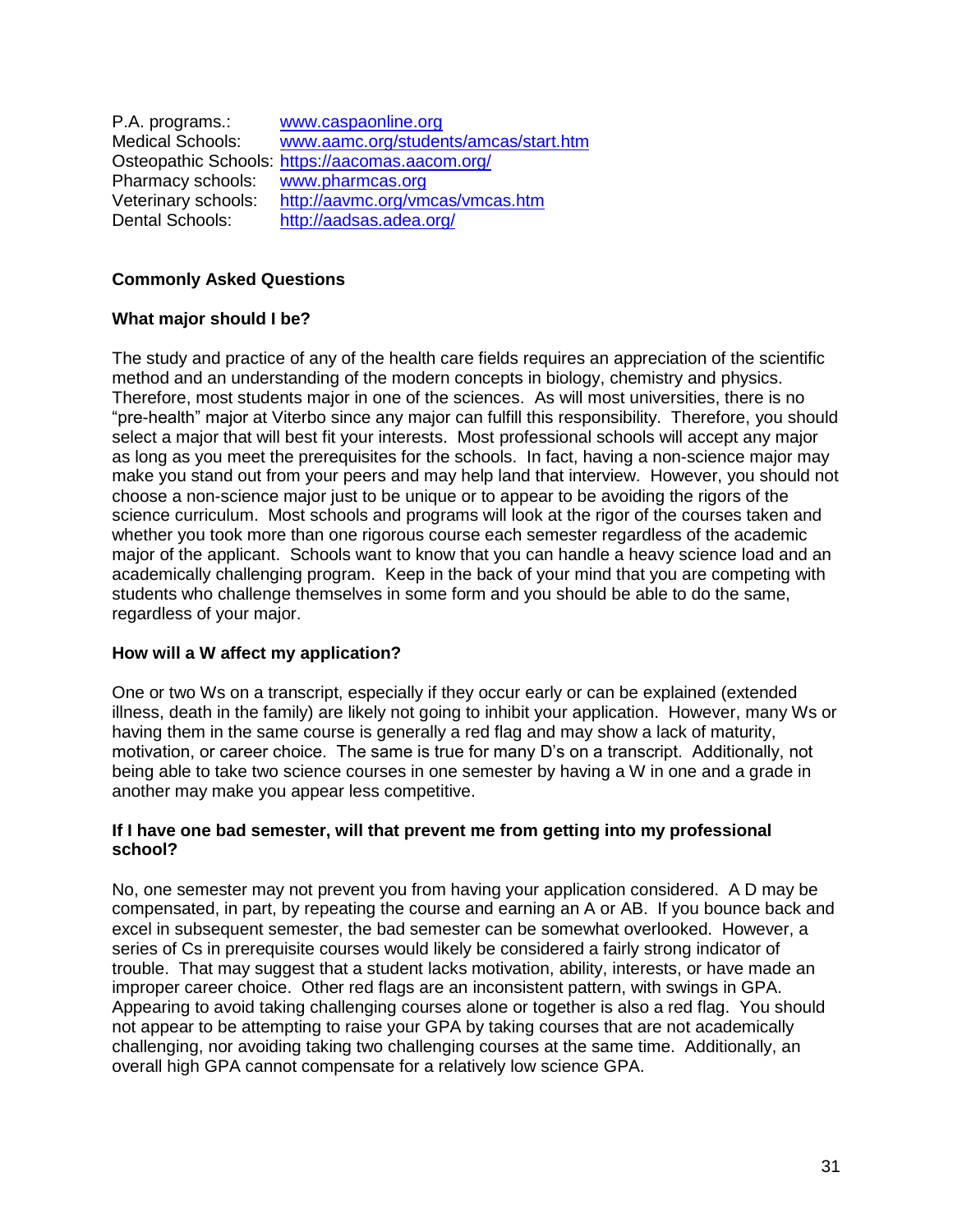# **Do I need a 4.00 GPA to be accepted to medical school?**

No, but you do want to aim for a 3.5 to a 3.6 GPA. You may be considered with a lower than average GPA, but the other parts of your application will have to very strong. To be accepted with a GPA significantly below the mean there must be something that makes you stand out as truly SPECIAL. Some health professions programs have lower mean GPAs. You should ask the admissions committee what the average GPA for accepted applicants was the previous year.

Some typical GPAs for students accepted into the various health professions programs are:

| M.D.:        | 3.7 overall/3.5 science |
|--------------|-------------------------|
| D.O.         | 3.4 overall/3.3 science |
| Dental:      | 3.5 overall/3.3 science |
| Podiatry:    | 3.2 overall             |
| D.V.M.       | 3.6 overall             |
| Chiropractic | 3.0 overall             |
|              |                         |

Another source with some previous mean GPAs (updated in 2015) comes from Marquette University: [http://www.marquette.edu/pre-health](http://www.marquette.edu/pre-health-advising/documents/HealthProfessionsComparisonChart.pdf)[advising/documents/HealthProfessionsComparisonChart.pdf](http://www.marquette.edu/pre-health-advising/documents/HealthProfessionsComparisonChart.pdf)

# **What costs are associated with applying and attending professional schools?**

First, there is the cost of applying to the schools. That can include the fee to take the standardized exams, the fee each school charges for their application, and travel to the test site in some cases.

Secondly, there are the costs associated with interviews including driving distance and/or plane tickets. You may have housing and meal costs as well. Also, since you need to dress professionally there may be costs associated with purchasing an interviewing suit.

Third, there is the cost to attend the school. For medical and dental schools, it is cheaper to attend an in-state school. For example at UW–Madison Medical School, the resident tuition and fees for 2017–2018 was \$32,644. Nonresident tuition and fees has an additional \$10,856 added to the resident tuition and fees<https://finaid.wisc.edu/196.htm> . Costs are similar for the Medical College of Wisconsin. For the University of Minnesota, the costs are even greater for nonresidents, and there is no reciprocity. For the 2016–2017 school year, Minnesota residents paid \$39,608 for tuition and fees for Fall/Spring and Summer, whereas nonresidents paid \$54,533 [https://www.med.umn.edu/md-students/financial-aid/costs-budgeting/twin-cities](https://www.med.umn.edu/md-students/financial-aid/costs-budgeting/twin-cities-student-budget)[student-budget.](https://www.med.umn.edu/md-students/financial-aid/costs-budgeting/twin-cities-student-budget) The reason in-state tuition is cheaper is that state schools receive some money from the state to help offset the cost of education future dentist and physicians, hoping they will stay in the state when they graduate.

Finally, there is the cost of daily living expenses. You should plan to have about \$1200 to \$1500 per month for those expenses. You will likely come out of medical or dental school with an average debt of \$180,000 or so depending on the scholarships you may receive.

The link below provides an opportunity to receive a free guide for financially preparing for health professional schools:<http://info.mghihp.edu/download/financialaid>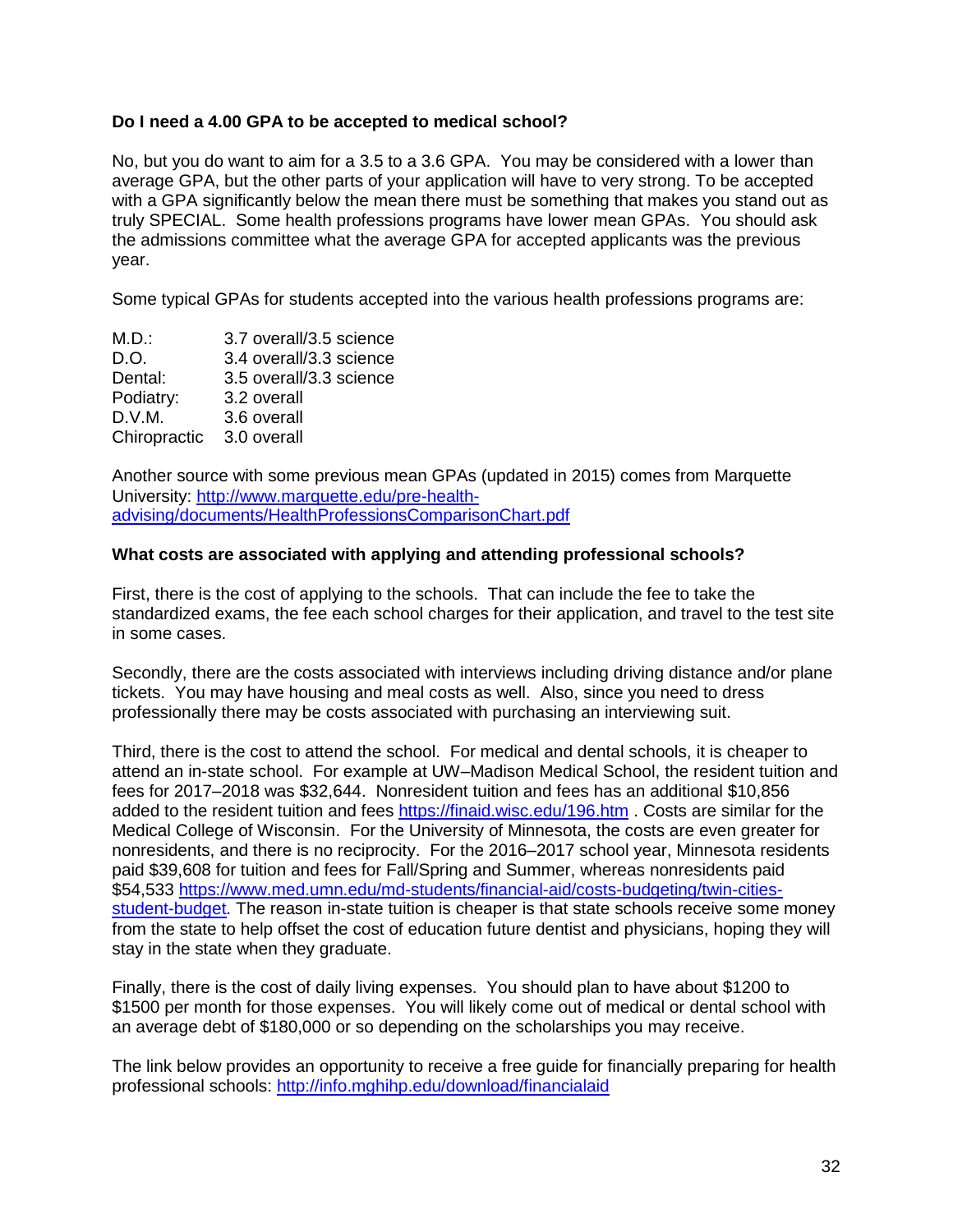# **How will I know if I am competitive for specific medical schools?**

The AAMC publishes a book "Medical School Admission Requirements (MSAR) United States and Canada" each year. That book lists all the medical school, their prerequisite courses, the average statistics for students accepted into their medical school and their MCAT scores, and the costs for each school for both residents and not residents. Go to [www.aamc.org/students](http://www.aamc.org/students) and look up programs of interest on line. You can begin to check out schools during your practice MCAT exams. Once you get your scores, you can decide if you will likely be competitive based upon the information from the prior year.

# **What about MD/PhD programs?**

If you are interested in the M.D./Ph.D. program, then significant research experiences are a must. You should do more than what we require as part of your graduation requirements. Work off campus at an internship in a research laboratory. Demonstrate you have the independence to work on graduate level projects. These programs are extremely competitive and only a few students are selected each year. However, the major advantage is that you are often paid a small stipend during your Ph.D. training and the tuition for your M.D. years are covered if you complete the obligations of the program. This allows you to graduate with much less debt.

If you are selected, you will take the first 2-years of the medical school curriculum, then do research for 3 to 5 years to complete the PhD requirements. After that, you return to the medical school and finish the final 2-years of the medical school curriculum.

If you are interested in earning both and MD and a PhD, but don't want to compete for the MD/PhD programs, you have some other options. This will require some additional advice.

# **What should I know about letters of recommendation?**

First, you should ask people to write your letters of recommendation early in the process. Ask people who know you well. Therefore, you will want to get to know your professors and help them get to know you. Second, give the letter writer as much information as you can. A summary of your leadership activities, your volunteer activities, your courses, and other characteristics evaluated in applications are very useful for letter writers. Perhaps include a resume or your personal statement essays. Third, give them the addresses and deadlines. Most schools prefer to have the letters submitted on school letterhead or online.

# **What can I do to help the faculty get to know me?**

You need to make an effort to meet your faculty, especially in larger courses. Make a point to introduce yourself. You should also plan to make a good impression. For example, make sure you come to class on time, stay alert, and ask questions. Also, seek out help when you need it. Faculty at Viterbo want you to succeed and will work with you when you need extra help with problem solving, homework, or concept review. Take advantage of it.

# **How important is it to volunteer and how much time should I commit?**

All health professions are service professions. Thus, it should not be surprising that professional schools expect applicants to have found ways to be of service to others. There are many opportunities available on campus, in La Crosse and in your hometown to put yourself in the role of a helper. This may include tutoring disadvantaged youth, volunteering at nursing homes, day care centers, camps for the physically challenged, or in programs for the homeless or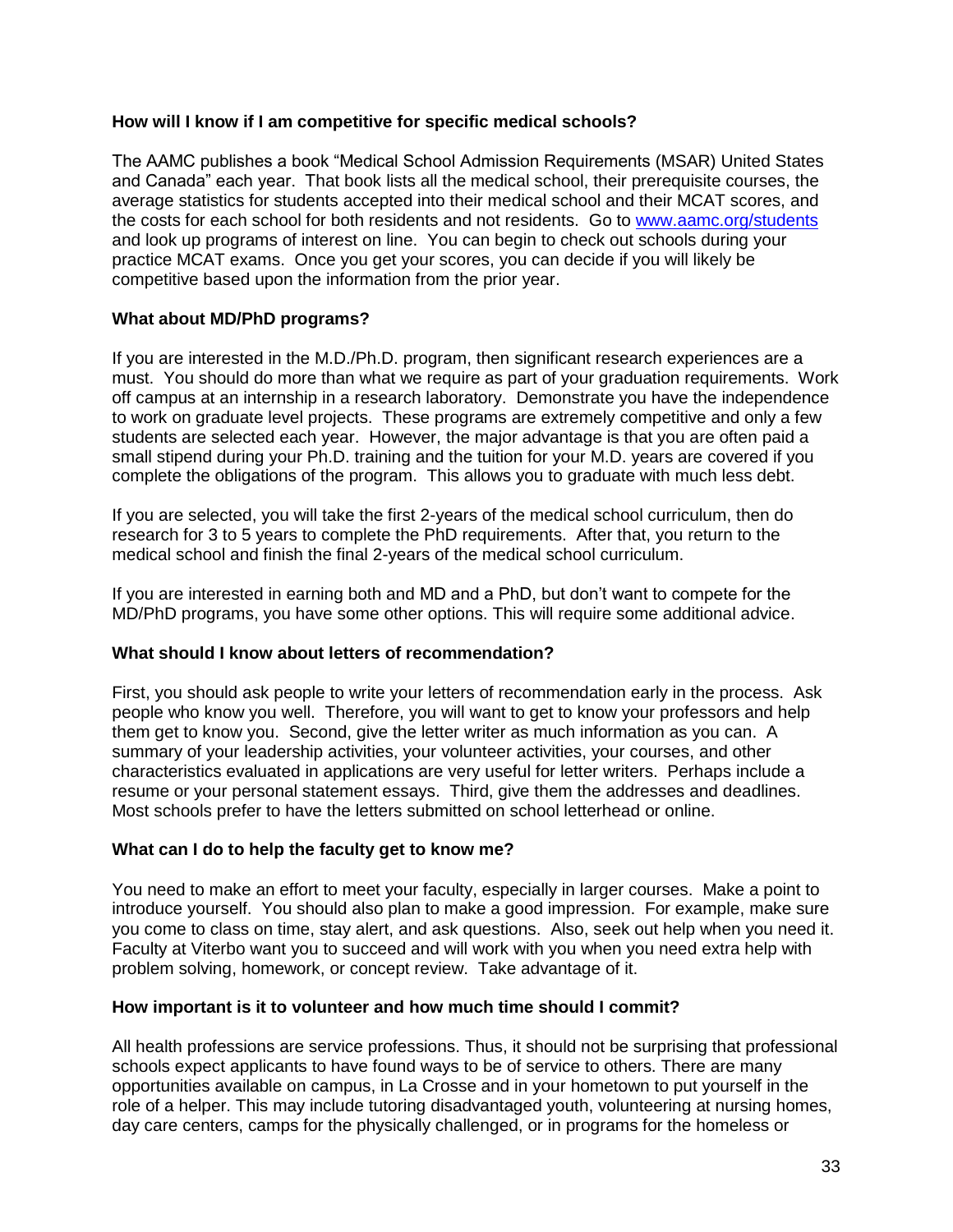hungry. You should be genuinely motivated to be involved in a service effort and you should be able to articulate what the opportunity meant to you. However, keep in mind that any extracurricular activities in which you engage must be balanced with your academic demands. Do not overextend yourself, particularly in your freshman year. Give yourself time to adjust to the demands of college.

# **How do schools view employment, and playing sports or other extracurricular activities?**

It can demonstrate two important qualities: it can demonstrate motivation and it can show you are serious about the things you choose to do (you can commit to them). One thing to be wary of is taking on too much. Most pre-professional programs do not want to see you involved with everything and not contribute much to any of them. Focus on one or two activities and focus on achieving something. Failures may also be a sort of accomplishment if you learn from them. Turn the negative into a positive by talking or writing about what you learned and how you would do things differently in the future.

Many times students cannot avoid having to work while attending college. You should know, however, that you *need to demonstrate that you can do well in at least two semesters of solid 15 to 17 hours of credit, including 2 or 3 hard sciences.* Otherwise, the admission committees will not be sure that you can handle the 23 to 36 hours of science courses in the first year of professional school. Naturally, you should point out your self-supporting activities on your application. If an applicant is working part/full time while attending college, admission committees may consider this *if it is brought to their attention.* The amount of employment could account for a **slightly** lower GPA and/or lack of extracurricular activities. However, it is unlikely to compensate for a weak GPA. In addition, work experience can offer evidence of your personal qualities - your ability to work cooperatively with others, handle responsibility, etc.

Similarly, playing sports can demonstrate leadership and teamwork skills, but you should still be able to handle 15 to 17 credits, including hard science and math courses.

# **When should I take the MCAT?**

The MCAT is typically taken in the junior year. However if you take it later in the year (August or after) it may delay your application and you may not be considered for admittance for another full year. Most schools operate on a rolling admissions basis, which means they accept qualified applicants as they come in, so it is to your advantage to apply early. Even though there is a deadline for applications, the class may be filled before the deadline is reached. Once the class is full, you may still be considered for the wait list or you may not be considered at all.

# **What is on the MCAT?**

The MCAT is broken down into four sections. These sections include: *Biological and Biochemical Foundations of Living Systems*; *Chemical and Physical Foundations of Biological Systems*, *Psychological; Social, and Biological Foundations of Behavior*; and *Critical Analysis and Reasoning Skills.* To explore the various concepts and skills relating to the four sections mentioned above visit [https://students-residents.aamc.org/applying-medical](https://students-residents.aamc.org/applying-medical-school/article/whats-mcat-exam/)[school/article/whats-mcat-exam/](https://students-residents.aamc.org/applying-medical-school/article/whats-mcat-exam/)

# **Should I take a prep class for the MCAT?**

There are several factors to consider before making this decision. One is cost. Many of the preparation programs are expensive. Some students find them helpful, others do not. Because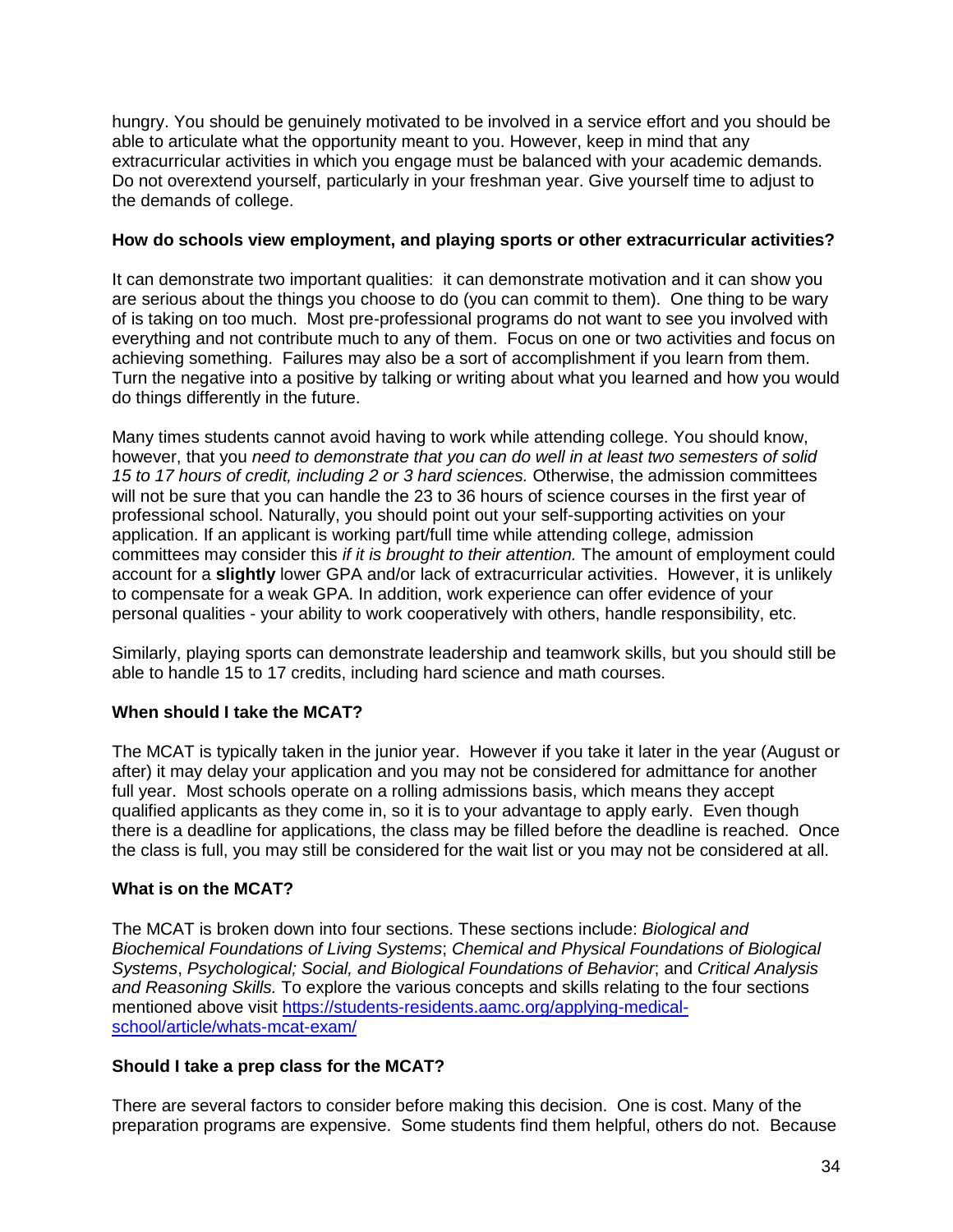it is like taking a college course, they somewhat force you to set up a study time to accomplish specific objectives. If you are motivated and have a study group you may accomplish the same thing. The classes offer in-class review of the material and practice MCAT-type exam questions. Even if you take a prep course, you must still put in time and effort reviewing the material. Think of the MCAT as a final exam in the basic sciences and plan to put significant effort into studying for it. Remember, everyone taking the exam will also have taken the same basic science courses and you are competing with them. Therefore, you have to set yourself above the average and that comes with hard work and careful studying.

# **How should I prepare for the MCAT?**

During the semester you are planning to take the MCAT (typically the spring of your junior year), plan to take a lighter course load. Take the time that would normally be used for a course to study for the MCAT. There are several good review books available that can help narrow the topics you need to review. For example, the Betz guide is an excellent resource for MCAT review. It may not be as good for other pre-health programs. You can find a syllabus in the MCAT student manual that may also be useful in helping to plan review material.

The MCAT review books also contain practice exams with questions similar to those found on the MCAT. They can be a good predictor of areas you need to study more and areas that you have studied well. Take some practice sections and as the MCAT nears, plan to take an entire exam with time limits for each section to mimic conditions of the MCAT.

You can purchase and print online practice products written by the test developers at the AAMC. These products include practice exam questions, exam flashcards, and full-length practice exams. You can browse these testing aids at [https://students](https://students-residents.aamc.org/applying-medical-school/article/online-practice-mcat-exam/)[residents.aamc.org/applying-medical-school/article/online-practice-mcat-exam/](https://students-residents.aamc.org/applying-medical-school/article/online-practice-mcat-exam/)

# **How is the MCAT scored?**

There are four main sections of the MCAT: *Biological and Biochemical Foundations of Living Systems*; *Chemical and Physical Foundations of Biological Systems*, *Psychological; Social, and Biological Foundations of Behavior*; and *Critical Analysis and Reasoning Skills.* Each of the four sections is scored from a low of 118 to a high of 132, with a midpoint of 125. The scores from the four main sections are combined to create a total score for the MCAT. The total score ranges from a low of 472 to a high of 528, with a midpoint of 500.

# **If I don't do well, should I retake the MCAT?**

Yes, in some instances. If you do poorly (estimated 490 or less) consider taking the MCAT again. 500 seems to be a potential starting point for your application but these do vary from school to school. Some schools will look at improvement, but there is no guarantee that you will score higher the second time. Some schools will take the highest score, regardless of the attempt. Consider contacting the schools admissions committee to find out if your scores are competitive. If so, there may be no reason to retake the MCAT. You are allowed to test up to three times in a testing year, up to four times over two consecutive testing years, and up to seven times total in a lifetime (updated 4/19/17).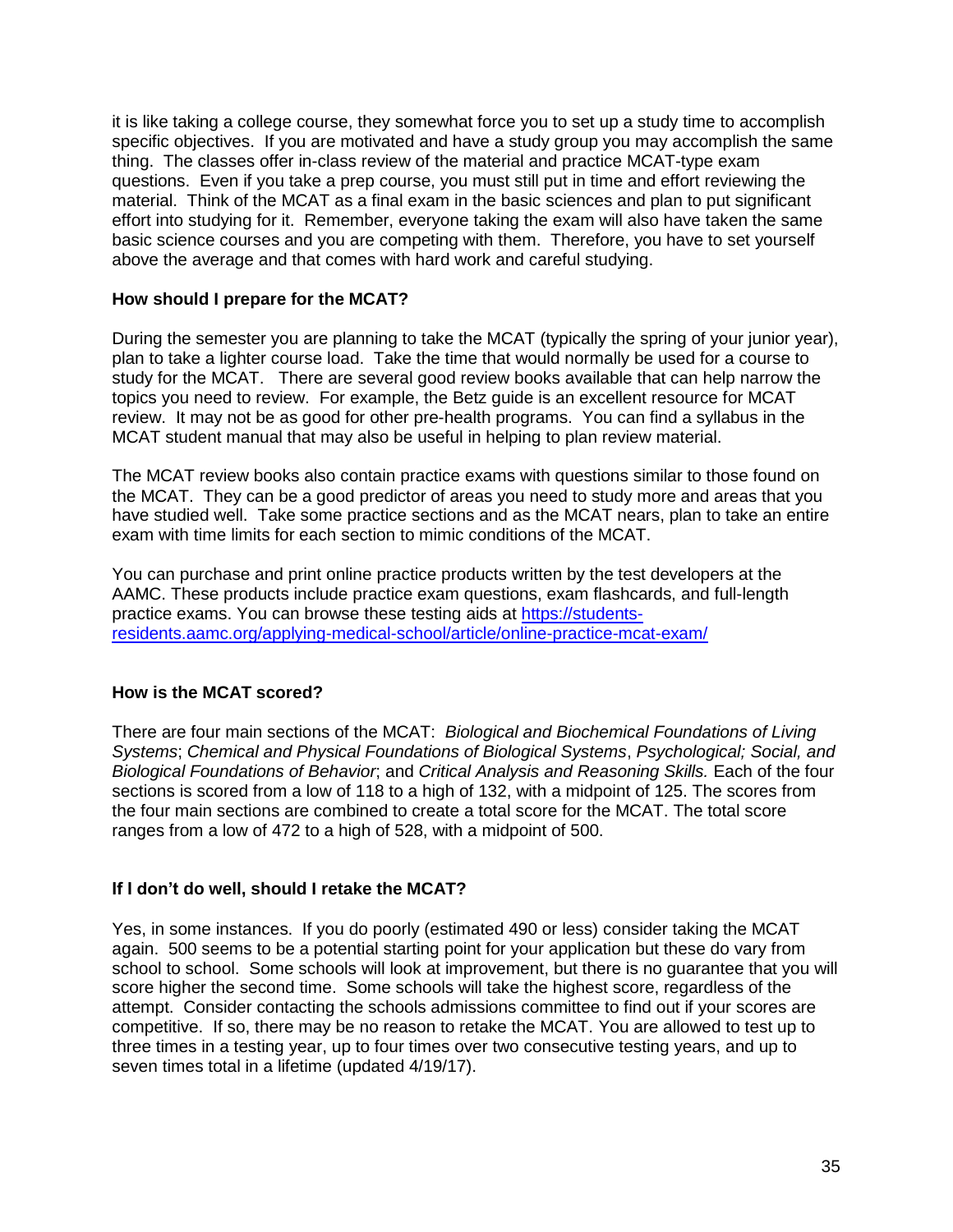# **If I don't take the MCAT until August, should I wait to apply to medical schools until I receive my scores?**

No, still send in your application. This will allow the schools to create a file for you and they can process everything once your scores are in. If you wait, you run the risk of having the class fill before your application is processed.

# **What is the early admission program?**

If you strongly believe that you are a competitive applicant and if you are certain of the school you wish to attend, you can apply for early decision. However, there are risks to this option. The advantage is that you apply to your first choice medical school in the summer and be considered for admission before the majority of applicants are evaluated. You can apply to only one school for early admission and if accepted, you must attend that school. If you are not accepted, your application is released by AMCAS for consideration by other medical schools.

The risk to this is that your application is not released until there is a decision by your first choice school. It can happen as early as the summer or as late as the fall. That may put you at a disadvantage for consideration at other medical schools.

There is a similar program for U of Minnesota pharmacy school. You must have a 3.6 GPA to be considered and the PCAT must be done before the application deadline. There are similar programs for many physical therapy programs and many other health profession programs.

# **What do admissions committees expect you to gain from a "clinical experience"?**

They expect that you understand what it takes to care for others. They want you to experience the realities of working with sick people so you know for yourself what the next 3 to 8 years of school and residency will be like. They also want to know what you have learned about other people, especially those in need, and about yourself.

# **What is the GRE and what programs require it?**

The graduate record exam (GRE) is a standardized exam that measures verbal skills, analytical writing, and quantitative skills. The computerized General Test is given year-round in the U.S., Canada, and many other countries. See above in the section on testing for more information and also the following link for information on the exam: [https://www.ets.org/gre/revised\\_general/about/content/](https://www.ets.org/gre/revised_general/about/content/).

Programs that require the GRE are often those that grant a doctorate or master's degree. For example, some DPT programs may require the GRE because they grant a Doctorate of Physical Therapy, also some PA programs and all genetic counseling programs. Check with the school to which you are applying for the specific entrance exam they require.

# **What do schools look for in a personal essay on an application?**

The admissions committee wants to see your personality and your values shine through in that essay. They may use it to help determine who gets an interview. Some people use it to explain why they have chosen a career in medicine, others describe a situation that was difficult for them and how they overcame it. Usually describing an experience or making it more personal rather than more general helps you **stand out** from other applicants. It should demonstrate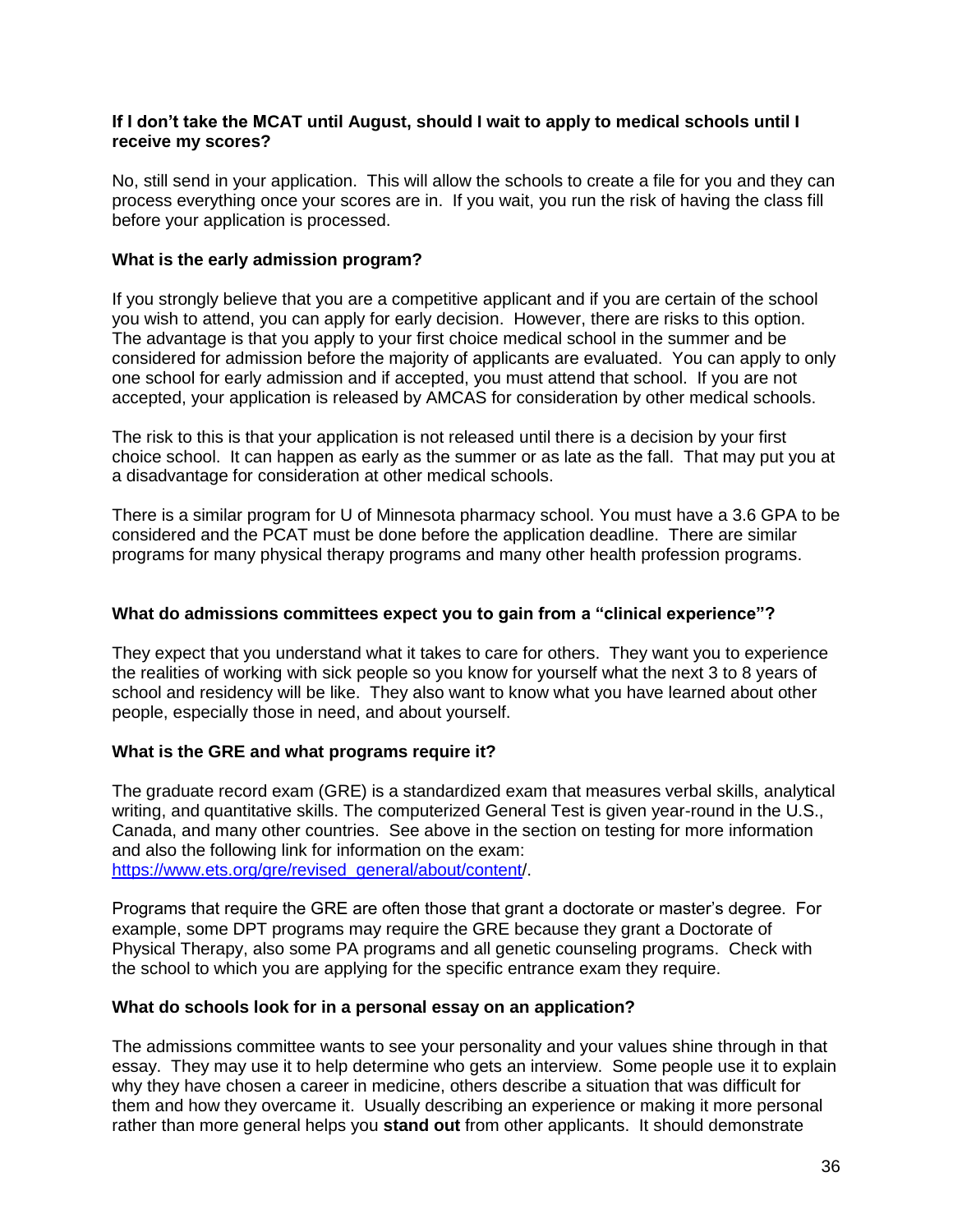maturity, good judgment, empathy and concern for others, excellent communication skills, motivation, persistence, and an orientation to the profession. It should be a reflection of you and not what you think the committee wants to hear.

You should have someone else proofread it to be certain it is free of grammatical errors and typos. The goal is for the essay to help the committee recognize how you would be a fit in their program, be certain that it does not serve to undermine your application with poor writing.

Here are some common prompts from the essay section for various applications as of 2017: **AMCAS:** "Use the space provided to explain why you want to go to medical school."

AACOMAS: "In the space provided write a brief statement expressing your motivation or desire to become a DO."

**VMCAS:** "Discuss briefly the development of your interest in veterinary medicine. Discuss those activities and unique experiences that have contributed to your preparation for a professional program. Discuss your understanding of the veterinary medical profession, and discuss your career goals and objectives."

**Dental:** "Your Personal Statement should address why you desire to pursue a dental education and how a dental degree contributes to your personal and professional goals."

**CASPA:** In the space provided write a brief statement expressing your motivation or desire to become a physician assistant.

**PharmCAS**: "Your Personal Essay should address why you selected pharmacy as a career and how the Doctor of Pharmacy degree relates to your immediate and long-term professional goals. Describe how your personal, educational, and professional background will help you achieve your goals. The personal essay is an important part of your application for admission and provides you with an opportunity for you to clearly and effectively express your ideas." **PTCAS Essay Question for 2017-2018**: "What is professionalism in the context of being a student in a DPT degree program?"

See this website for other tips:<https://www.studentdoctor.net/essays/>

# **How should I prepare for my interview?**

Do not overlook the importance of the interview. Often times, it is what cements an offer to enter a program. Therefore, you should spend some time preparing before the interview. Career Planning and Placement can help with mock interviews. You should also be aware the interviewers are looking for maturity in how you present yourself.

There are several good tips for interviewing at various medical, dental, pharmacy, and osteopathic schools on [www.studentdoctor.net.](http://www.studentdoctor.net/)

Be prepared for some standard interview questions as well as some "behavioral interviewing" questions that ask you to describe examples of or specific situations in your life or how you would respond to a particular scenario.

 Make sure you can answer questions about your motivation for choosing your career path. The committee will want to see that you have given a good deal of thought to this decision. They want to be certain that you are entering the profession with a good understanding of yourself and why this particular career is for you. Do not give a general answer such as "because I like to help people". Many professions can fall under such general answers. You should be able to clearly articulate why you have chosen a specific career path. Typical questions that may be asked include: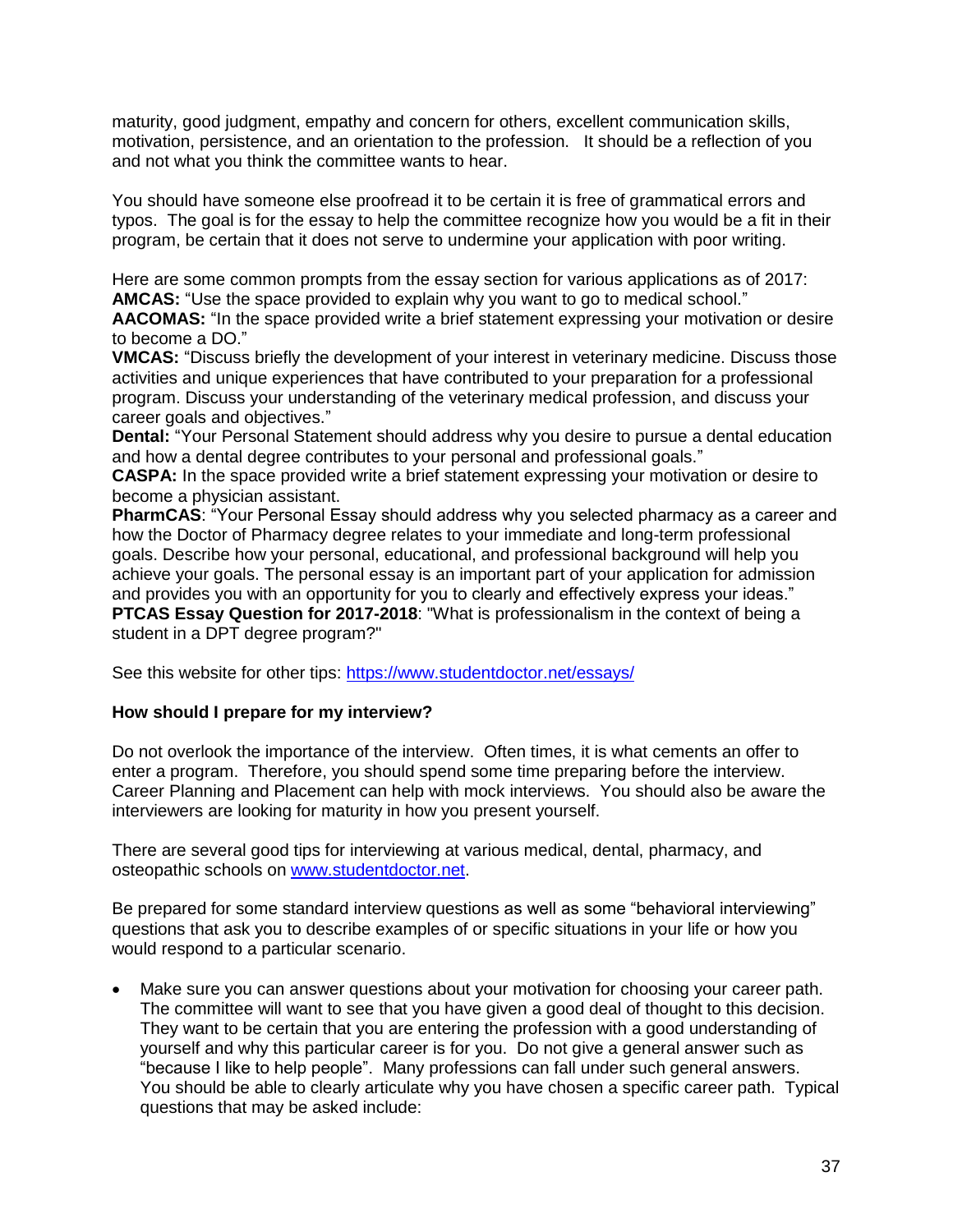Why do you want to become a doctor, physician assistant, physical therapist etc? When did you decided to enter the health care field? Who had the greatest influence on you in making the decision? If you are not accepted this year, what plans do you have?

 Understand how significant events helped shape your life. Most committees want to get to know you on a more personal level during the interview. They are interested in your upbringing, your family, important events in your life, and what shaped you as a young adult. Often, they want to know about your hobbies, what you enjoy doing in your free time, what issues you think are important on a global scale. Typical questions you may be asked include:

Tell me about yourself. How are you similar or different from your parents? What do you do in your free time? What do you do for fun? How would your friends describe you? How have you changed since you started college? Describe your biggest strength and weakness. What is your favorite movie, book, play etc?

 Be able to describe your experiences in the health field you have chosen. This is a chance for you to demonstrate your understanding of the profession and your knowledge of the ups and downs of the profession. The admissions committee will also likely look for direct experience in dealing with sick people. To prepare, look back at your volunteer journal and see if there is a specific example or two you can use to illustrate your knowledge of the field. In addition to your understanding of the field, the committee may be looking for a level of maturity in your answers. Some commonly asked questions are:

How have you gained insight into the profession?

What is the most positive experience you have had so far in regard to the profession? What was the most difficult experience and what did you learn from it (what might you do differently)?

Have you read any books on the medical field?

Is there a particular area of medicine that you are more interested in? Where would you want to practice? (If you say your hometown, which might be a small town, be prepared to answer how you might handle giving a physical to your 3rd grade teacher.)

Be able to describe how you have demonstrated responsibility and commitment to this point.

The professional schools will be a challenge unlike any you have likely faced to this point in your life. The admissions committees want to be certain that you can handle the challenge. One way is to demonstrate that you maintain your commitments in the face of difficulties. Another way is to demonstrate that you can overcome difficult situations. Some questions relating to these ideas are:

What was your most difficult course in college? Why? What is your biggest accomplishment and why are you proud of it? Give me an example of a difficult situation you faced and how you handled it. What do you do to alleviate stress?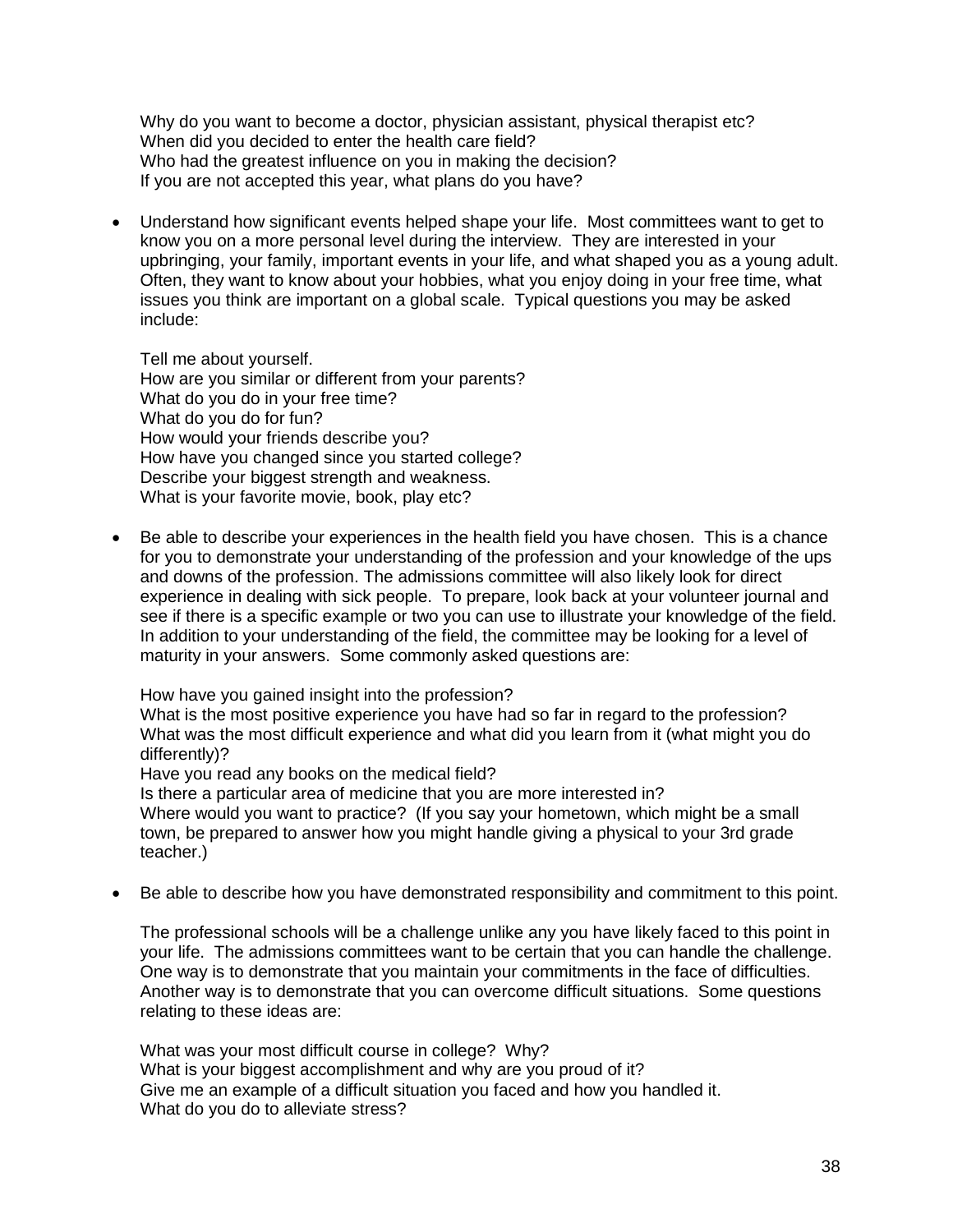Outside of school, give an example of something you committed to and how you followed through.

Describe a time when you helped someone that really needed your help.

Know a great deal about the school itself.

It is important that you know as much as possible about the program and school to which you are applying. Admissions committees often ask questions to see if you are familiar with the mission of the program or school. They want to understand why you have chosen their program over others so you should be familiar with the uniqueness of the school. You will likely be asked if you have any questions for the interviewers and it is a good idea to have a few in mind that are specific to their program (see below for examples). Some typical questions they might ask you are:

Why do you want to come to this school?

Do you think you can live in this state (if applying to something very different than your home state)

What do you think you will gain from our curriculum? How does our mission fit with your career goals?

# **What are some questions I can ask at my interview?**

- Are there any special programs for which this medical (chiropractic, physical therapy etc) school is noted?
- What can I expect in the pre-clinical and clinical years? Are there any innovations in the curriculum during these years that sets you apart from other schools?
- Has this medical (dental, chiropractic etc) school or any of its clinical departments ever been on probation or had its accreditation revoked?
- How are clinical evaluations performed? How is academic progress evaluated?
- What kind of academic, personal, and financial support is available to students? Do these services extend to spouses and children?
- How diverse is the student body?
- What types of extracurricular activities and facilities are available on this campus?
- What type of clinical sites are available?
- What medical school committees have student representation?
- Are students involved with community service? Is it required?
- Does this school provide guidance on debt management to students or alums?
- Where did recent graduates place in residency programs?

Remember, don't ask questions that may imply that you know nothing about the program that you are applying for.

#### **What should I wear to an interview?**

You should look conservatively professional. Males and females should wear suits; blue, black, or grey are safe options. Males should not wear white athletic type socks with their suit. You can add a bit of variance with accessories. A colorful tie or blouse can be used to make you a bit different from your peer group. Tattoos should be covered if they could be offensive. Piercings should also be removed if they could offend someone. You do not want to give the interview committee a reason to reject you. We have had students rejected from programs because of dress. If in doubt, be conservative. In general professional school interviewees are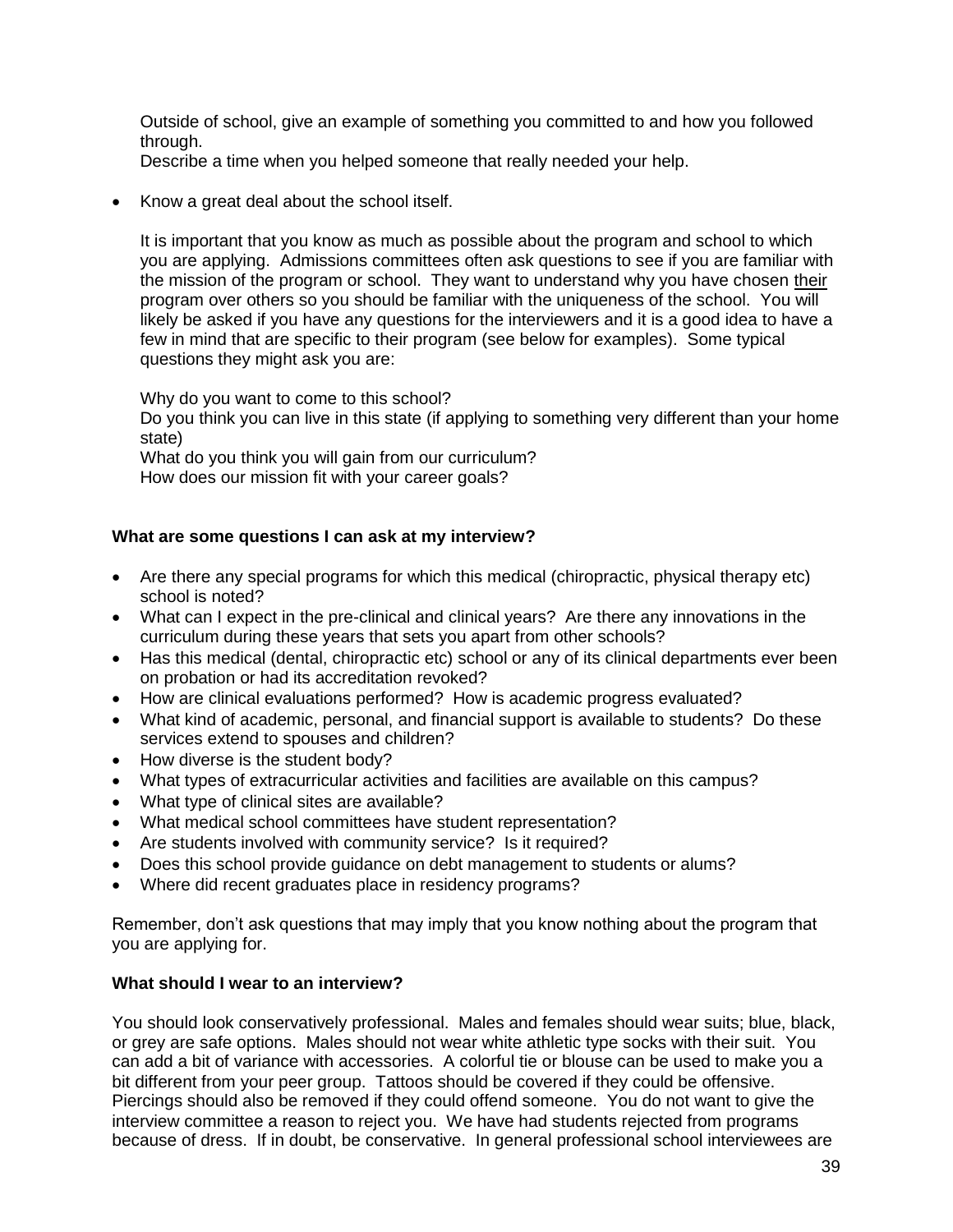dressed very boringly, and this is the tradition that some people on the admissions committee will be expecting you to comply with.

## **What are some reasons I might not be accepted?**

Most shortcomings fall into one of three categories: academic, experiential, or personal. Find out which one you have and work to correct it while maintaining the others. For example, if your academics are weak, take advanced courses. If it is the scores on your entrance exams, retake those. Do not make excuses for poor grades and say things like "I am not a good test taker." You could have well over 300 exams in the course of a 4-year program and committees do not want to hear you do not think you are a good test taker, particularly since in nearly all health professions, taking exams (certification, boards, etc.) will become a major part of your life. If you are deficient in experience, find out how you can correct that. If it is something personal (perhaps your interview showed a lack of maturity), find out exactly what needs to be updated and do that. Most admissions offices want to work with you and will help you find out where your application was weak, so do not be afraid to call and ask. If they give you specific areas, make sure you address them, even if you do not agree with their assessment.

## **What should I do if I am not accepted?**

Most admissions committees are willing to work with applicants. Call and ask them what was the main area or areas of weakness in your application. If they give you suggestions be sure to take them. Resubmitting an application without trying to make up the perceived deficiency by taking the suggestions will undoubtedly get your rejected again. Most committees will pay attention primarily to how a reapplying student's application has CHANGED from the last time they applied. The average age for acceptance into medical and dental schools is increasing so it is not uncommon to not be accepted just out of college. Working with the committees shows a dedication to the profession and a strong commitment on your part. Second and third applications are very competitive if you are trying to improve, but they MUST show improvement to be considered.

One good way to improve your GPA and/or prove to admissions committees that you can be successful in a professional school curriculum is to take advanced courses prior to reapplying. However, it is important to take demanding courses that pertain to your degree, and not just simple "public health" courses that are not contained within a rigorous program. The best courses are those that are actually offered by medical schools. For example, a graduate level medical biochemistry course offered by a medical program is much preferred to an undergraduate level course.

#### **What does it mean to be on hold or on a waiting list?**

Once a class is full, a waiting list is started for students who meet qualifications. Schools want to have enough qualified students to fill a class. Since some accepted students will choose to go elsewhere, there will be openings. Admissions committees use students on the wait list to make sure the class is full.

Being on-hold means the admissions committee could not reach a definite decision. Find out if you are on hold because of some deficiency and update your file as information comes in. Make sure you contact the admissions committees in writing so that your information is placed in the file for the entire committee to review.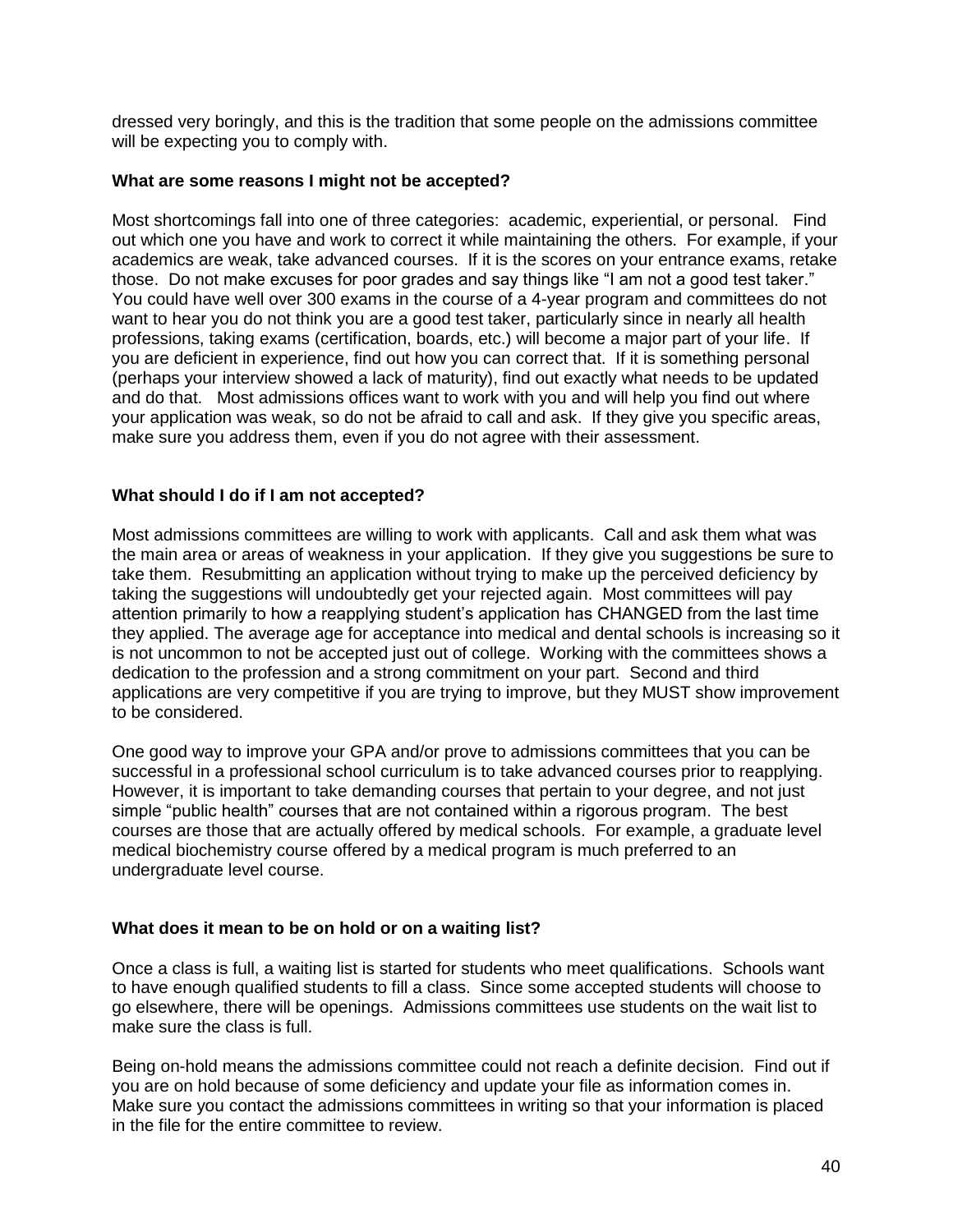# **References for codes of professional conduct/ethics**

These are codes of professional conduct/ethics for AMA, ADA, AOA, etc., which may be useful when thinking about interview questions. The Core Competencies for Interprofessional Collaborative Practice (lower right) may be especially helpful for the current healthcare environment, where professionals work in interdisciplinary teams.

|                                   | For entering professional<br>students                                                           | For graduates / practicing professionals                                                                                             |
|-----------------------------------|-------------------------------------------------------------------------------------------------|--------------------------------------------------------------------------------------------------------------------------------------|
| <b>Medicine</b>                   | <b>AAMC Core Competencies</b>                                                                   | <b>Principles of Medical Ethics</b>                                                                                                  |
| <b>Dentistry</b>                  |                                                                                                 | <b>ADA Code of Ethics and Professional</b><br><b>Conduct</b>                                                                         |
| <b>Optometry</b>                  | <b>Functional Guidelines for</b><br><b>Didactic and Clinical</b><br><b>Optometric Education</b> | <b>AOA Code of Ethics</b>                                                                                                            |
| <b>Physical</b><br><b>Therapy</b> | Values to be evaluated in<br>letters of recommendation<br>(p.35)                                | <b>APTA Professionalism Core Values</b><br><b>Code of Ethics for the Physical Therapist</b><br><b>Guide for Professional Conduct</b> |
| Interprofessional                 |                                                                                                 | <b>Core Competencies for Interprofessional</b><br>Collaborative Practice (pp. 19, 21, 23, 25)                                        |

Authors: Michael Alfieri and Chris Mayne

Acknowledgements:

<span id="page-40-0"></span>Previous versions of the handbook were written by Kim Fredricks. Special thanks to Michaela Sandquist, Pamela Burgess, Chad Gonczy, and Nicholas Wall for input from the student perspective. Thanks also to the members of the natural science division for their input.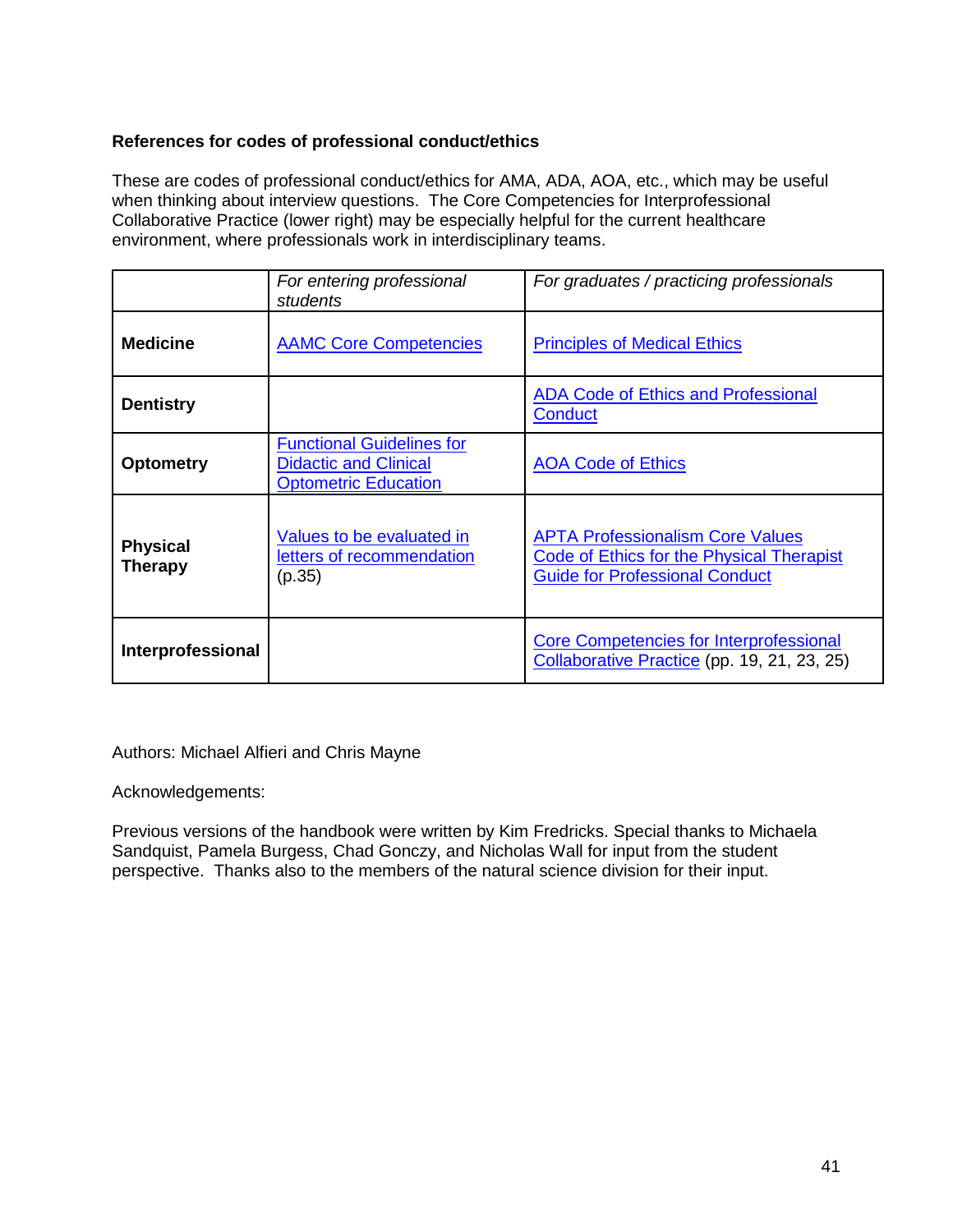# **References**

Gleason Ann, Paul J. McLoughlin, II. 2004. The OHLPA Health Professions Handbook is for students interested in post-baccalaureate health professions. University of Florida. Gainesville, FL 32611

Greenlead, RK. Servant as a leader. Westfield, Indiana: Robert K. Greenleaf Center, 1982.

- Moller, Meridith T. (ed) Medical School Admission Requirements United States and Canada, 2004–2005. Association of American Medical Colleges, Washington, D.C.
- Smith, Kathleen and Carolyn Fontana. 1996. Premed Handbook, Florida State University Medical School.
- The University of Chicago Health Professions Handbook, 2001–2002, The Office of the Dean of Students in the College. 1116 E. 59th Street, Chicago IL 60637.

<span id="page-41-0"></span>US Department of Labor: <http://www.bls.gov/oco/oco1002.htm>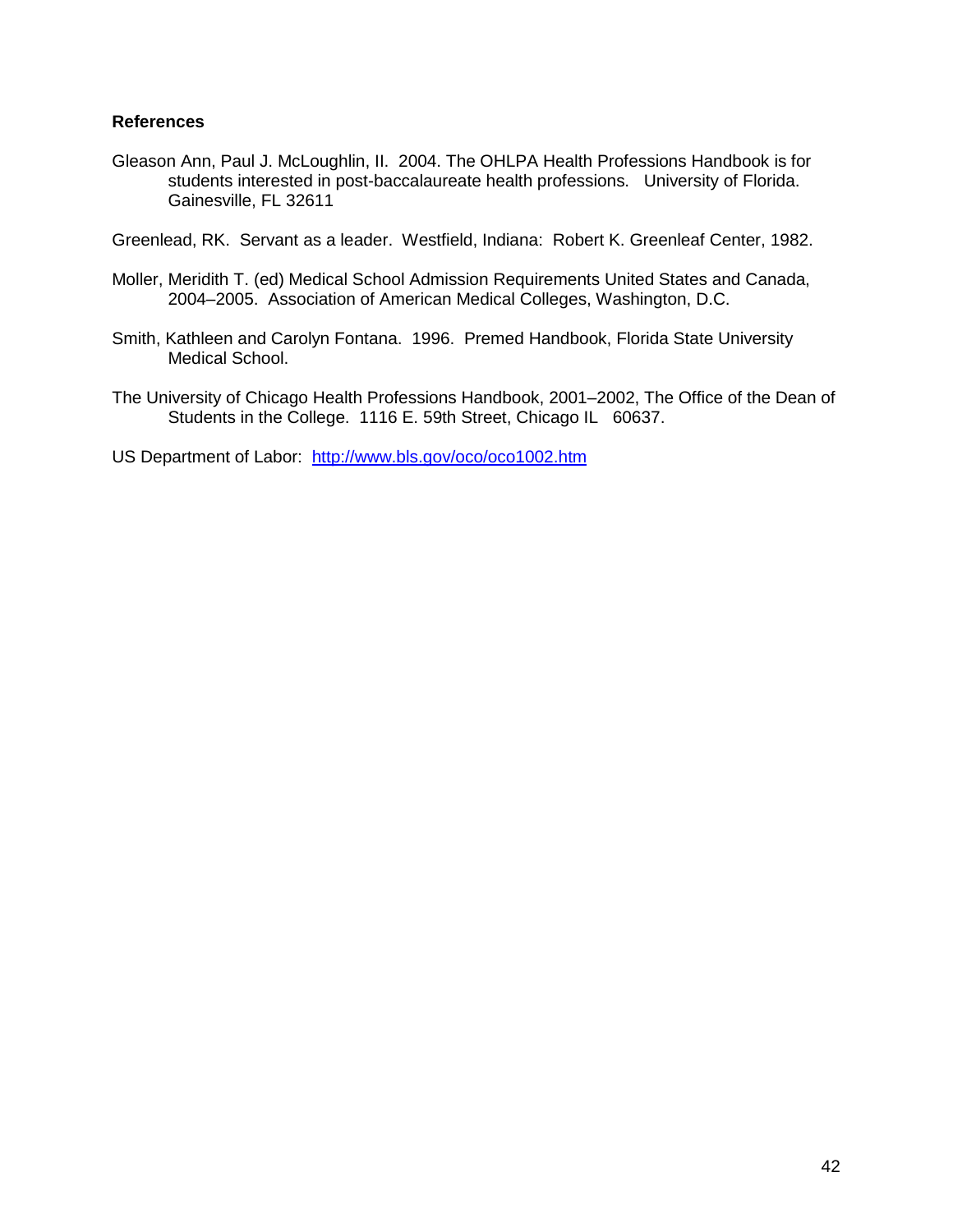# **Appendix A**

The Viterbo University **[School of Natural Sciences, Mathematics, and Engineering](http://www.viterbo.edu/school-natural-sciences-mathematics-and-engineering)** offers a variety of **[pre-health articulation agreements](http://www.viterbo.edu/pre-health-professions)**. These agreements provide students with opportunities to pursue careers in chiropractic, podiatry, pharmacy, dentistry and medicine. Depending upon the program, students may be able to obtain guaranteed acceptance and early entrance based on their undergraduate academic portfolio. These opportunities include a variety of 3+ programs where students can matriculate after completing three years of undergraduate studies at Viterbo University. Finally, we can tailor specific articulation agreements with a variety of professional programs allowing Viterbo University students to earn their bachelor's degree while completing their first year of professional school. Below is a list of current official articulation agreement programs. For additional information regarding these agreements please contact Dr. Michael Alfieri (**[msalfieri@viterbo.edu](mailto:msalfieri@viterbo.edu)**, 608-796-3465).

## **Logan/Palmer Articulation Agreement**

| <b>General Education Requirements:</b>                                    | 41 sh  |
|---------------------------------------------------------------------------|--------|
| <b>English Composition</b>                                                | 6 sh   |
| <b>Religious Studies</b>                                                  | 6 sh   |
| Philosophy                                                                | 3 sh   |
| History                                                                   | 3 sh   |
| <b>Fine Arts</b>                                                          | 4 sh   |
| Literature                                                                | 3 sh   |
| Social Science (Psychology)                                               | 3 sh   |
| <b>Mission Seminars</b>                                                   | 12 sh  |
| Major:                                                                    | 58 sh  |
| BIOL 160 General Biology I                                                | 4 sh   |
| <b>BIOL 161 General Biology II</b>                                        | 4 sh   |
| BIOL 250 Molecular & Cellular basis of life                               | 4 sh   |
| <b>BIOL 251 Ecology/Evolution</b>                                         | 4 sh   |
| <b>BIOL 370 Biochemistry</b>                                              | 4 sh   |
| <b>BIOL 397 Intro to Research</b>                                         | 3 sh   |
| <b>BIOL 430 Genetics</b>                                                  | 4 sh   |
| <b>BIOL 498 Directed Research</b>                                         | 2 sh   |
| <b>BIOL 499 Senior Seminar</b>                                            | $1$ sh |
| <b>Strongly Suggested:</b>                                                |        |
| BIOL 347 Physiology                                                       | 4 sh   |
| <b>CHEM 120 General Chemistry I</b>                                       | 4 sh   |
| <b>CHEM 121 General Chemistry II</b>                                      | 4 sh   |
| CHEM 240 Organic Chemistry I                                              | 4 sh   |
| CHEM 340 Organic Chemistry II                                             | 4 sh   |
| PHYS 250 General Physics I                                                | 4 sh   |
| PHYS 251 General Physics II                                               | 4 sh   |
| <b>MATH 230 Elements of Statistics</b>                                    | 4 sh   |
| <b>Transfer Credits:</b><br>Electives taken at LCC in the Basic Sciences. | 34 sh  |
| <b>Total Degree Requirements:</b>                                         | 133 sh |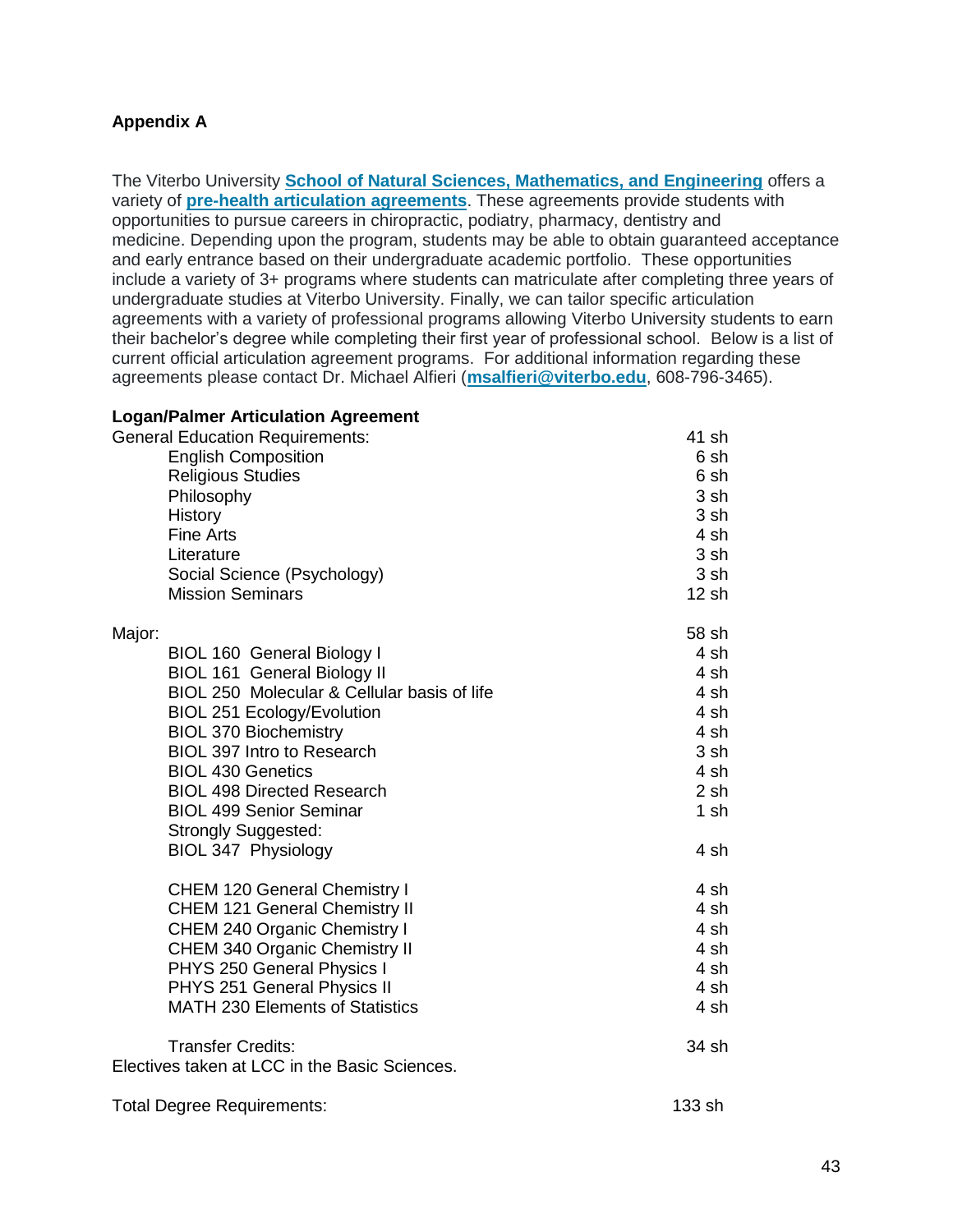# **LECOM articulation agreements:**

Lake Erie College of Osteopathic Medicine

- **[LECOM 3+ Early Acceptance-College of Osteopathic Medicine Agreement](http://www3.viterbo.edu/sites/default/files/lecom_3_early_acceptance-college_of_osteopathic_medicine_agreement_2018_0.pdf)  [2018](http://www3.viterbo.edu/sites/default/files/lecom_3_early_acceptance-college_of_osteopathic_medicine_agreement_2018_0.pdf)**
- **[LECOM 3+ Early Acceptance-School of Pharmacy Agreement 2018](http://www3.viterbo.edu/sites/default/files/lecom_3_early_acceptance-school_of_pharmacy_agreement_2018.pdf)**
- **[LECOM 4+ Early Acceptance-College of Osteopathic Medicine Agreement](http://www3.viterbo.edu/sites/default/files/lecom_4_early_acceptance-college_of_osteopathic_medicine_agreement_2018.pdf)  [2018](http://www3.viterbo.edu/sites/default/files/lecom_4_early_acceptance-college_of_osteopathic_medicine_agreement_2018.pdf)**
- **[LECOM 4+ Early Acceptance-School of Pharmacy Agreement 2018](http://www3.viterbo.edu/sites/default/files/lecom_4_early_acceptance-school_of_pharmacy_agreement_2018.pdf)**
- **[LECOM 4+ Early Acceptance-School of Dental Medicine Agreement 2018](http://www3.viterbo.edu/sites/default/files/lecom_4_early_acceptance-school_of_dental_medicine_agreement_2018.pdf)**

# **MCW articulation agreement**

Medical College of Wisconsin

**[Pharmacy School](https://www4.viterbo.edu/biology-biochemistry-and-biopsychology/medical-college-wisconsin-pharmacy-agreement)**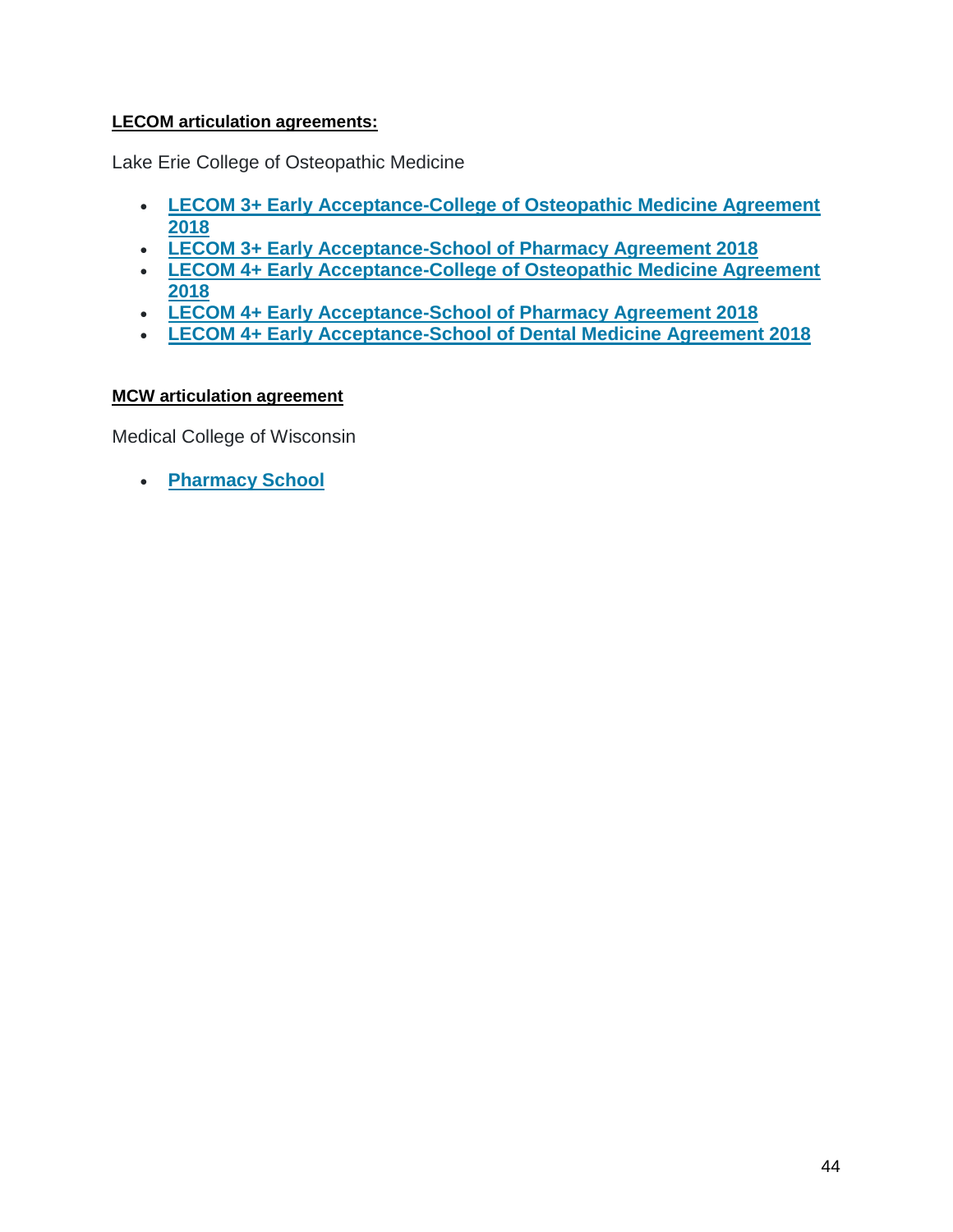Appendix B

# UNIVERSITY OF WISCONSIN—MADISON SCHOOL OF PHARMACY [http://www.pharmacy.wisc.edu](file:///C:/Users/Public/Desktop/Mozilla%20Firefox.lnk)

# **ENTRY-LEVEL PHARM.D. COURSE REQUIREMENTS FOR ADMISSION\***

*DESIGNATED COURSES AT VITERBO UNIVERSITY* 

*Rev. 10/15/01*

- **Biology:** Biology 160-161 (Biological Concepts I-II). **Human anatomy, human physiology, and microbiology do not count toward this requirement.**
- **Chemistry:** Chemistry 120-121 (General Chemistry I-II) **AND** 240-340 (Organic Chemistry I-II)

**Math:** Math 220-221 (Calculus I-II)

**Physics:** Physics 250-251 (General Physics - General Physics)

**Communication (A. or B., as appropriate):**

**A. For students who began or begin their post-high school college education IN OR AFTER SUMMER 1996:**

English 104 (Composition and Literature), or a score of at least 4 on the AP English: Language & Composition exam, or a score of at least 4 on the AP English: Literature & Composition exam

**B.** For students who began their post-high school college education **PRIOR TO SUMMER 1996 (either** A., above, or the following):

English 103 (Composition and the Elements of Argument) or 104 (Composition and Literature), or literature read in English, or an appropriate score on an AP English exam, **AND** Theatre Arts 150 (Fundamentals of Speech)

**Economics:** Economics 102 (Microeconomics)

**Social Science:** Sociology 125 (Human Society) or 330 (Cultural Anthropology) [Sociology 330 counts also as ethnic studies]

**Behavioral Science:** Psychology 171 (General Psychology), or Psychology/Sociology 250 (Social Psychology)

**Ethnic Studies:** 3 credits (may count also as social science [above], or history or humanities [below], depending upon the course selected)

\* **Pre-Pharm.D. students** may wish to include in their preparatory course work, if there is time/space, some of the non-professional curriculum **graduation** requirements: 2-3 credits of any kind of history, 6 credits of humanities electives, and sufficient free-choice electives to result in a total of 70 non-professional curriculum credits. Non-professional curriculum **graduation** requirements that are not completed prior to enrollment in the School of Pharmacy may be completed at any time prior to graduation (probably during the summers), and at almost any college or university, with approval.

**NOTE: Credit by exam will be granted only in accordance with UW-Madison policies**. If students have been granted credit by any college or university for College Board Advanced Placement (AP) exams, College Level Examination Program (CLEP) exams, or International Baccalaureate (113) exams, it is imperative that they be aware of the UW-Madison credit policies. This applies also to retroactive foreign language credits. Students should not assume that the above types of credits that may have been granted by other colleges or universities will be accepted by UW-Madison.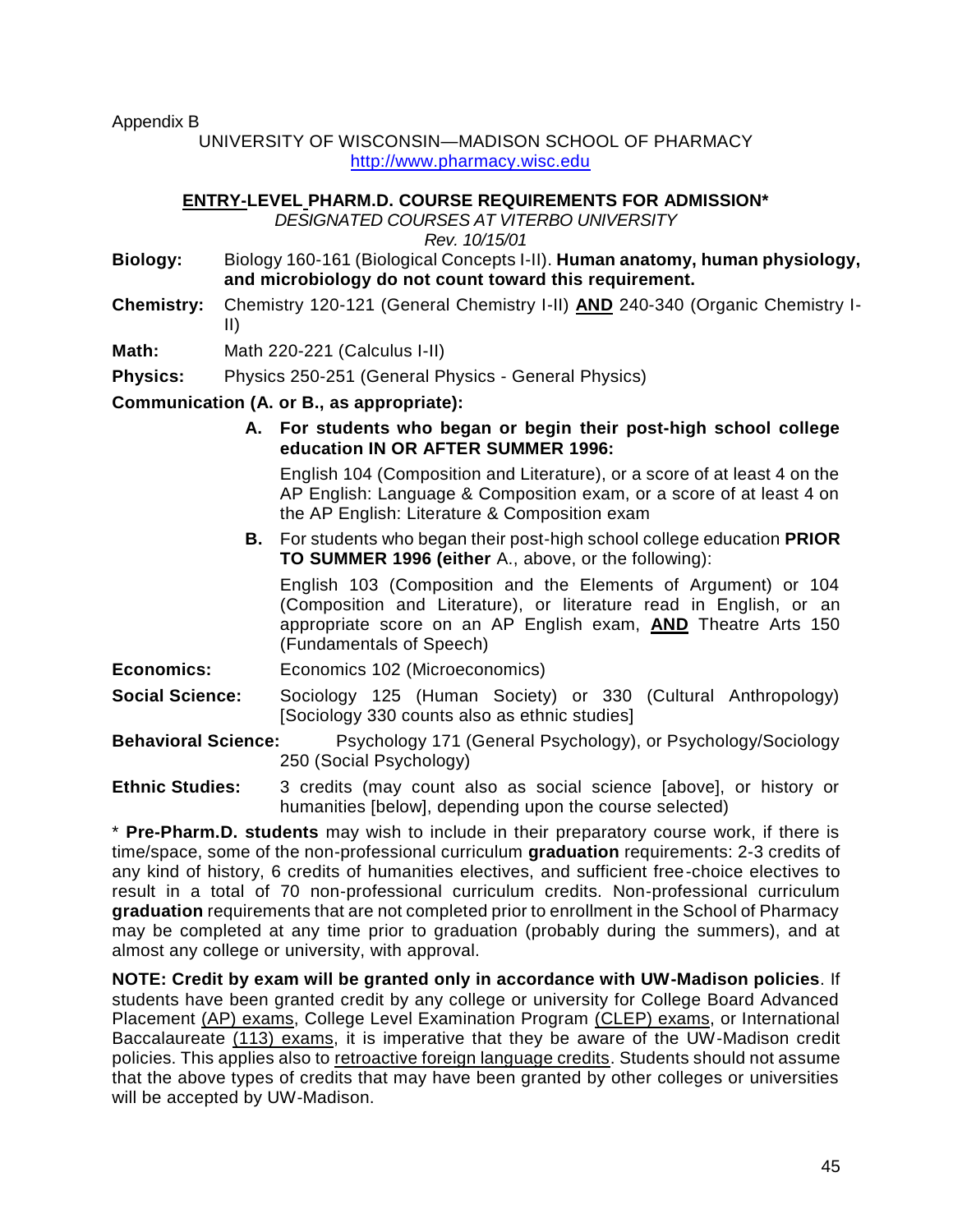**NOTE: Entry-level Pharm.D. applicants** must take the Pharmacy College Admission Test (PCAT). In addition, **international students** (including U. S. permanent residents) whose native language is not English must take the Test of English as a Foreign Language (TOEFL) and the Test of Spoken English (TSE); scores of at least 600 on the paper-based TOEFL or 250 on the computer-based TOEFL, and 50 on the TSE, are required for consideration for admission.

# **University of Minnesota College of Pharmacy**

#### **GUIDE OF APPROVED PREPHARMACY COURSES: Viterbo University**

[https://www.pharmacy.umn.edu/degrees-programs/doctor-](https://www.pharmacy.umn.edu/degrees-programs/doctor-pharmacy/admissions/prerequisites)

[pharmacy/admissions/prerequisites](https://www.pharmacy.umn.edu/degrees-programs/doctor-pharmacy/admissions/prerequisites)

| <b>U</b> of MN College of Pharmacy                           | <b>Semester</b>                    | Notes / other acceptable                              |
|--------------------------------------------------------------|------------------------------------|-------------------------------------------------------|
| <b>Prerequisites</b>                                         |                                    | courses                                               |
| <b>Biology</b>                                               |                                    |                                                       |
| General Biology (1 course with lab)                          | <b>BIOL 160</b>                    | other acceptable                                      |
| Microbiology (1 course with lab)<br>Human Anatomy (1 course) | <b>BIOL 296</b><br><b>BIOL 464</b> | sequences: Alternative:<br>BIOL 104 & 114, If anatomy |
| Human Physiology (1 course)                                  |                                    | is combined with                                      |
| If anatomy is combined with physiology, it                   |                                    | physiology, the entire                                |
| must be a minimum of 5 semester credits.                     |                                    | anatomy/physiology                                    |
| Advanced Biology (1 course)                                  |                                    | sequence must be                                      |
|                                                              |                                    | completed.                                            |
| <b>Mathematics</b>                                           |                                    |                                                       |
| Calculus I (1 course)                                        | <b>MATH 220</b>                    |                                                       |
| Statistics (1 course)                                        | <b>MATH 230</b>                    | other acceptable: MATH                                |
|                                                              |                                    | 130                                                   |
| <b>Chemistry</b>                                             | <b>CHEM 120</b>                    |                                                       |
| General Chemistry (2 courses, 1 lab)                         | <b>CHEM 121</b>                    |                                                       |
| Organic Chemistry (2 courses, 1 lab)                         | <b>CHEM 240</b>                    | other acceptable<br>sequences:                        |
|                                                              | <b>CHEM 340</b>                    |                                                       |
| <b>Physics</b>                                               |                                    |                                                       |
| General Physics (calculus-based: 1                           | PHYS 250/270                       | other acceptable                                      |
| course or if algebra-based: 2 courses)                       | PHYS 251/271                       | sequences:                                            |
|                                                              |                                    |                                                       |
| <b>Social &amp; Behavioral Sciences</b>                      | See note                           | Courses dealing with                                  |
| 2 courses or US bachelor's degree                            |                                    | human behavior in society                             |
|                                                              |                                    | (psychology or sociology).                            |
| <b>English Composition, advanced</b>                         |                                    | Students who have been                                |
| 1 course or US bachelor's degree                             | <b>ENGL 103</b>                    | exempted from the                                     |
|                                                              | <b>ENGL 104</b>                    | freshman English                                      |
| <b>Public Speaking or</b>                                    |                                    | requirement may complete                              |
| <b>Interpersonal Communication</b>                           |                                    | a higher level composition                            |
| 1 course or US bachelor's degree                             | <b>ECON 102</b>                    | course.                                               |
|                                                              |                                    |                                                       |
|                                                              |                                    | Other acceptable<br>course:                           |
|                                                              | <b>COMM 150</b>                    | <b>ECON 101</b>                                       |
|                                                              |                                    |                                                       |
|                                                              |                                    |                                                       |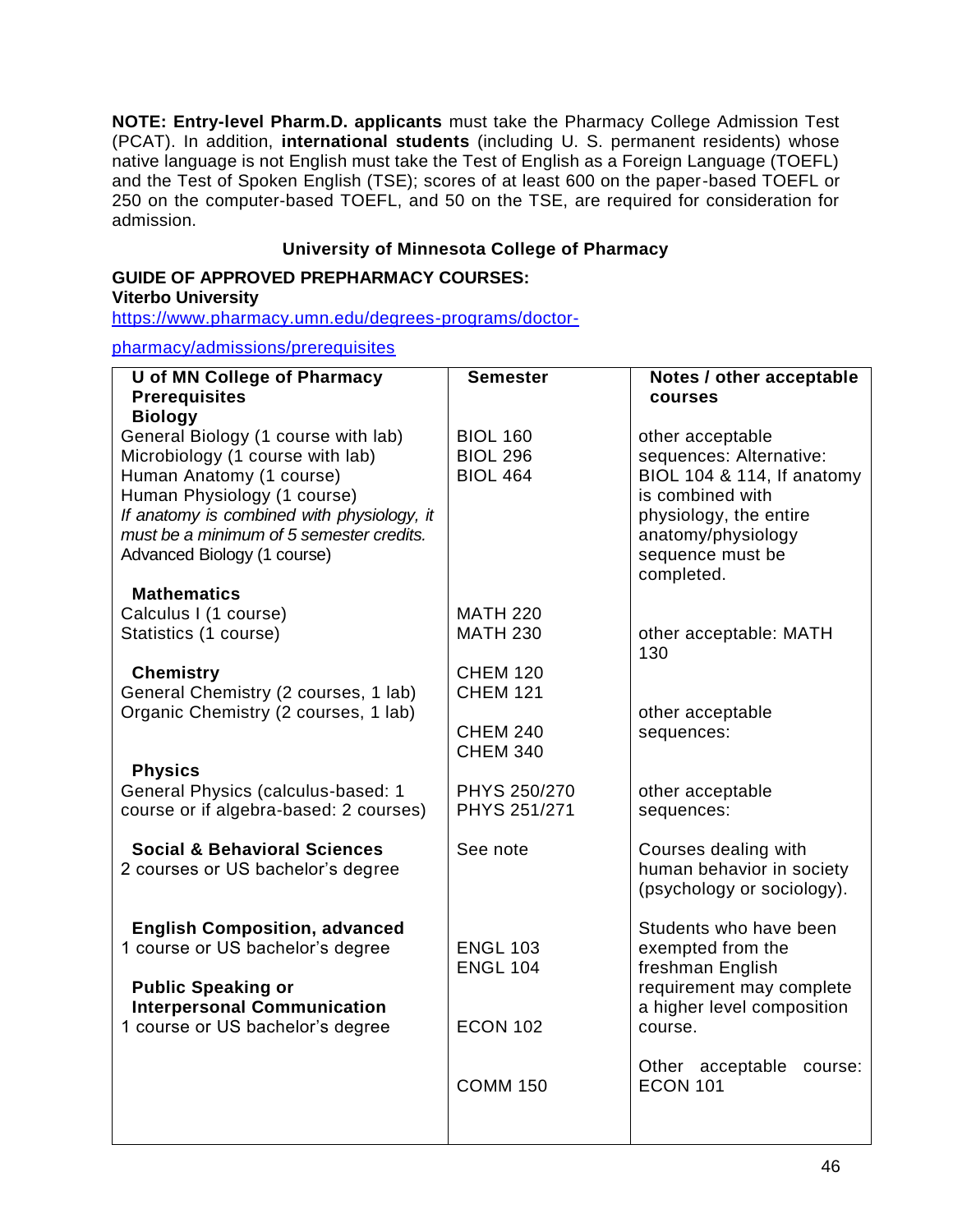# **Appendix C Sophomore Self Evaluation Forms**

Sophomore Pre-Health Self Evaluation

Please rate yourself on a scale of 1 to 5. This information will be kept confidential by the committee

- 1 = needs considerable improvement
- 2 = needs some improvement
- $3 = OK$
- $4 =$  very good shape
- $5 =$  outstanding

Career Goal \_\_\_\_\_\_\_\_\_\_\_\_\_\_\_\_\_\_\_\_\_\_\_\_\_\_\_\_\_\_\_\_\_\_\_\_

| <b>Overall GPA</b>                                               | 1            | $\overline{2}$ | 3              | 4              | 5 |
|------------------------------------------------------------------|--------------|----------------|----------------|----------------|---|
| Math/Science GPA                                                 |              | $\overline{2}$ | 3              | 4              | 5 |
| <b>Health Care Experiences</b>                                   | $\mathbf 1$  | $\overline{2}$ | 3              | 4              | 5 |
| <b>Interviewing Skills</b>                                       |              |                |                |                |   |
| Proper handshake                                                 | 1            | $\overline{2}$ | 3              | 4              | 5 |
| <b>Appropriate Dress</b>                                         | 1            | $\overline{2}$ | 3              | $\overline{4}$ | 5 |
| <b>Professional Behavior</b>                                     | 1            | $\overline{2}$ | 3              | 4              | 5 |
| Letters of evaluation/recommendation                             |              |                |                |                |   |
| I have people I can ask                                          | $\mathbf 1$  | $\overline{2}$ | 3              | 4              | 5 |
| I have made good impressions                                     | 1            | $\overline{2}$ | 3              | 4              | 5 |
| I have helped them get to know me                                | 1            | $\overline{2}$ | 3              | 4              | 5 |
| Information gathering about my career                            | 1            | $\overline{2}$ | 3              | 4              | 5 |
| <b>Standardized Exam Preparation</b>                             | 1            | $\overline{2}$ | 3              | 4              | 5 |
| <b>Extra-curricular Activities</b>                               |              |                |                |                |   |
| I am involved with activities                                    | 1            | $\overline{2}$ | 3              | 4              | 5 |
| I have taken a leadership role                                   | 1            | $\overline{2}$ | 3              | 4              | 5 |
| I have a back-up plan                                            | 1            | $\overline{2}$ | 3              | 4              | 5 |
| I have good writing skills                                       | 1            | $\overline{2}$ | 3              | 4              | 5 |
| I have good oral communication skills                            | 1            | $\overline{2}$ | 3              | 4              | 5 |
| I can demonstrate good teamwork skills                           | $\mathbf 1$  | $\overline{2}$ | 3              | $\overline{4}$ | 5 |
| I have demonstrated a commitment to service                      | 1            | $\overline{2}$ | 3              | 4              | 5 |
| I relate well to my peers and others                             | 1            | $\overline{2}$ | 3              | 4              | 5 |
| I can handle stressful situations                                | 1            | $\overline{2}$ | 3              | 4              | 5 |
| I would rate myself as mature                                    | 1            | $\overline{2}$ | 3 <sup>7</sup> | 4              | 5 |
| My professors would rate me as mature                            | $\mathbf{1}$ | $\overline{2}$ | 3              | 4              | 5 |
| I have a good credit rating                                      | $\mathbf{1}$ | $\overline{2}$ | 3              | $\overline{4}$ | 5 |
| I have criminal activity in my background<br>$no$ <sub>___</sub> |              |                | yes            |                |   |
|                                                                  |              |                |                |                |   |